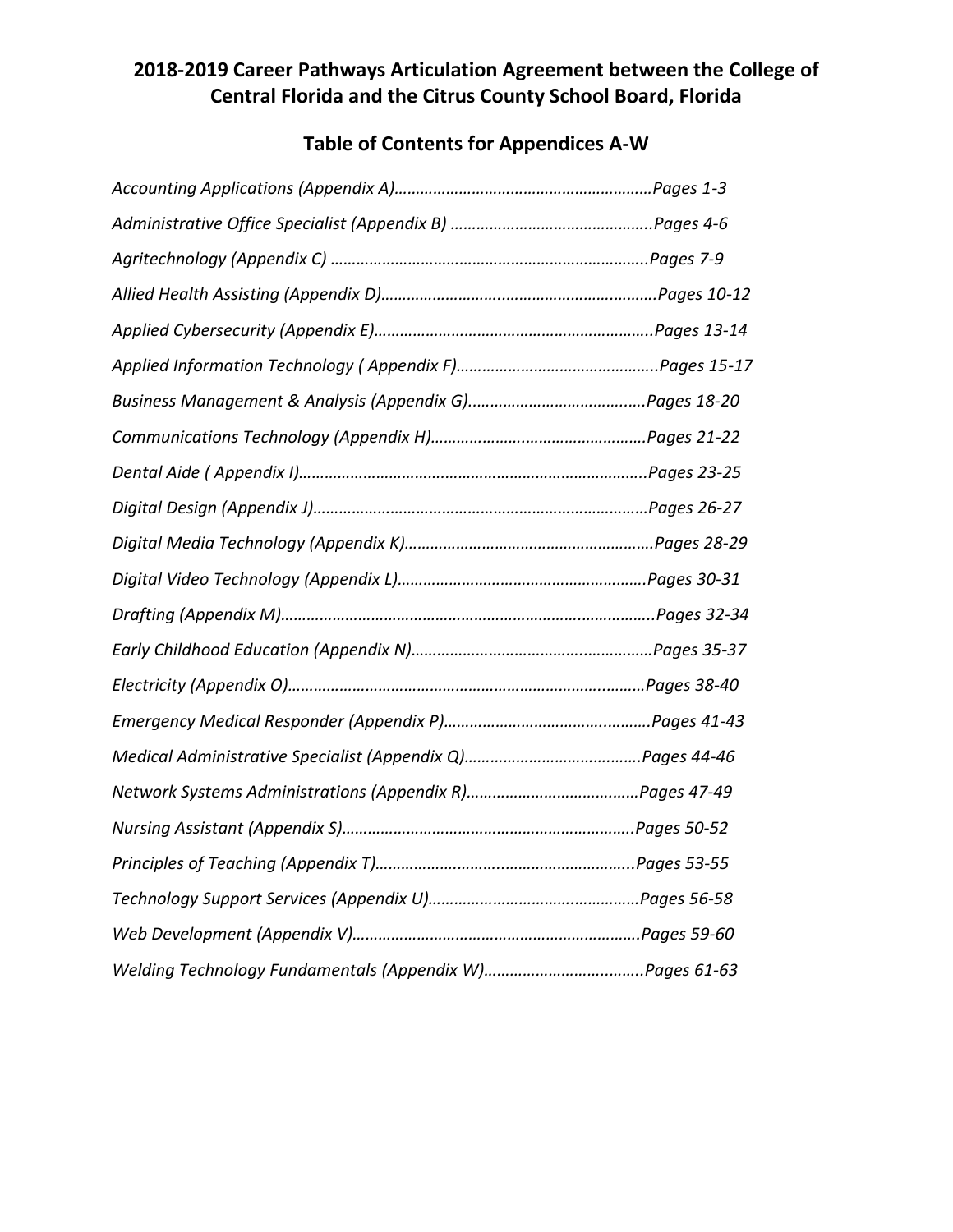# **Appendix A Career Pathways Articulation Agreement Between The College of Central Florida and School Board of Citrus County, Florida**

In a continuing effort to provide opportunities for secondary school students in the Accounting Applications program to transition into the College of Central Florida's postsecondary programs listed below, the College of Central Florida agrees to award college credit to eligible Citrus County students according to the criteria delineated below. These credit hours may or may not be accepted for transfer credit by other institutions.

**Secondary Program Postsecondary Program**  Accounting Applications Accounting Technology, A.S. Business Administration, A.S.

> **College** The College of Central Florida

**Citrus County** Citrus High School Crystal River High School Lecanto High School

I. Articulated Courses and College Credit

The College of Central Florida agrees to award college credit hours or admission points to the secondary programs listed above upon demonstration of mastery of competencies in the courses below either through Career Pathways College Credit Assessment or through Industry Certification.

A. *College Credit through Career Pathways College Credit Assessment:* The following high school course(s) must be maintained with a "B" or better before assessment will be made to award the College of Central Florida credit hours and/or admission points:

| <b>High School Courses</b>                                                                                             | <b>CF College Courses</b>         | <b>College</b><br><b>Credits</b> |
|------------------------------------------------------------------------------------------------------------------------|-----------------------------------|----------------------------------|
| Digital Information Technology (8207310)<br>Accounting Applications 1 (8203310)<br>Accounting Applications 2 (8203320) | ACG 2021 Financial Accounting (3) | $\mathcal{R}$                    |

B. *College Credit through Industry Certification:* Students who obtain the following industry certificate(s) will be awarded credit for the postsecondary course(s) listed below: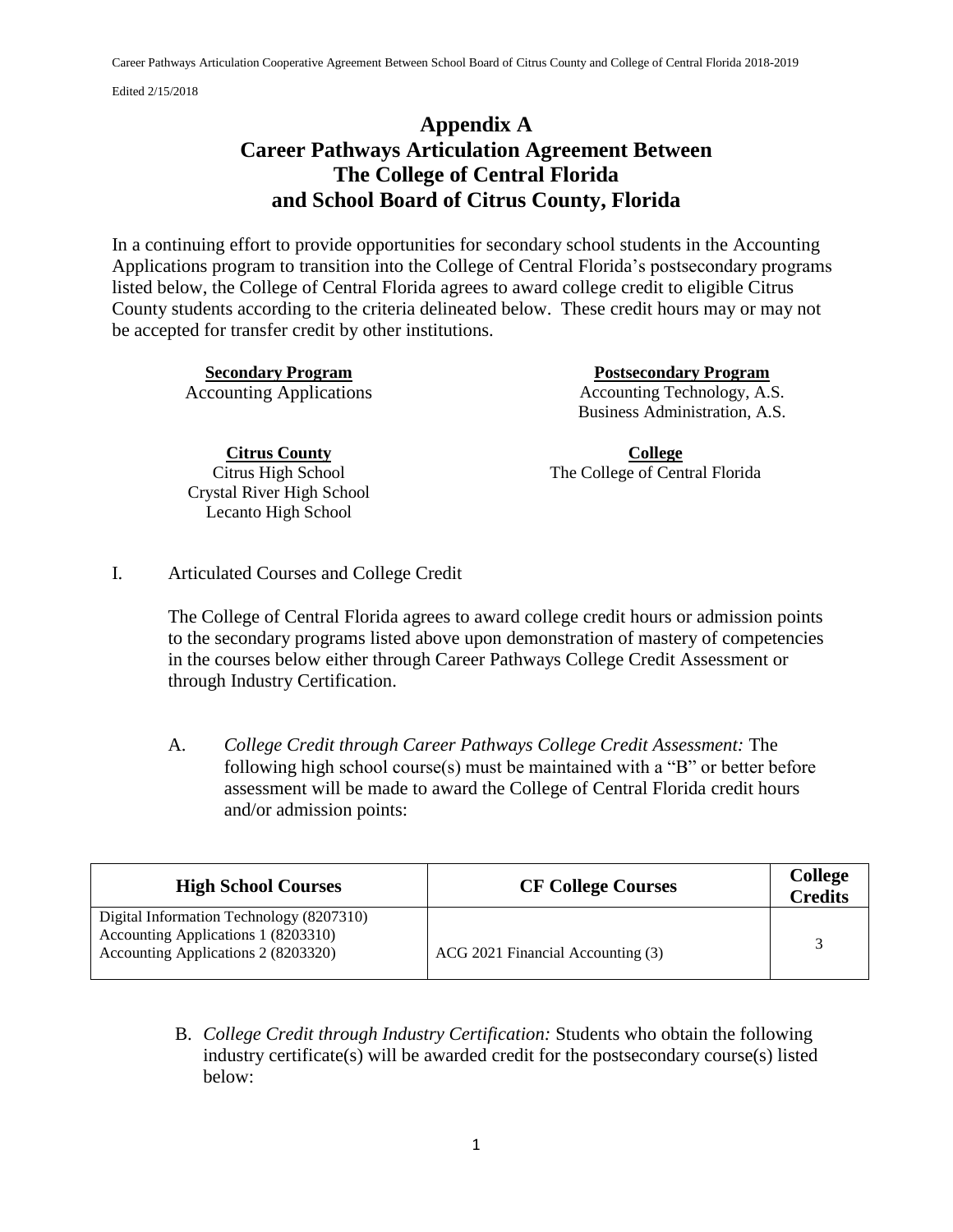| <b>Industry Certification</b>        | <b>CF College Courses</b>          | <b>College</b><br><b>Credits</b> |
|--------------------------------------|------------------------------------|----------------------------------|
| QuickBooks Certified User (INTUT001) | ACG 2450 Integrated Accounting (3) |                                  |

Representatives of the College of Central Florida's Career and Technology Education programs will review, at least annually, the content of the high school curriculum, as specified in this agreement, to ensure standardization and attainment of goals.

### II. General Provisions

*Comprehensive College Examination and Industry Certification:* To receive college credit, students must meet the following criteria:

- A. Have a minimum of a "B" average in the high school course(s) designated in this document and have the recommendation of the high school career and technical program instructor and permission of the parent or guardian to take a college comprehensive examination for the articulated course(s).
- B. Pass the college comprehensive examination(s) approved by the Career and Technology Education programs coordinator or obtain the industry certificate(s) as listed. The high school instructor and the College of Central Florida programs coordinator will make arrangements once a year through the Career Pathways coordinator to administer the examination(s) at the College of Central Florida campus or to verify industry certification results. The high school and college faculty will identify course competencies.

Students who choose to be exempted from all or part of the examination requirements by industry certification will receive credit by experience for the class in question if all other requirements are met.

- C. Students who score a minimum of 80% on the comprehensive institutional examination or obtain the Industry Certification(s) as listed will be awarded a grade of "S" and will not factor into the student's CF grade point average. A permanent college transcript will be generated. The exam results or proof of Industry Certification will be reported to the Career Pathways coordinator at CF.
- D. If the credit(s) for the articulated course(s) meet A.S. degree requirements, they will be applied toward the A.S. degree. Students will not be officially admitted to The College of Central Florida until all required admissions criteria have been met.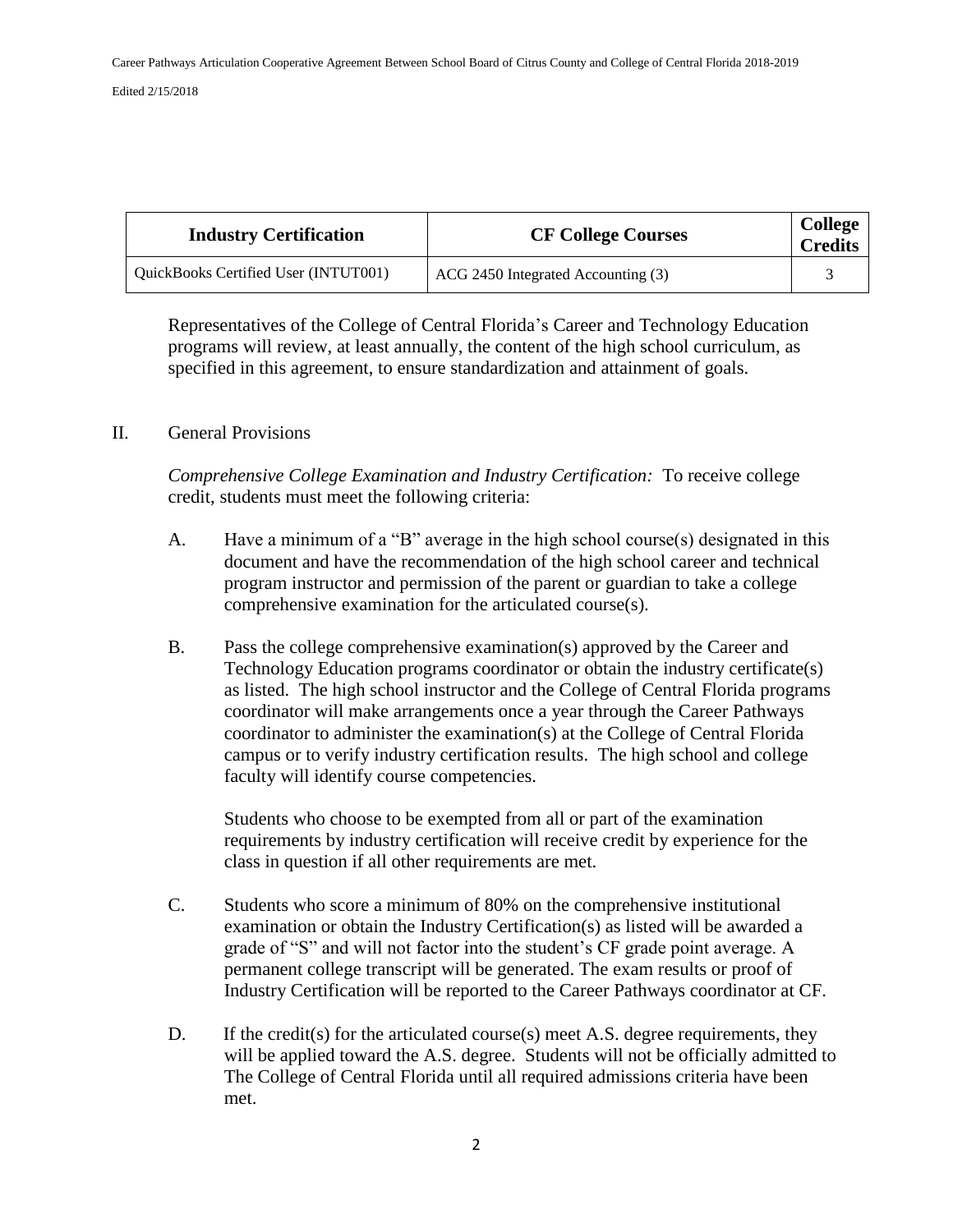### III. Sharing of Data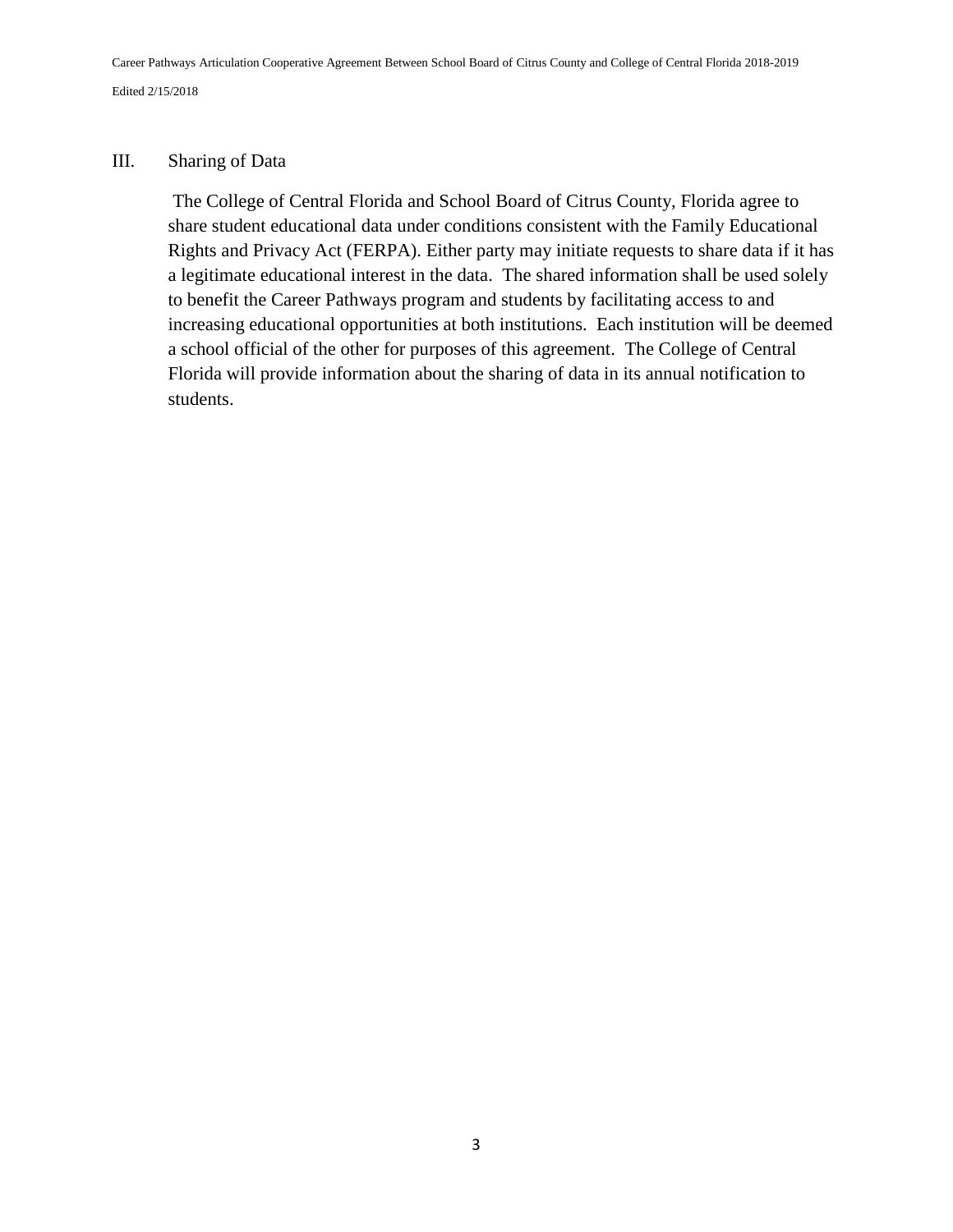# **Appendix B Career Pathways Articulation Agreement Between The College of Central Florida and School Board of Citrus County, Florida**

In a continuing effort to provide opportunities for secondary school students in the Administrative Office Specialist program to transition into the College of Central Florida's postsecondary programs listed below, the College of Central Florida agrees to award college credit to eligible Citrus County students according to the criteria delineated below. These credit hours may or may not be accepted for transfer credit by other institutions.

**Secondary Program Postsecondary Program** 

Administrative Office Specialist Office Administration – Legal Office Specialist, A.S. Office Administration- Medical Office Specialist, A.S. Office Administration- Office Management, A.S.

> **College** The College of Central Florida

**Citrus County** Citrus High School Crystal River High School Lecanto High School WTC

I. Articulated Courses and College Credit

The College of Central Florida agrees to award college credit hours or admission points to the secondary programs listed above upon demonstration of mastery of competencies in the courses below either through Career Pathways College Credit Assessment or through Industry Certification.

A. *College Credit through Career Pathways College Credit Assessment:* The following high school course(s) must be maintained with a "B" or better before assessment will be made to award the College of Central Florida credit hours and/or admission points:

| <b>High School Courses</b>                                                                                                             | <b>CF College Courses</b>         | <b>College</b><br><b>Credits</b> |
|----------------------------------------------------------------------------------------------------------------------------------------|-----------------------------------|----------------------------------|
| Digital Information Technology (8207310)<br>Administrative Office Technology I (8212110)<br>Business Software Applications I (8212120) | OST 1100 Introduction to Word (3) |                                  |

B. *College Credit through Industry Certification:* Students who obtain the following industry certificate(s) will be awarded credit for the postsecondary course(s) listed below: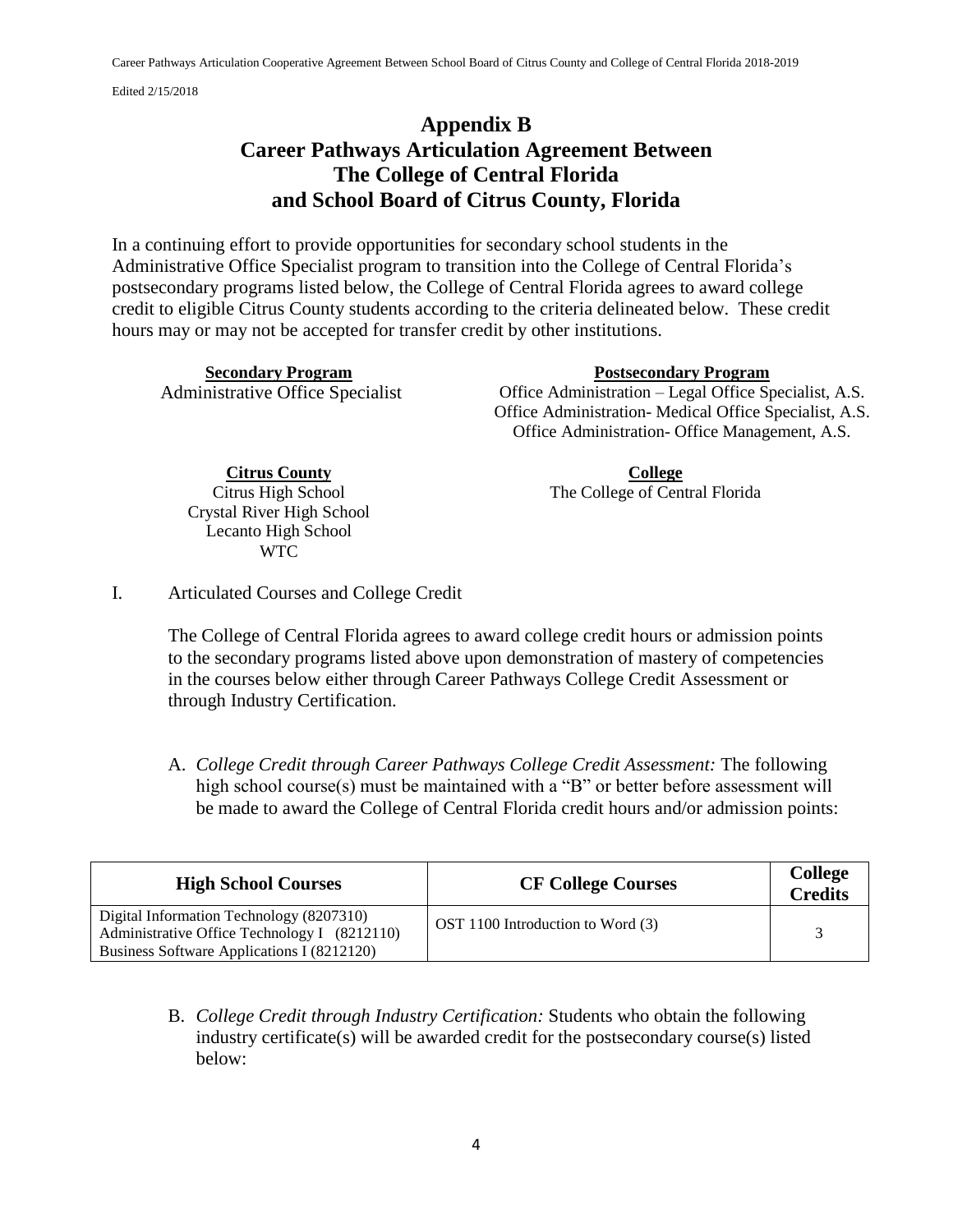| <b>Industry Certification</b>                                                                                                                                                                     | <b>CF College Courses</b>                                                                                                                                                                                                                                                                                                                                                                                                                                                                    | <b>College</b><br><b>Credits</b> |
|---------------------------------------------------------------------------------------------------------------------------------------------------------------------------------------------------|----------------------------------------------------------------------------------------------------------------------------------------------------------------------------------------------------------------------------------------------------------------------------------------------------------------------------------------------------------------------------------------------------------------------------------------------------------------------------------------------|----------------------------------|
| CPS Cert or CAP<br>MICRO017: Microsoft Office Master<br>MICRO069: Microsoft Office Specialist<br>Microsoft Excel Expert<br>Microsoft Word Expert<br>TAFLP001: Accredited Legal Secretary<br>(ALS) | CPS Cert or CAP<br>OST 2401 Office Administration 1 (3)<br>Microsoft Office Master (MOM)<br>CGS 1100 Microcomputer Applications (3)<br>OST 2717 Microsoft Word (3)<br>CGS 2540 Database Management (3)<br>Microsoft Office Specialist (MOS)<br>OST 1100 Introduction to Word<br><b>EXCEL Expert</b><br>CGS 2103 Spreadsheet Applications (3)<br><b>WORD Expert</b><br>OST 2717 Advanced Word (3)<br>Accredited Legal Secretary (ALS) (8212000 ONLY)<br>PLA 1103 Intro to Paralegal Field (3) | 3 to 15                          |

Representatives of the College of Central Florida's Career and Technology Education programs will review, at least annually, the content of the high school curriculum, as specified in this agreement, to ensure standardization and attainment of goals.

#### II. General Provisions

*Comprehensive College Examination and Industry Certification:* To receive college credit, students must meet the following criteria:

- A. Have a minimum of a "B" average in the high school course(s) designated in this document and have the recommendation of the high school career and technical program instructor and permission of the parent or guardian to take a college comprehensive examination for the articulated course(s).
- B. Pass the college comprehensive examination(s) approved by the Career and Technology Education programs coordinator or obtain the industry certificate(s) as listed. The high school instructor and the College of Central Florida programs coordinator will make arrangements once a year through the Career Pathways coordinator to administer the examination(s) at the College of Central Florida campus or to verify industry certification results. The high school and college faculty will identify course competencies.

Students who choose to be exempted from all or part of the examination requirements by industry certification will receive credit by experience for the class in question if all other requirements are met.

C. Students who score a minimum of 80% on the comprehensive institutional examination or obtain the Industry Certification(s) as listed will be awarded a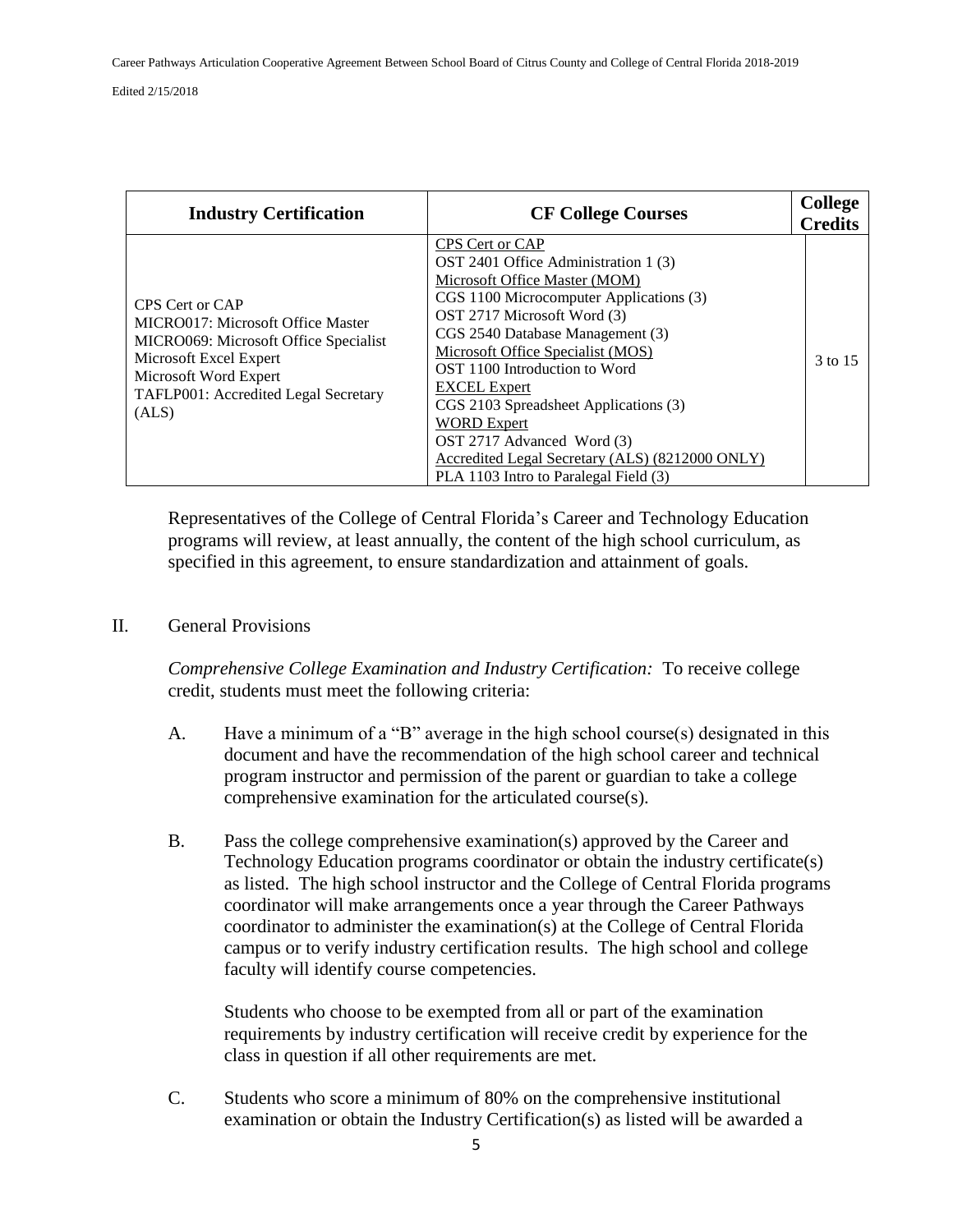grade of "S" and will not factor into the student's CF grade point average. A permanent college transcript will be generated. The exam results or proof of Industry Certification will be reported to the Career Pathways coordinator at CF.

D. If the credit(s) for the articulated course(s) meet A.S. degree requirements, they will be applied toward the A.S. degree. Students will not be officially admitted to The College of Central Florida until all required admissions criteria have been met.

### III. Sharing of Data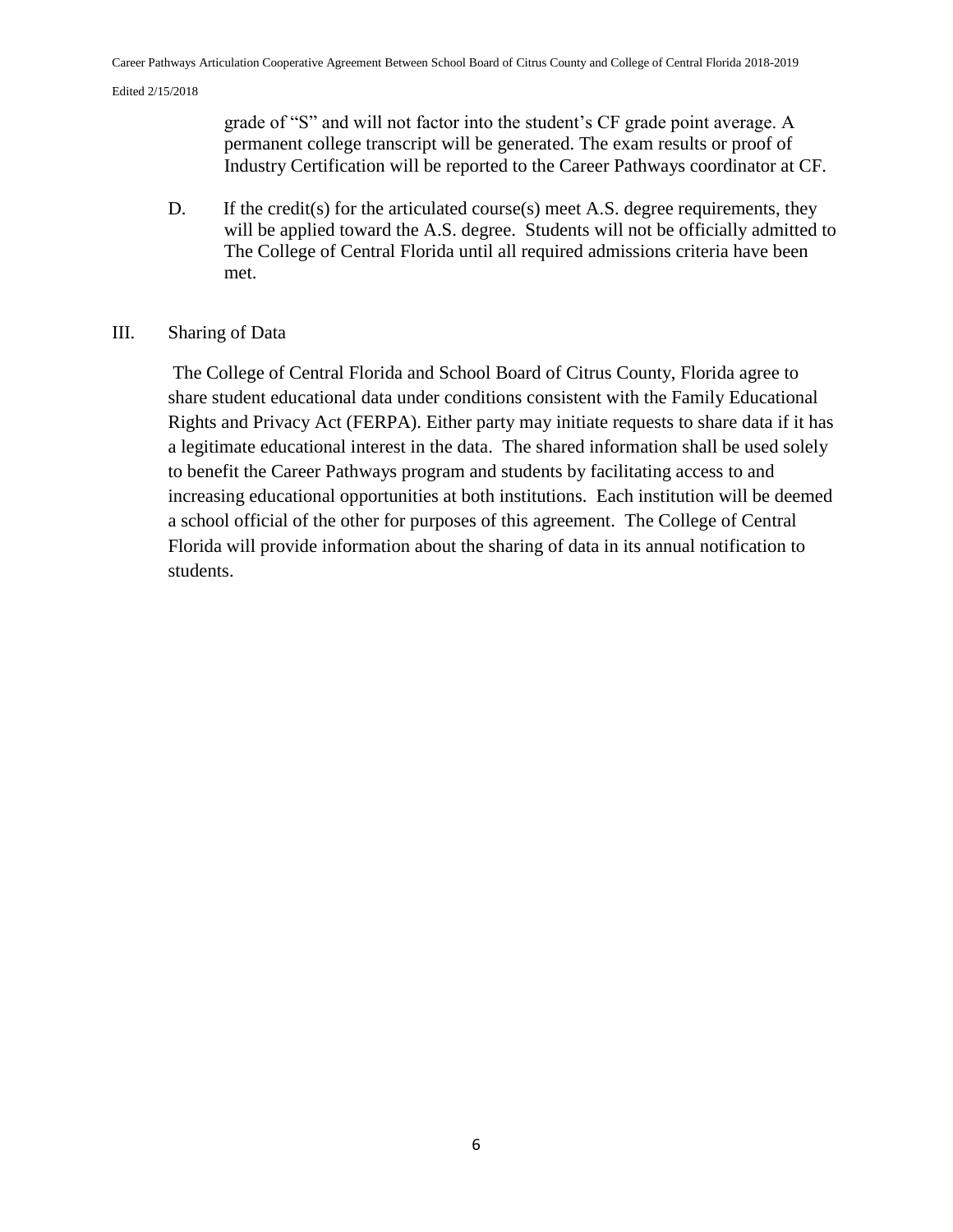# **Appendix C Career Pathways Articulation Agreement Between The College of Central Florida and School Board of Citrus County, Florida**

In a continuing effort to provide opportunities for secondary school students in the Agitechnology program to transition into the College of Central Florida's postsecondary programs listed below, the College of Central Florida agrees to award college credit to eligible Citrus County students according to the criteria delineated below. These credit hours may or may not be accepted for transfer credit by other institutions.

**Secondary Program Postsecondary Program**  Agritechnology Agribusiness Management A.S.

**Citrus County** Citrus High School Crystal River High School Lecanto High School

**College** The College of Central Florida

I. Articulated Courses and College Credit

The College of Central Florida agrees to award college credit hours or admission points to the secondary programs listed above upon demonstration of mastery of competencies in the courses below either through Career Pathways College Credit Assessment or through Industry Certification.

A. *College Credit through Career Pathways College Credit Assessment:* The following high school course(s) must be maintained with a "B" or better before assessment will be made to award The College of Central Florida credit hours and/or admission points:

| <b>High School Courses</b>                                                                                                               | <b>CF College Courses</b>                                                                                                                                                   | <b>College</b><br><b>Credits</b> |
|------------------------------------------------------------------------------------------------------------------------------------------|-----------------------------------------------------------------------------------------------------------------------------------------------------------------------------|----------------------------------|
| Digital Information Technology (8207310)<br>Agriscience Foundation (8106810)<br>Agritechnology I (8106820)<br>Agritechnology II (806830) | OST 1100 Introduction to Word (Elective 3)<br>ORH 1000C Introduction to Horticulture (3)<br>ORH 1510 Ornamental Plant ID (3)<br>ANS 1003 Introduction to Animal Science (3) | 3 to 12                          |

C. *College Credit through Industry Certification:* Students who obtain the following industry certificate(s) will be awarded credit for the postsecondary course(s) listed below: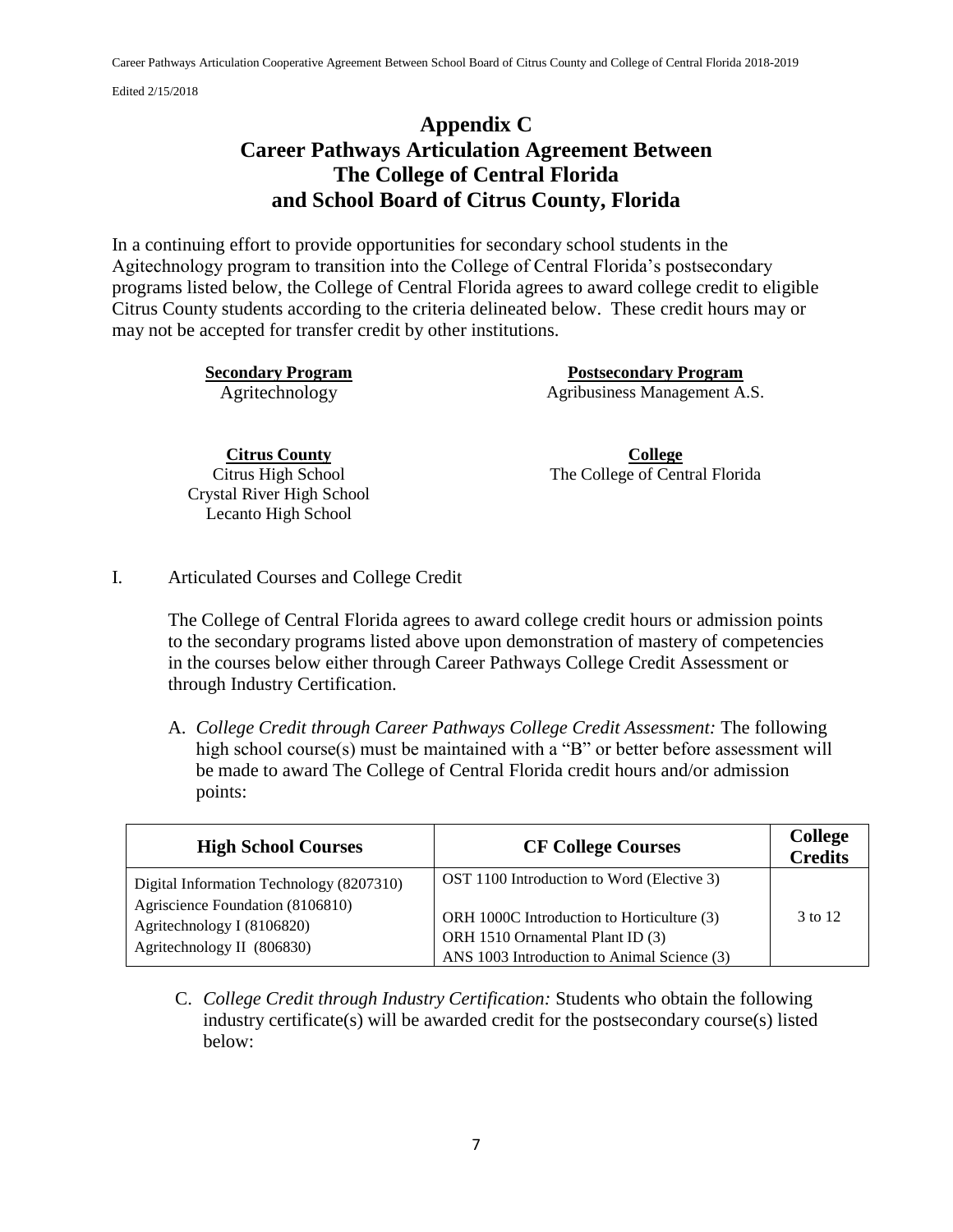Career Pathways Articulation Cooperative Agreement Between School Board of Citrus County and College of Central Florida 2018-2019

Edited 2/15/2018

| <b>Industry Certification</b>                                                                           | <b>CF College Courses</b>                                 | <b>College</b><br>Credits |
|---------------------------------------------------------------------------------------------------------|-----------------------------------------------------------|---------------------------|
| FNGLA 001: Certified Horticulture Professional $\sqrt{\text{OH} 1000}$ Introduction to Horticulture (3) | <b>FNGLA</b><br>ORH 1510 Ornamental Plant ID (3)          | $3$ to 9                  |
| FLFBR005: Animal Science Certification                                                                  | Animal Science<br>ANS 1003 Introduction to Animal Science |                           |

Representatives of the College of Central Florida's Career and Technology Education programs will review, at least annually, the content of the high school curriculum, as specified in this agreement, to ensure standardization and attainment of goals.

### II. General Provisions

*Comprehensive College Examination and Industry Certification:* To receive college credit, students must meet the following criteria:

- A. Have a minimum of a "B" average in the high school course(s) designated in this document and have the recommendation of the high school career and technical program instructor and permission of the parent or guardian to take a college comprehensive examination for the articulated course(s).
- B. Pass the college comprehensive examination(s) approved by the Career and Technology Education programs coordinator or obtain the industry certificate(s) as listed. The high school instructor and the College of Central Florida programs coordinator will make arrangements once a year through the Career Pathways coordinator to administer the examination(s) at the College of Central Florida campus or to verify industry certification results. The high school and college faculty will identify course competencies.

Students who choose to be exempted from all or part of the examination requirements by industry certification will receive credit by experience for the class in question if all other requirements are met.

- C. Students who score a minimum of 70% on the comprehensive institutional examination or obtain the Industry Certification(s) as listed will be awarded a grade of "S" and will not factor into the student's CF grade point average. A permanent college transcript will be generated. The exam results or proof of Industry Certification will be reported to the Career Pathways coordinator at CF.
- D. If the credit(s) for the articulated course(s) meet A.S. degree requirements, they will be applied toward the A.S. degree. Students will not be officially admitted to The College of Central Florida until all required admissions criteria have been met.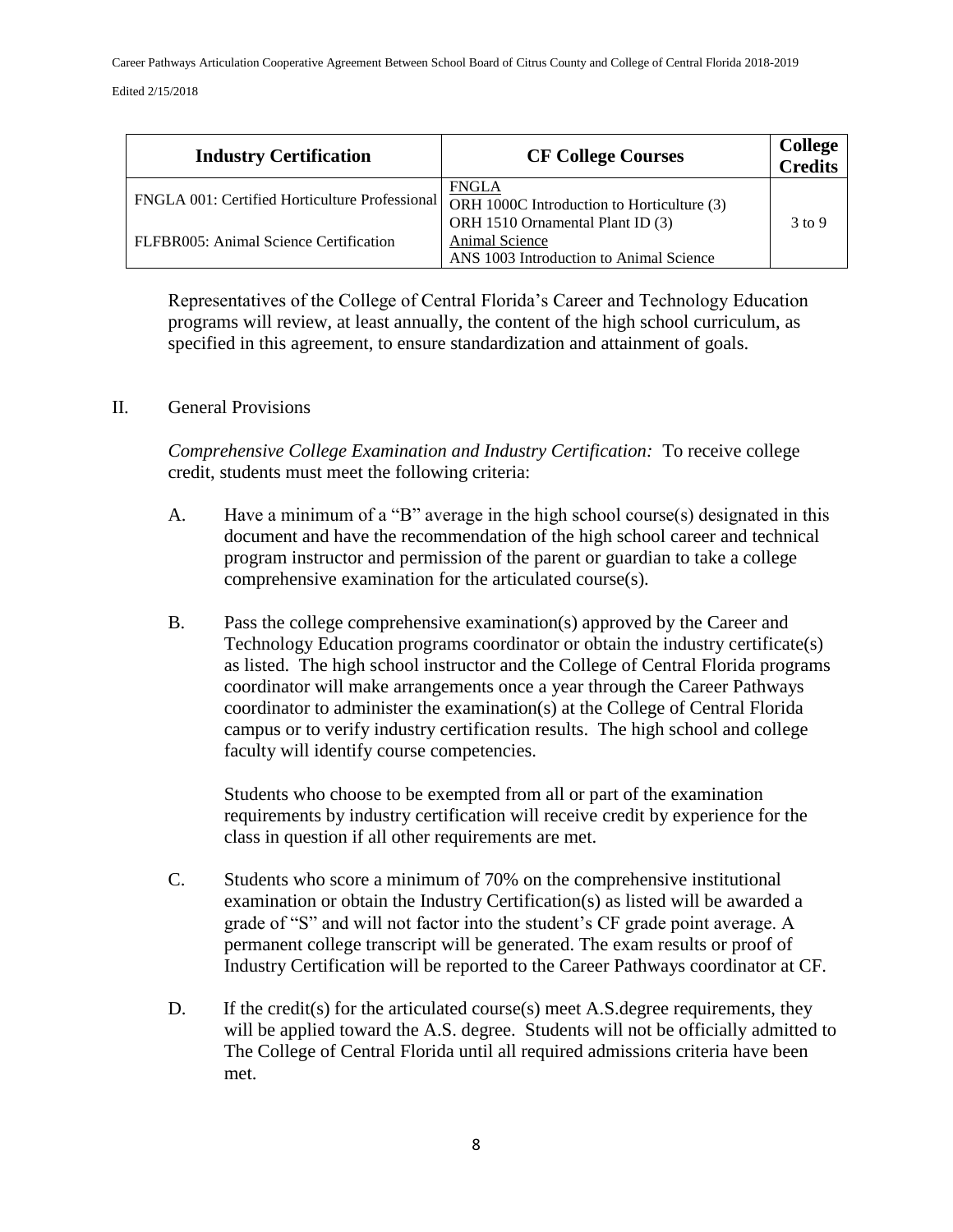#### III. Sharing of Data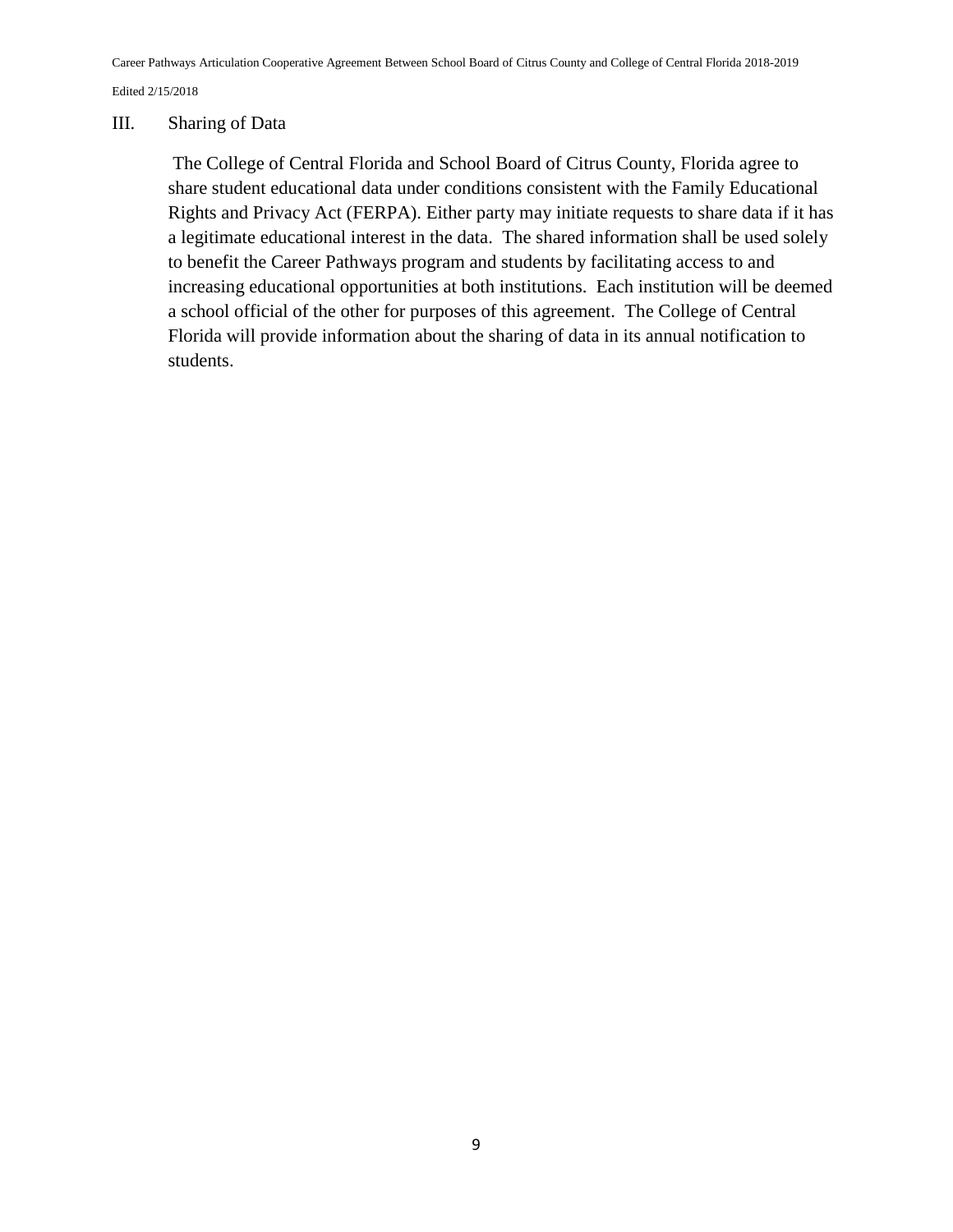# **Appendix D Career Pathways Articulation Agreement Between The College of Central Florida and School Board of Citrus County, Florida**

In a continuing effort to provide opportunities for secondary school students in the Allied Health Assisting program to transition into the College of Central Florida's postsecondary programs listed below, the College of Central Florida agrees to award college credit to eligible Citrus County students according to the criteria delineated below. These credit hours may or may not be accepted for transfer credit by other institutions.

| <b>Secondary Program</b> | <b>Postsecondary Program</b>       |
|--------------------------|------------------------------------|
| Allied Health Assisting  | Health Information Technology A.S  |
|                          | Dental Assisting A.S./ Certificate |
|                          | Physical Therapy Assistant A.S.    |
|                          | Nursing A.S.                       |
|                          |                                    |

**Citrus County** Crystal River High School

**College** The College of Central Florida

I. Articulated Courses and College Credit

The College of Central Florida agrees to award college credit hours or admission points to the secondary programs listed above upon demonstration of mastery of competencies in the courses below either through Career Pathways College Credit Assessment or through Industry Certification.

A. *College Credit through Career Pathways College Credit Assessment:* The following high school course(s) must be maintained with a "B" or better before assessment will be made to award The College of Central Florida credit hours and/or admission points:

| <b>High School Courses</b>                                                                                                  | <b>CF College Courses</b>                                                                                                                                                                                                                                                                                                                                                                                  | <b>College</b><br><b>Credits</b> |
|-----------------------------------------------------------------------------------------------------------------------------|------------------------------------------------------------------------------------------------------------------------------------------------------------------------------------------------------------------------------------------------------------------------------------------------------------------------------------------------------------------------------------------------------------|----------------------------------|
| 8417100 Health Science Anatomy and<br>Physiology<br>8417110 Health Science Foundations<br>8417131 Allied Health Assisting 3 | PHT 2432 Medical Terminology for the Physical Therapy<br>Assistant (3)<br>DEP2004 Human Growth & Development (3)<br>HSC 2531 Medical Terminology (3)<br>*Please note students must complete PSY 2010 prior to HSC 2531<br>being awarded to students transcripts<br>BSC 1080 Basic Anatomy & Physiology (3)<br>* Please note BSC 1080 only applies to Dental Assisting A.S.<br>HUN 1201 Human Nutrition (3) | Up to $9$                        |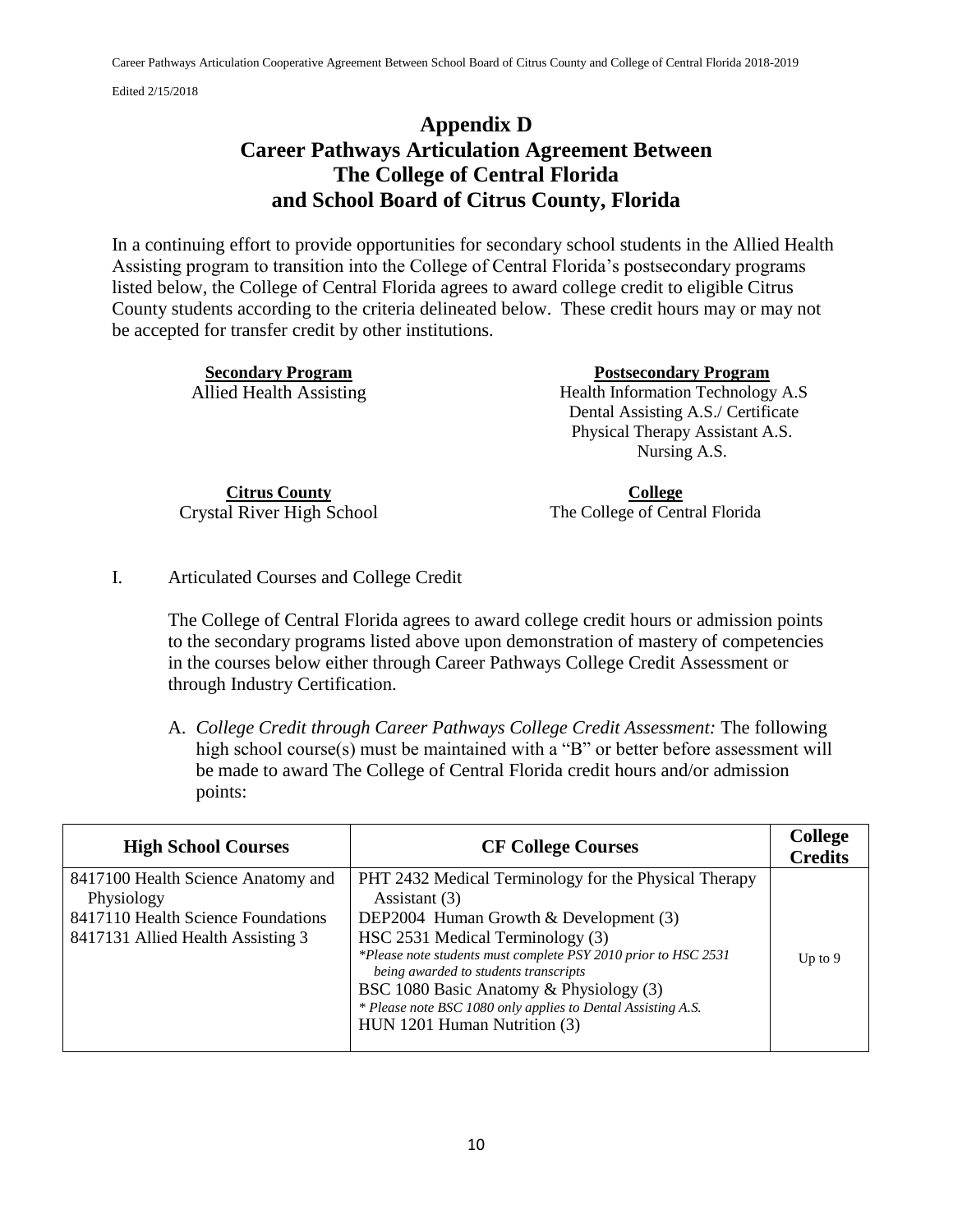B. *College Credit through Industry Certification:* Students who obtain the following industry certificate(s) will be awarded credit for the postsecondary course(s) listed below:

| <b>Industry Certification</b> | <b>CF College Courses</b> | <b>College</b><br><b>Credits</b> |
|-------------------------------|---------------------------|----------------------------------|
| <b>NONE</b>                   | <b>NONE</b>               |                                  |

Representatives of the College of Central Florida's Career and Technology Education programs will review, at least annually, the content of the high school curriculum, as specified in this agreement, to ensure standardization and attainment of goals.

### II. General Provisions

*Comprehensive College Examination and Industry Certification:* To receive college credit, students must meet the following criteria:

- A. Have a minimum of a "B" average in the high school course(s) designated in this document and have the recommendation of the high school career and technical program instructor and permission of the parent or guardian to take a college comprehensive examination for the articulated course(s).
- B. Pass the college comprehensive examination(s) approved by the Career and Technology Education programs coordinator or obtain the industry certificate(s) as listed. The high school instructor and the College of Central Florida programs coordinator will make arrangements once a year through the Career Pathways coordinator to administer the examination(s) at the College of Central Florida campus or to verify industry certification results. The high school and college faculty will identify course competencies.

Students who choose to be exempted from all or part of the examination requirements by industry certification will receive credit by experience for the class in question if all other requirements are met.

- C. Students who score a minimum of 80% on the comprehensive institutional examination or obtain the Industry Certification(s) as listed will be awarded a grade of "S" and will not factor into the student's CF grade point average. A permanent college transcript will be generated. The exam results or proof of Industry Certification will be reported to the Career Pathways coordinator at CF.
- D. If the credit(s) for the articulated course(s) meet A.S. degree requirements, they will be applied toward the A.S. degree. Students will not be officially admitted to The College of Central Florida until all required admissions criteria have been met.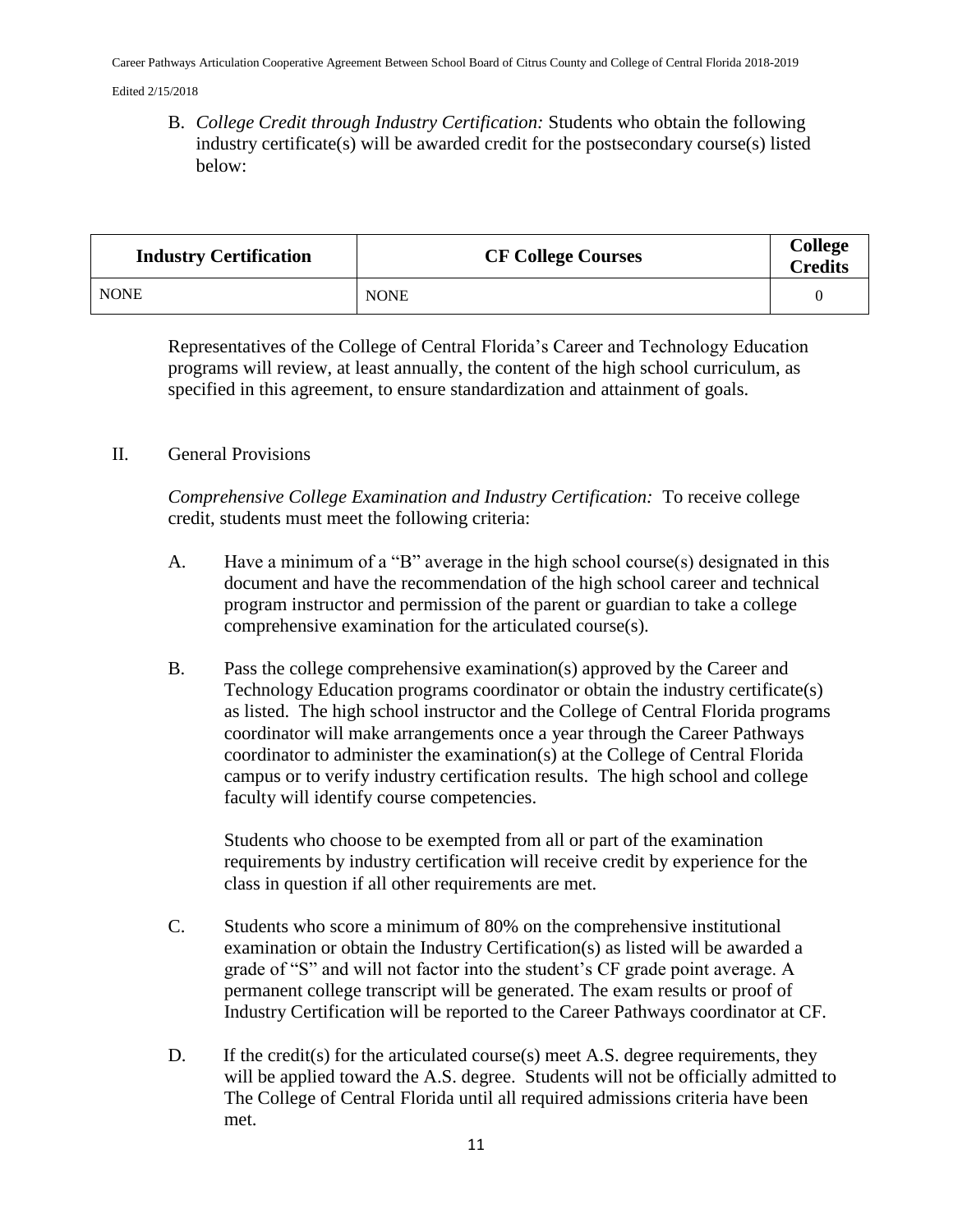E. Students who have obtained their Certified Nursing Assistant (CNA) will be recognized for their accomplishment by receiving additional consideration when applying for the nursing program.

### III. Sharing of Data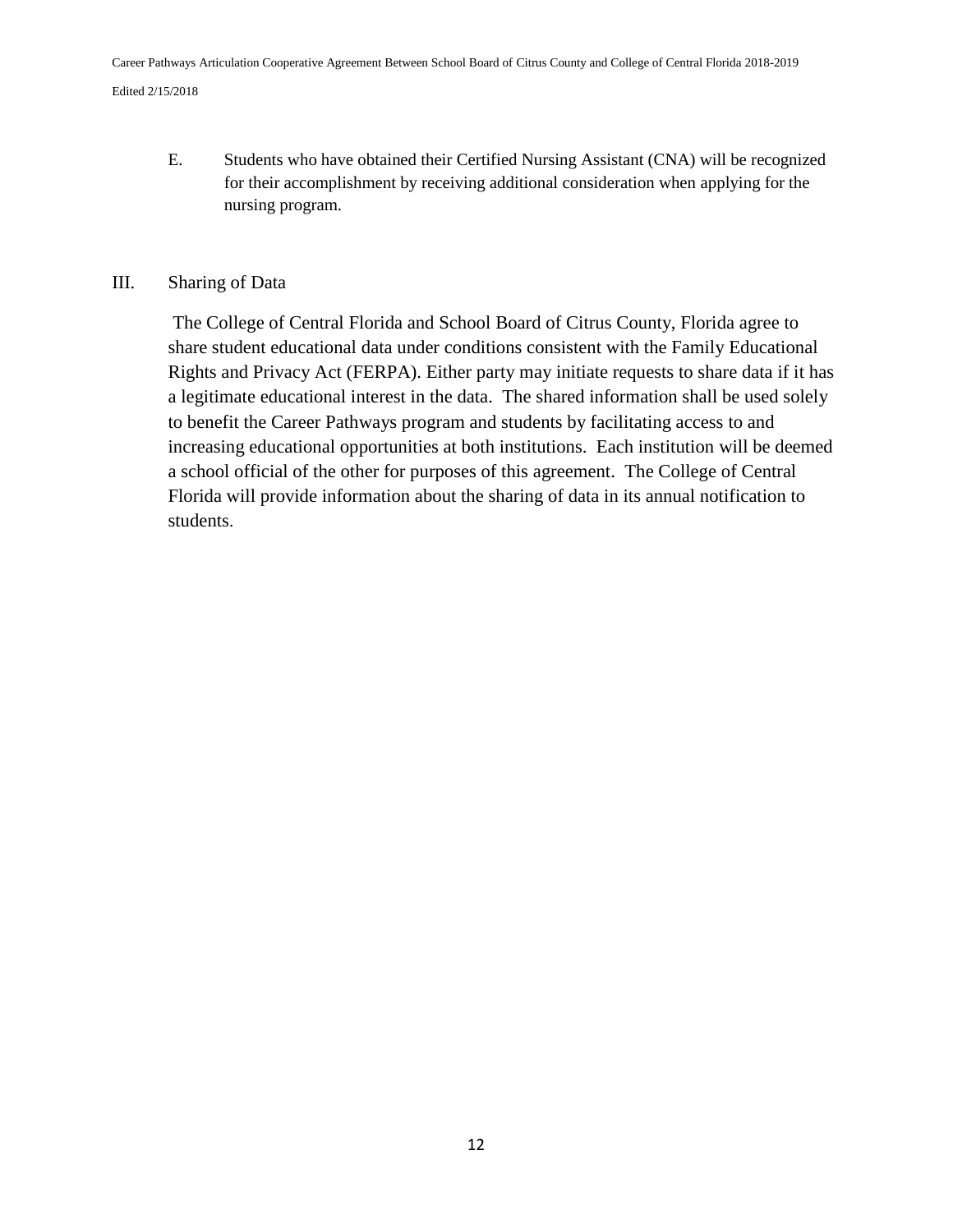# **Appendix E Career Pathways Articulation Agreement Between The College of Central Florida and The School Board of Citrus County, Florida**

In a continuing effort to provide opportunities for secondary school students in the Applied Cybersecurity program to transition into The College of Central Florida's (CF) postsecondary programs listed below, CF agrees to award college credit to eligible Citrus County students according to the criteria delineated below. These credit hours may or may not be accepted for transfer credit by other institutions.

| <b>Secondary Program</b>     | <b>Postsecondary Program</b>          |
|------------------------------|---------------------------------------|
| <b>Applied Cybersecurity</b> | Computer Information Technology, A.S. |
|                              |                                       |
| <b>Citrus County</b>         | College                               |
| WTC.                         | The College of Central Florida        |

#### **I. Articulated Courses and College Credit**

CF agrees to award college credit hours or admission points to the secondary programs listed above upon demonstration of mastery of competencies in the courses below either through Career Pathways College Credit Assessment or through Industry Certification.

A. *College Credit through Career Pathways College Credit Assessment:* The following high school course(s) must be maintained with a grade of "B" or better before assessment will be made to award the CF credit hours and/or admission points:

| <b>High School Courses</b>                                                                                                     | <b>CF College Courses</b>                                                            | <b>College</b><br><b>Credits</b> |
|--------------------------------------------------------------------------------------------------------------------------------|--------------------------------------------------------------------------------------|----------------------------------|
| 8207310 Digital Information Technology<br>9001320 Computer & Network Security Fundamentals<br>9001330 Cybersecurity Essentials | CET 1171 Introduction to Computer Technology (3)<br>CGS 2557 Internet Technology (3) | $3 \text{ to } 6$                |

B. *College Credit through Industry Certification:* Students who obtain the following Industry Certification(s) will be awarded credit for the postsecondary course(s) listed below:

| <b>Industry Certification</b>                                             | <b>CF College Courses</b>                                                                                                                                                                                                    | College<br><b>Credits</b> |
|---------------------------------------------------------------------------|------------------------------------------------------------------------------------------------------------------------------------------------------------------------------------------------------------------------------|---------------------------|
| COMPT 001 CompTIA A+<br>COMPT 006 CompTIA Network+<br>COMPT 008 Security+ | COMPT 001 CompTIA $A+$<br>CET 1278 A+ Fundamentals $(3)$<br>CET 2180 Practical PC Technician(3)<br>COMPT 006 CompTIA Network+<br>CTS 2134 Networking Fundamentals (3)<br>COMPT Security $+$<br>CTS Security Fundamentals (3) | 3 to 12                   |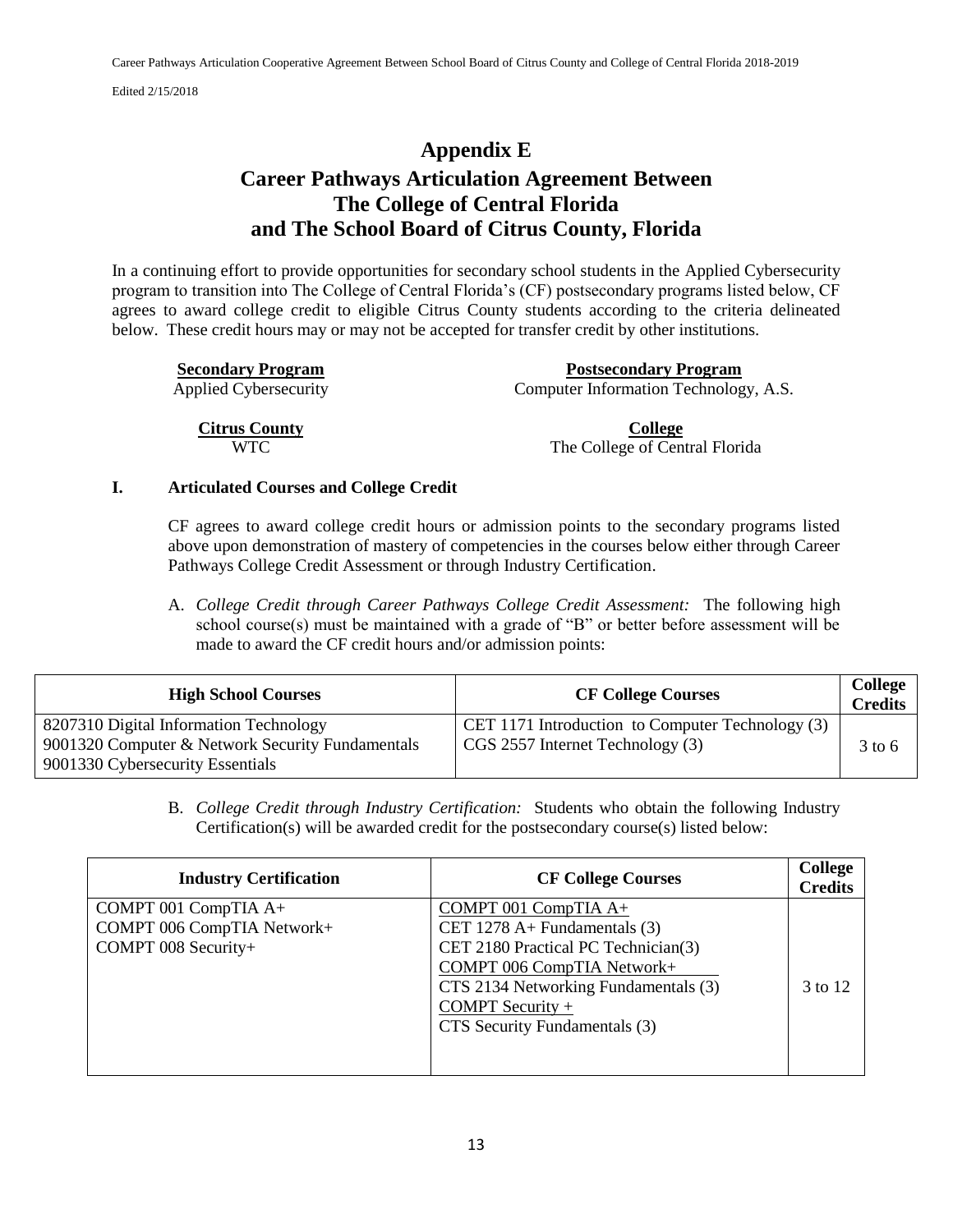Representatives of CF's Career and Technical Education (CTE) programs will review, at least annually, the content of the high school curriculum, as specified in this Agreement, to ensure standardization and attainment of goals.

#### **II. General Provisions**

*Comprehensive College Examination and Industry Certification:* To receive college credit, students must meet the following criteria:

- A. Have a minimum of a "B" average in the high school course(s) designated in this document and have the recommendation of the high school CTE program instructor and permission of the parent/guardian to take a college comprehensive examination for the articulated course(s).
- B. Pass the college comprehensive examination(s) approved by the CTE programs coordinator or obtain the Industry Certificate(s) as listed. The high school instructor and the CF programs coordinator will make arrangements once a year through the Career Pathways coordinator to administer the examination(s) at the CF campus or to verify Industry Certification results. The high school and college faculty will identify course competencies.

Students who choose to be exempted from all or part of the examination requirements by Industry Certification will receive credit by experience for the class in question if all other requirements are met.

- C. Students who score a minimum of eighty percent (80%) on the comprehensive institutional examination, or obtain the Industry Certification(s) as listed, will be awarded a grade of "S" which will not factor into the student's CF grade point average. A permanent college transcript will be generated. The exam results or proof of Industry Certification will be reported to the Career Pathways coordinators at CF and Citrus County Public Schools.
- D. If the credit(s) for the articulated course(s) meet A.S. degree requirements, they will be applied toward the A.S. degree. Students will not be officially admitted to CF until all required admissions criteria have been met.

#### **III. Sharing of Data**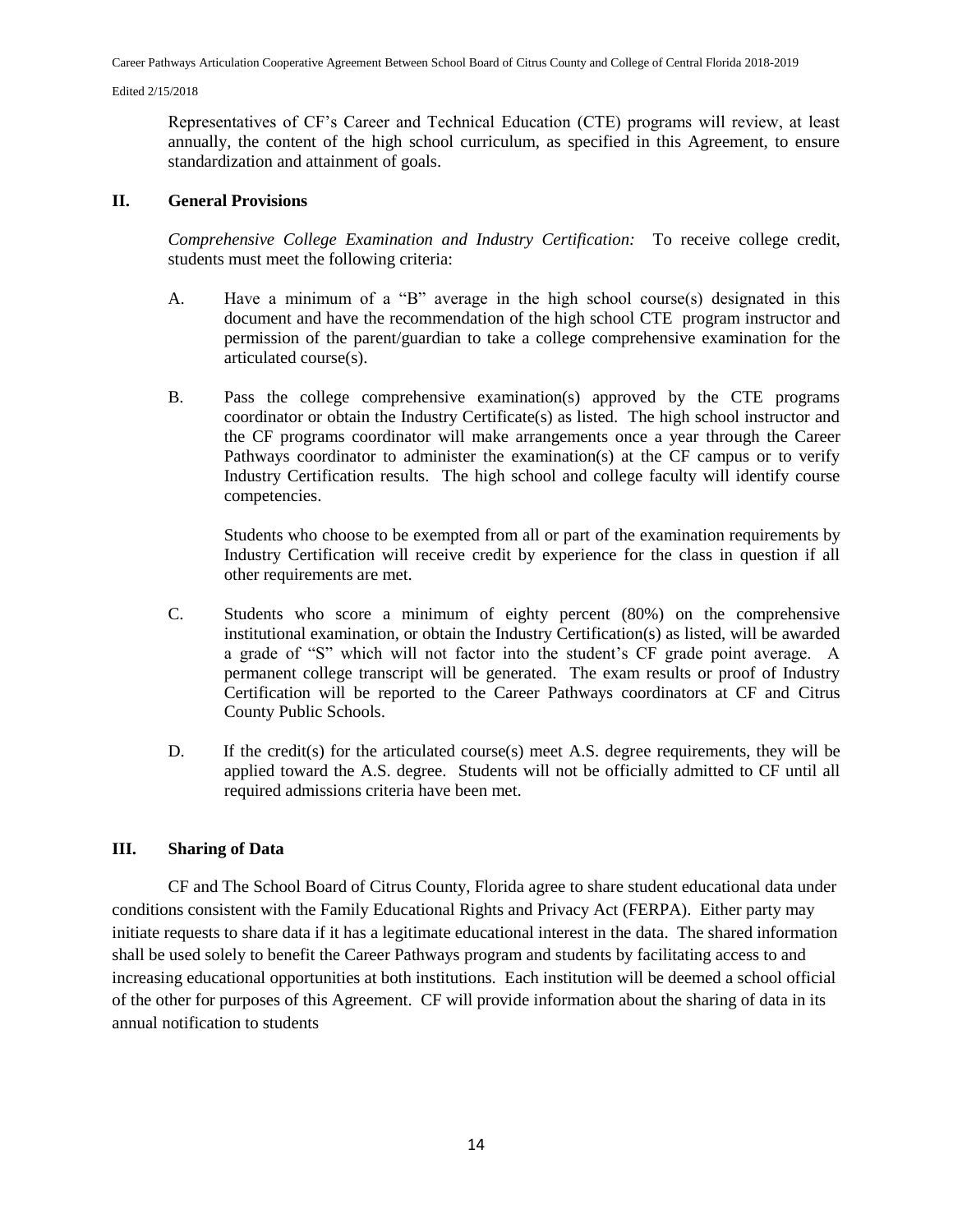# **Appendix F Career Pathways Articulation Agreement Between The College of Central Florida and School Board of Citrus County, Florida**

In a continuing effort to provide opportunities for secondary school students in the Applied Information Technology program to transition into the College of Central Florida's postsecondary programs listed below, the College of Central Florida agrees to award college credit to eligible Citrus County students according to the criteria delineated below. These credit hours may or may not be accepted for transfer credit by other institutions.

**Citrus County** Citrus High School

**Secondary Program Postsecondary Program**  Applied Information Technology Computer Information Technology, A.S.

> **College** The College of Central Florida

I. Articulated Courses and College Credit

The College of Central Florida agrees to award college credit hours or admission points to the secondary programs listed above upon demonstration of mastery of competencies in the courses below either through Career Pathways College Credit Assessment or through Industry Certification.

A. *College Credit through Career Pathways College Credit Assessment:* The following high school course(s) must be maintained with a "B" or better before assessment will be made to award The College of Central Florida credit hours and/or admission points:

| <b>High School Courses</b>                                                                                                                         | <b>CF College Courses</b>                                                                   | <b>College</b><br><b>Credits</b> |
|----------------------------------------------------------------------------------------------------------------------------------------------------|---------------------------------------------------------------------------------------------|----------------------------------|
| Digital Information Technology (8207310)<br>Web Technologies (9003420)<br>Programming Essentials (9003440)<br>Cybersecurity Fundamentals (9003490) | CET1171 Introduction to Computer Technology (3)<br>CGS 2540 Database Management Systems (3) | Up to $6$                        |

B. *College Credit through Industry Certification:* Students who obtain the following industry certificate(s) will be awarded credit for the postsecondary course(s) listed below: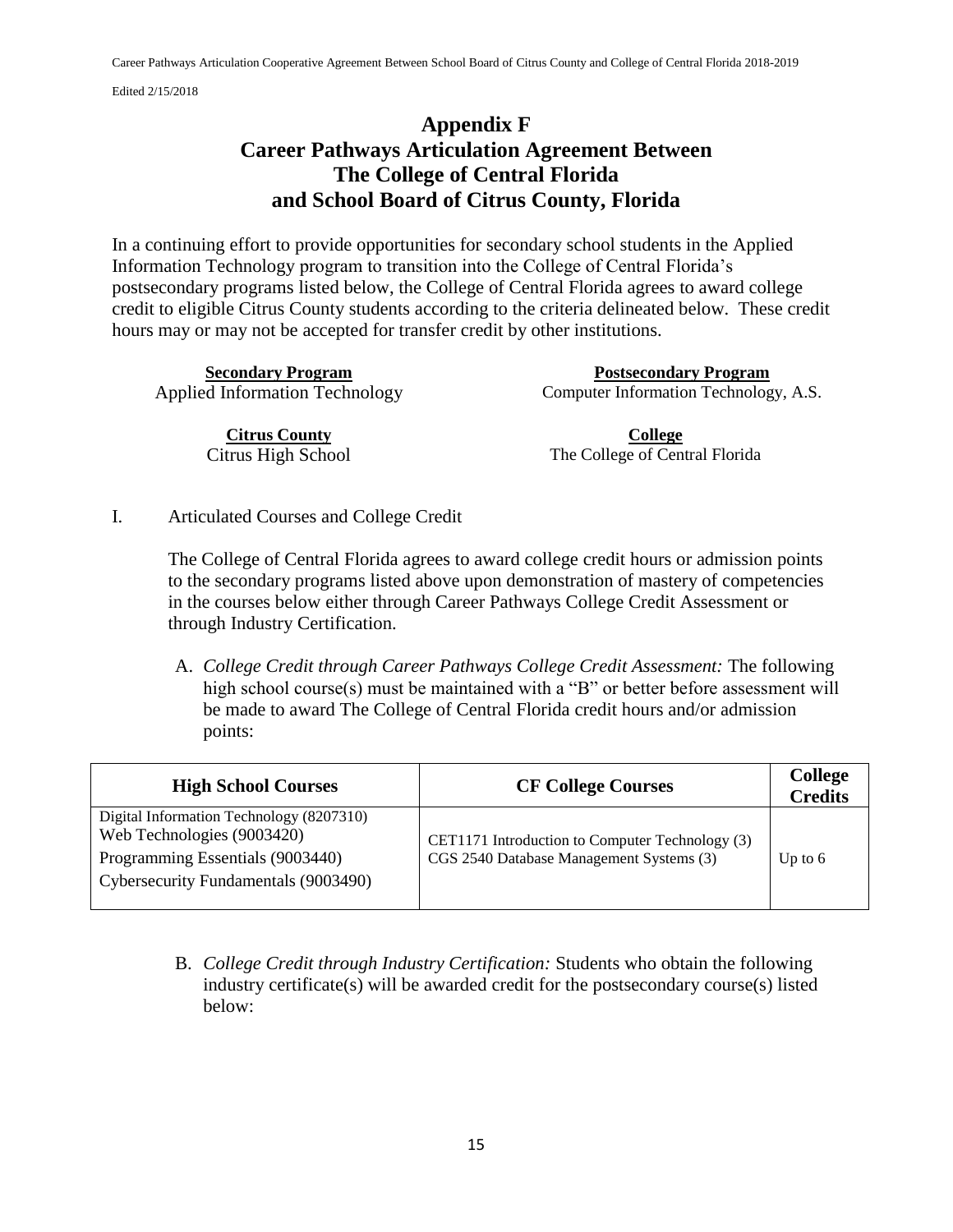| <b>Industry Certification</b>                                                                                                                                                                              | <b>CF College Courses</b>                                                                                                                                                                                                                                                                                                                                                                                                                                                                                                                                                                                                                          | <b>College</b><br><b>Credits</b> |
|------------------------------------------------------------------------------------------------------------------------------------------------------------------------------------------------------------|----------------------------------------------------------------------------------------------------------------------------------------------------------------------------------------------------------------------------------------------------------------------------------------------------------------------------------------------------------------------------------------------------------------------------------------------------------------------------------------------------------------------------------------------------------------------------------------------------------------------------------------------------|----------------------------------|
| $CompTIA A+$<br>CompTIA Network+<br>Comp TIA Security+<br>Comp TIA Server+<br>Microsoft Office Master<br>Microsoft Office Specialist<br><b>Excel Expert</b><br>Word Expert<br>MTA-Windows Operating 98-349 | COMPT001: CompTIA A+<br>CET 1278 $A+$ Fundamentals (3)<br>CET 2180 Practical PC Technician (3)<br>COMPT006: CompTIA Network+<br>CTS 2134 Networking Fundamentals (3)<br>$Security+$<br>CTS 2120 Security Fundamentals (3)<br>Server+<br>CTS 2143 Server Fundamentals (3)<br>Microsoft Office Master (MOM)<br>CGS 1100 Microcomputer Applications (3)<br>OST 2717 Advanced Word (3)<br>CGS 2540 Database Management Systems (3)<br>Microsoft Office Specialist (MOS) Bundle (3 of 5 tests)<br>OST 1100 Introduction to Word (3)<br><b>EXCEL Expert</b><br>CGS 2103 Spreadsheet Applications (3)<br><b>WORD Expert</b><br>OST 2717 Advanced Word (3) | 3 to 15                          |

Representatives of the College of Central Florida's Career and Technology Education programs will review, at least annually, the content of the high school curriculum, as specified in this agreement, to ensure standardization and attainment of goals.

II. General Provisions

*Comprehensive College Examination and Industry Certification:* To receive college credit, students must meet the following criteria:

- A. Have a minimum of a "B" average in the high school course(s) designated in this document and have the recommendation of the high school career and technical program instructor and permission of the parent or guardian to take a college comprehensive examination for the articulated course(s).
- B. Pass the college comprehensive examination(s) approved by the Career and Technology Education programs coordinator or obtain the Industry certificate(s) as listed. The high school instructor and the College of Central Florida programs coordinator will make arrangements once a year through the Career Pathways coordinator to administer the examination(s) at the College of Central Florida campus or to verify industry certification results. The high school and college faculty will identify course competencies.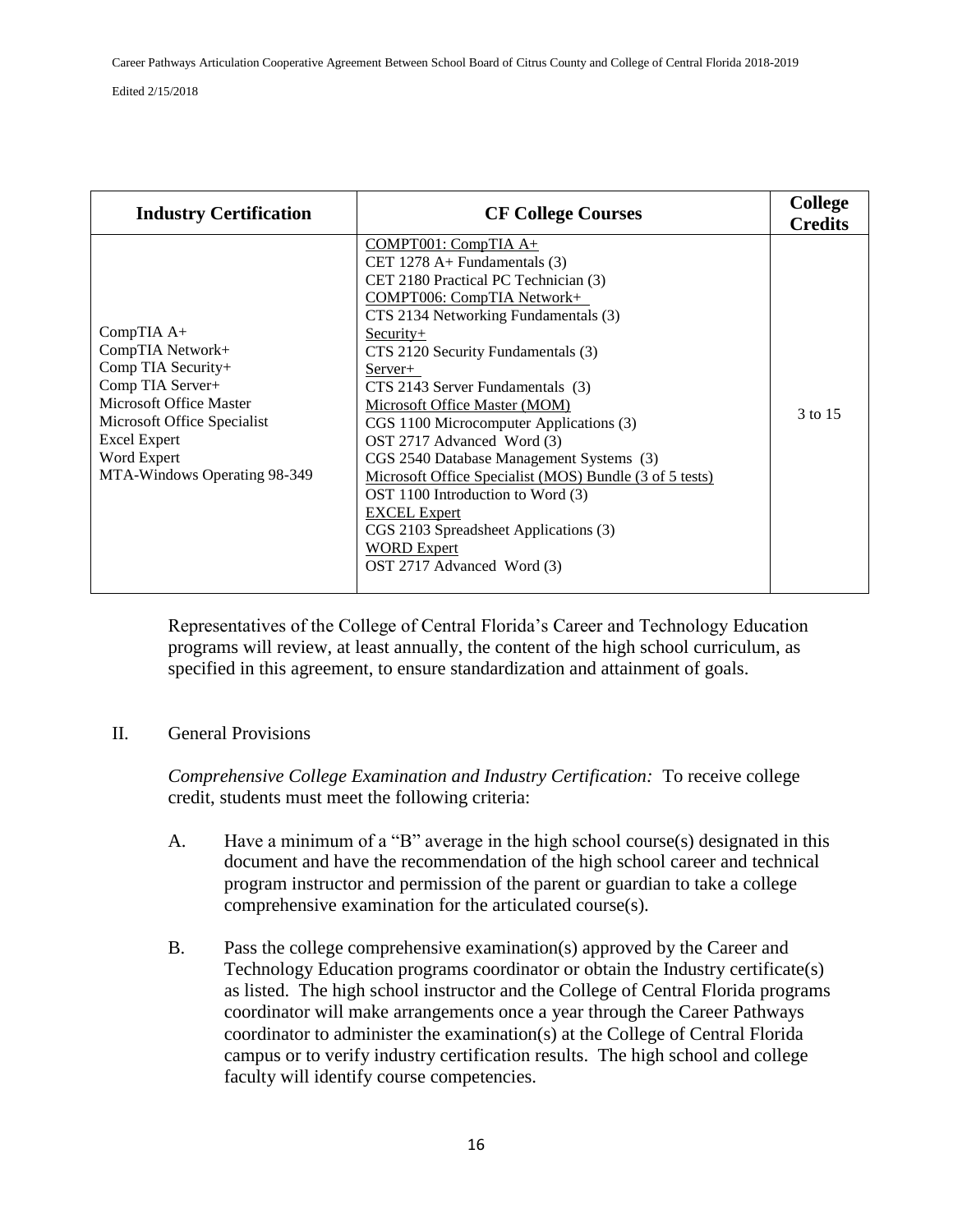Students who choose to be exempted from all or part of the examination requirements by industry certification will receive credit by experience for the class in question if all other requirements are met.

- C. Students who score a minimum of 80% on the comprehensive institutional examination or obtain the Industry Certification(s) as listed will be awarded a grade of "S" and will not factor into the student's CF grade point average. A permanent college transcript will be generated. The exam results or proof of Industry Certification will be reported to the Career Pathways coordinator at CF.
- D. If the credit(s) for the articulated course(s) meet A.S. degree requirements, they will be applied toward the A.S. degree. Students will not be officially admitted to The College of Central Florida until all required admissions criteria have been met.

### III. Sharing of Data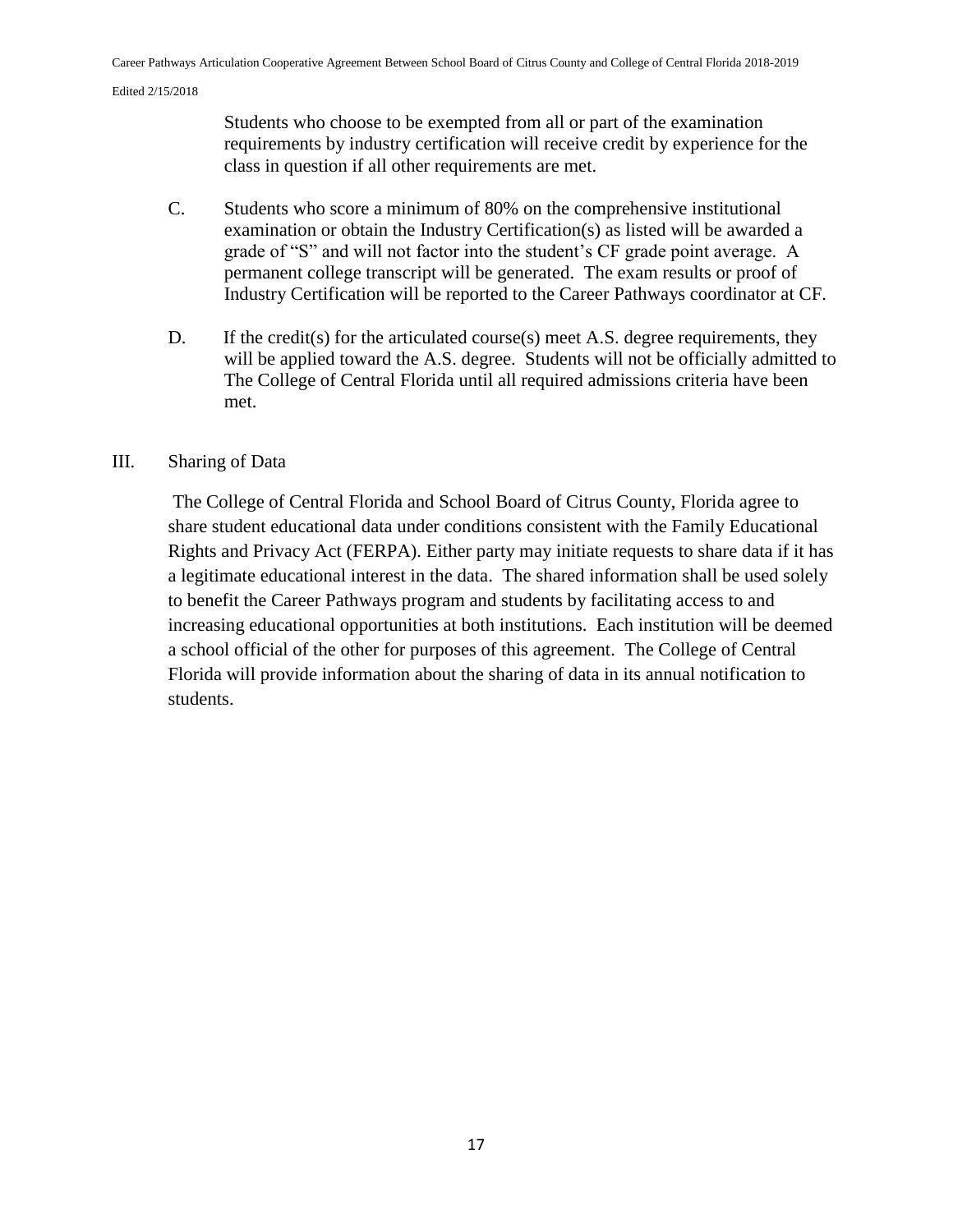### **Appendix G Career Pathways Articulation Agreement Between The College of Central Florida and School Board of Citrus County, Florida**

In a continuing effort to provide opportunities for secondary school students in the Business Supervision and Management program to transition into the College of Central Florida's postsecondary programs listed below, the College of Central Florida agrees to award college credit to eligible Citrus County students according to the criteria delineated below. These credit hours may or may not be accepted for transfer credit by other institutions.

**Secondary Program Postsecondary Program**  Business Management and Analysis Business Administration, A.S.

**Citrus County** Citrus High School Crystal River High School

**College** The College of Central Florida

I. Articulated Courses and College Credit

The College of Central Florida agrees to award college credit hours or admission points to the secondary programs listed above upon demonstration of mastery of competencies in the courses below either through Career Pathways College Credit Assessment or through Industry Certification.

A. *College Credit through Career Pathways College Credit Assessment:* The following high school course(s) must be maintained with a "B" or better before assessment will be made to award The College of Central Florida credit hours and/or admission points:

| <b>High School Courses</b>                                                                                                           | <b>CF College Courses</b>                                                            | <b>College</b><br><b>Credits</b> |
|--------------------------------------------------------------------------------------------------------------------------------------|--------------------------------------------------------------------------------------|----------------------------------|
| Digital Information Technology (8207310)<br>Business and Entrepreneurial Principles (8215120)<br>Legal Aspects of Business (8215130) | GEB 1011 Introduction to Business (3)<br>ENT 2112 Entrepreneurship Opportunities (3) | Up to $6$                        |

B. *College Credit through Industry Certification:* Students who obtain the following industry certificate(s) will be awarded credit for the postsecondary course(s) listed below: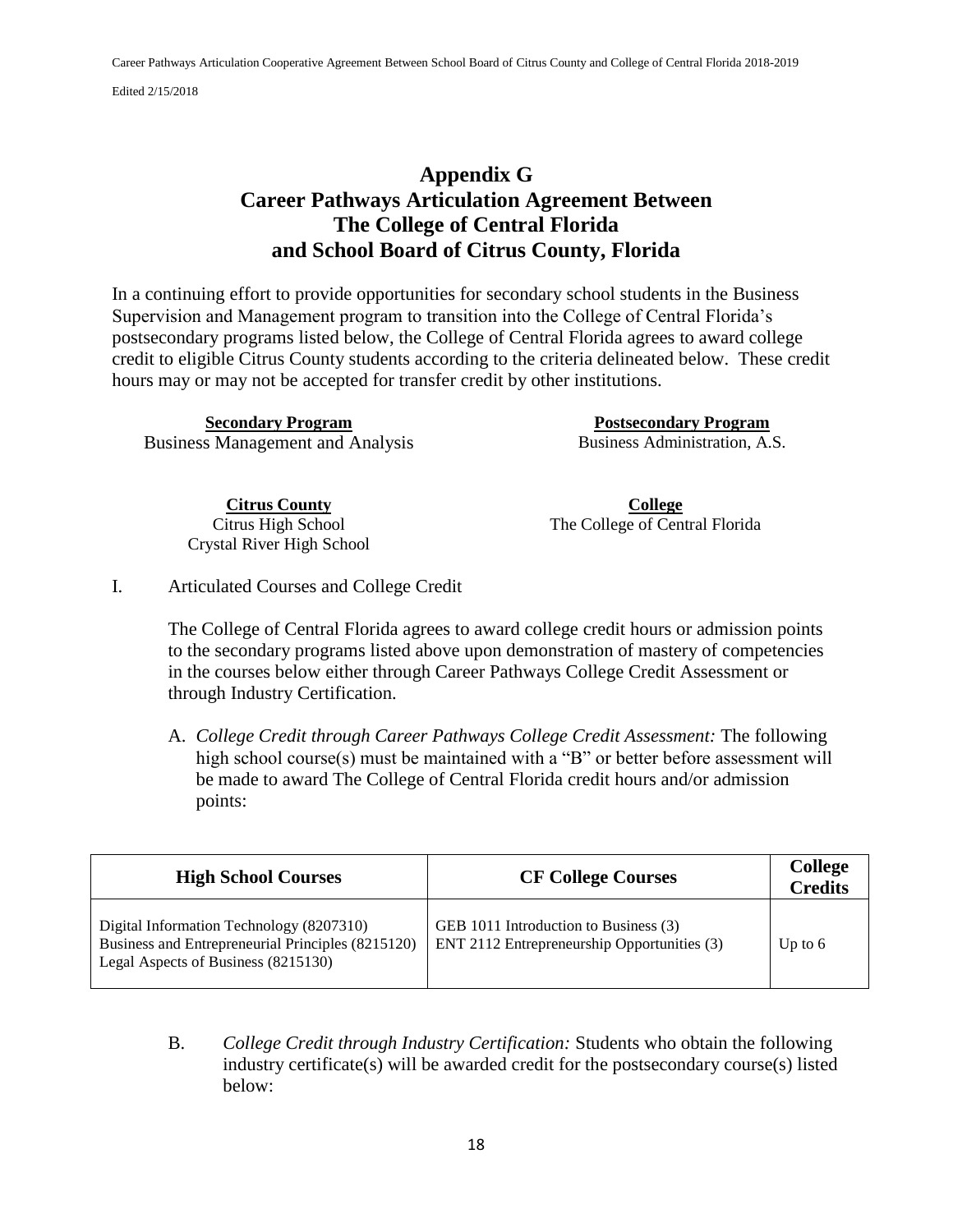| <b>Industry Certification</b>                                                                                                                                                  | <b>CF College Courses</b>                                                                                                                                                                                                                                                                                                                                                                                                             | <b>College</b><br><b>Credits</b> |
|--------------------------------------------------------------------------------------------------------------------------------------------------------------------------------|---------------------------------------------------------------------------------------------------------------------------------------------------------------------------------------------------------------------------------------------------------------------------------------------------------------------------------------------------------------------------------------------------------------------------------------|----------------------------------|
| MICRO017: Microsoft Office Master<br>MICRO069: Microsoft Office Specialist<br>Microsoft Excel Expert<br>Microsoft Word Expert<br>TAFLP001: Accredited Legal Secretary<br>(ALS) | Microsoft Office Master (MOM)<br>CGS 1100 Microcomputer Applications (3)<br>OST 2717 Microsoft Word (3)<br>CGS 2540 Database Management (3)<br>Microsoft Office Specialist (MOS)<br>OST 1100 Introduction to Word (3)<br><b>EXCEL</b> Expert<br>CGS 2103 Spreadsheet Applications (3)<br><b>WORD Expert</b><br>OST 2717 Advanced Word (3)<br>Accredited Legal Secretary (ALS) (8212000 ONLY)<br>PLA 1103 Intro to Paralegal Field (3) | 3 to 15                          |

Representatives of the College of Central Florida's Career and Technology Education programs will review, at least annually, the content of the high school curriculum, as specified in this agreement, to ensure standardization and attainment of goals.

### II. General Provisions

*Comprehensive College Examination and Industry Certification:* To receive college credit, students must meet the following criteria:

- A. Have a minimum of a "B" average in the high school course(s) designated in this document and have the recommendation of the high school career and technical program instructor and permission of the parent or guardian to take a college comprehensive examination for the articulated course(s).
- B. Pass the college comprehensive examination(s) approved by the Career and Technology Education programs coordinator or obtain the industry certificate(s) as listed. The high school instructor and the College of Central Florida programs coordinator will make arrangements once a year through the Career Pathways coordinator to administer the examination(s) at the College of Central Florida campus or to verify industry certification results. The high school and college faculty will identify course competencies.

Students who choose to be exempted from all or part of the examination requirements by industry certification will receive credit by experience for the class in question if all other requirements are met.

D. Students who score a minimum of 80% on the comprehensive institutional examination or obtain the Industry Certification(s) as listed will be awarded a grade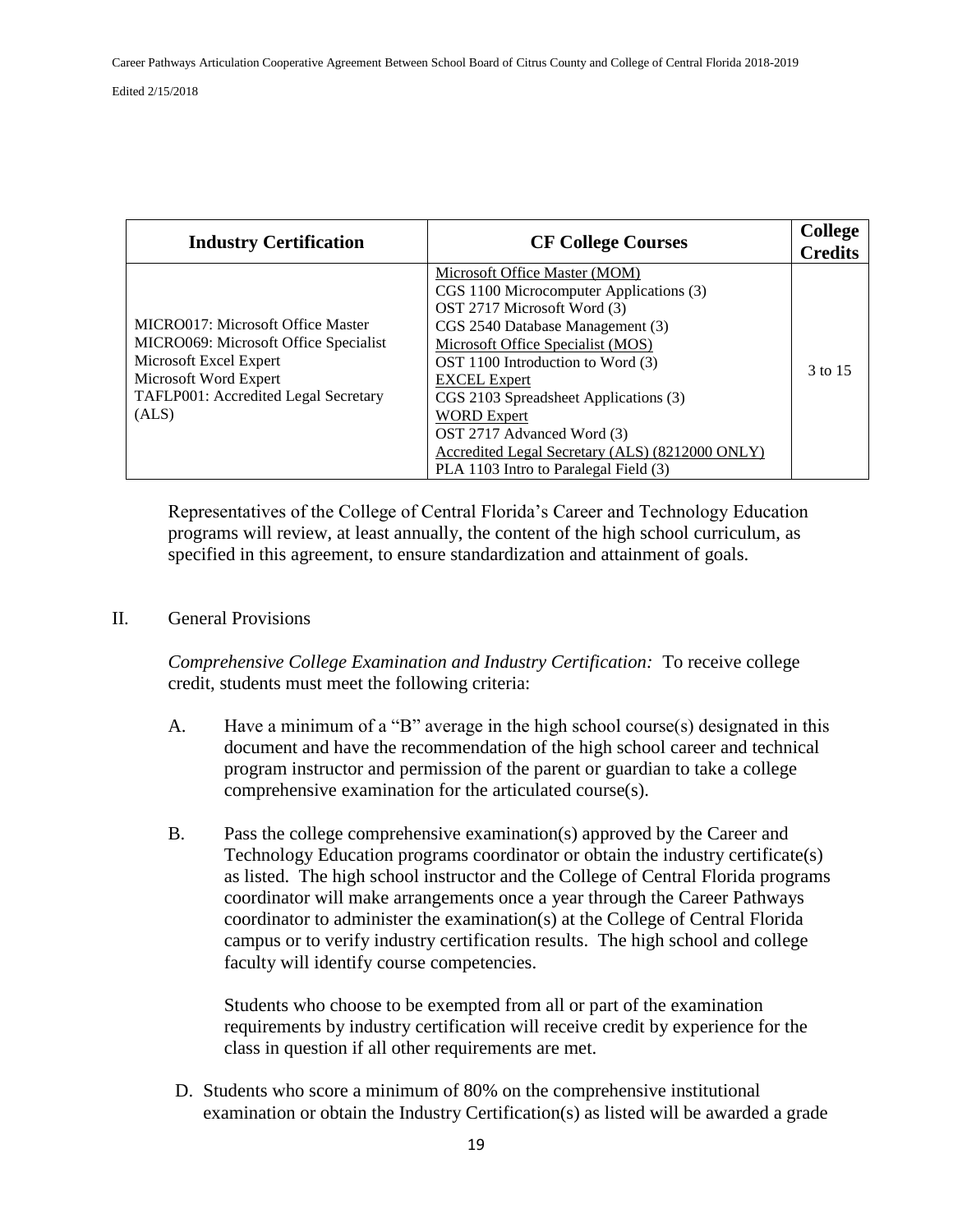of "S" and will not factor into the student's CF grade point average. A permanent college transcript will be generated. The exam results or proof of Industry Certification will be reported to the Career Pathways coordinator at CF.

D. If the credit(s) for the articulated course(s) meet A.S. degree requirements, they will be applied toward the A.S. degree. Students will not be officially admitted to The College of Central Florida until all required admissions criteria have been met.

#### III. Sharing of Data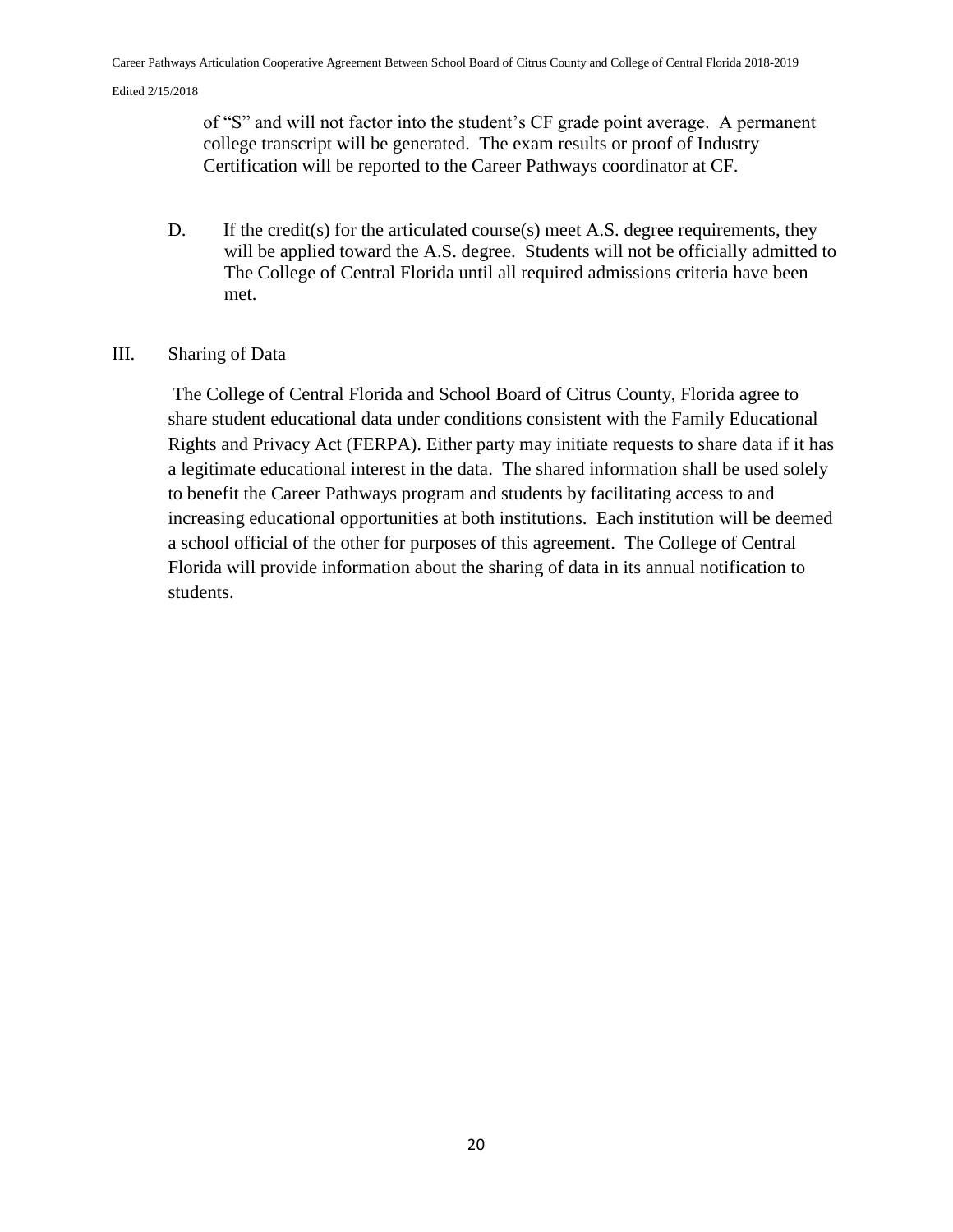## **Appendix H Career Pathways Articulation Agreement Between The College of Central Florida and The School Board of Citrus County, Florida**

In a continuing effort to provide opportunities for secondary school students in the Communications Technology program to transition into The College of Central Florida's (CF) postsecondary programs listed below, CF agrees to award college credit to eligible Citrus County students according to the criteria delineated below. These credit hours may or may not be accepted for transfer credit by other institutions.

**Secondary Program Postsecondary Program**  Communications Technology A.S. Digital Media Technology Web Design Specialization

**Citrus County** Lecanto High School

**College** The College of Central Florida

#### **I. Articulated Courses and College Credit**

CF agrees to award college credit hours or admission points to the secondary programs listed above upon demonstration of mastery of competencies in the courses below either through Career Pathways College Credit Assessment or through Industry Certification.

E. *College Credit through Career Pathways College Credit Assessment:* The following high school course(s) must be maintained with a grade of "B" or better before assessment will be made to award the CF credit hours and/or admission points:

| <b>High School Courses</b>                                                                                                                                  | <b>CF College Courses</b> | College<br><b>Credits</b> |
|-------------------------------------------------------------------------------------------------------------------------------------------------------------|---------------------------|---------------------------|
| 8207310 Digital Information Technology<br>8601010 Communications Technology 1<br>8601020 Communications Technology 2<br>8601030 Communications Technology 3 | DIG 2100 Web Design I     |                           |

F. *College Credit through Industry Certification:* Students who obtain the following Industry Certification(s) will be awarded credit for the postsecondary course(s) listed below:

| <b>Industry Certification</b> | <b>CF College Courses</b>                        | <b>College</b><br><b>Credits</b> |
|-------------------------------|--------------------------------------------------|----------------------------------|
| ADOBE020 Adobe Illustrator    | DIG 2000 Introduction to Digital Media           |                                  |
| ADOBE022 Adobe Photoshop      | *Note student must have all three certifications |                                  |
| ADOBE010 Adobe Dreamweaver    | listed in left column                            |                                  |

Representatives of CF's Career and Technical Education (CTE) programs will review, at least annually, the content of the high school curriculum, as specified in this Agreement, to ensure standardization and attainment of goals.

#### **II. General Provisions**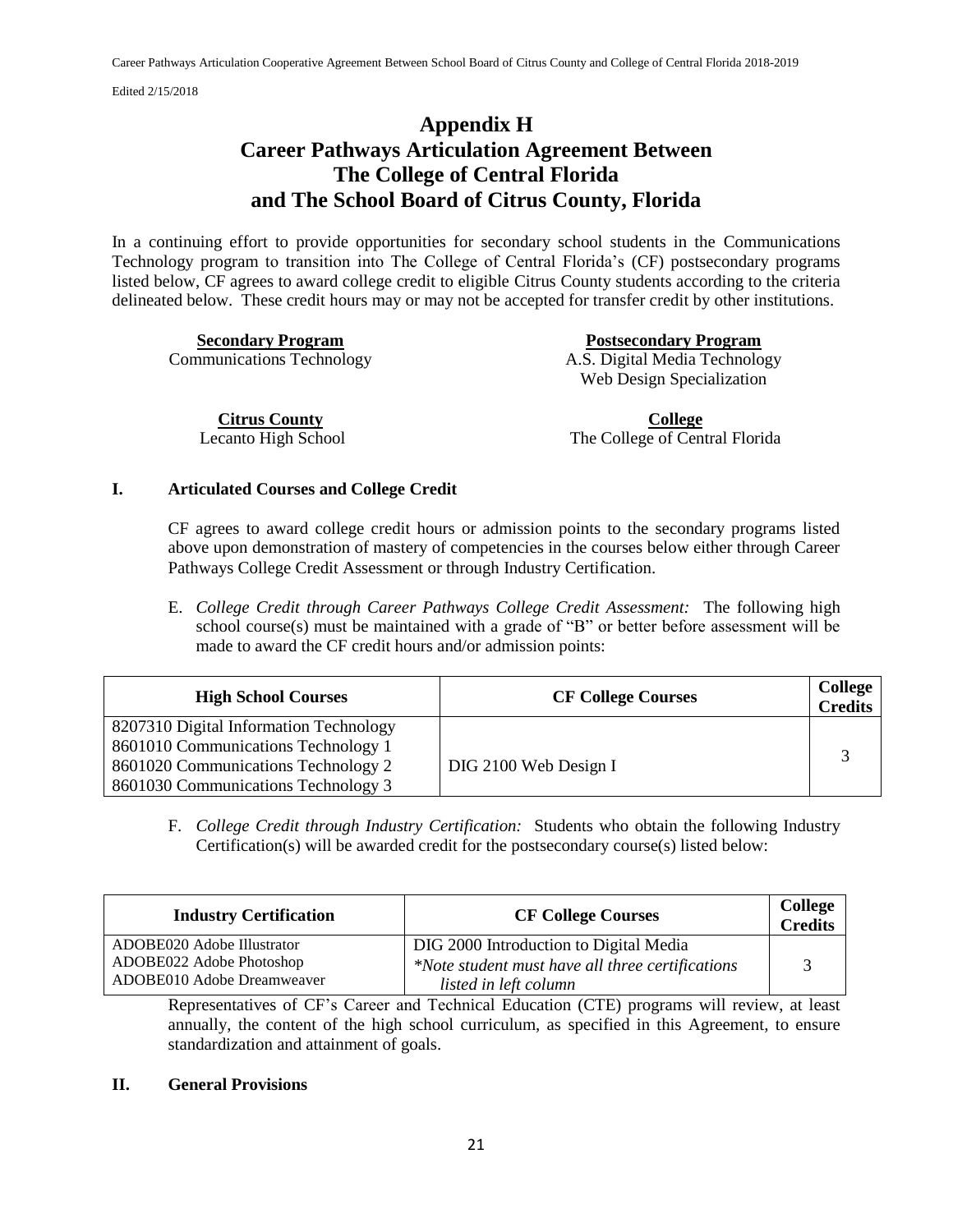*Comprehensive College Examination and Industry Certification:* To receive college credit, students must meet the following criteria:

- A. Have a minimum of a "B" average in the high school course(s) designated in this document and have the recommendation of the high school CTEprogram instructor and permission of the parent/guardian to take a college comprehensive examination for the articulated course(s).
- B. Pass the college comprehensive examination(s) approved by the CTE programs coordinator or obtain Industry Certificate(s) as listed. The high school instructor and the CF programs coordinator will make arrangements once a year through the Career Pathways coordinator to administer the examination(s) at the CF campus or to verify Industry Certification results. The high school and college faculty will identify course competencies.

Students who choose to be exempted from all or part of the examination requirements by Industry Certification will receive credit by experience for the class in question if all other requirements are met.

- C. Students who score a minimum of eighty percent (80%) on the comprehensive institutional examination, or obtain the Industry Certification(s) as listed, will be awarded a grade of "S" which will not factor into the student's CF grade point average. A permanent college transcript will be generated. The exam results or proof of Industry Certification will be reported to the Career Pathways coordinators at CF and Citrus County Public Schools.
- D. If the credit(s) for the articulated course(s) meet A.S. degree requirements, they will be applied toward the A.S. degree. Students will not be officially admitted to CF until all required admissions criteria have been met.

#### **III. Sharing of Data**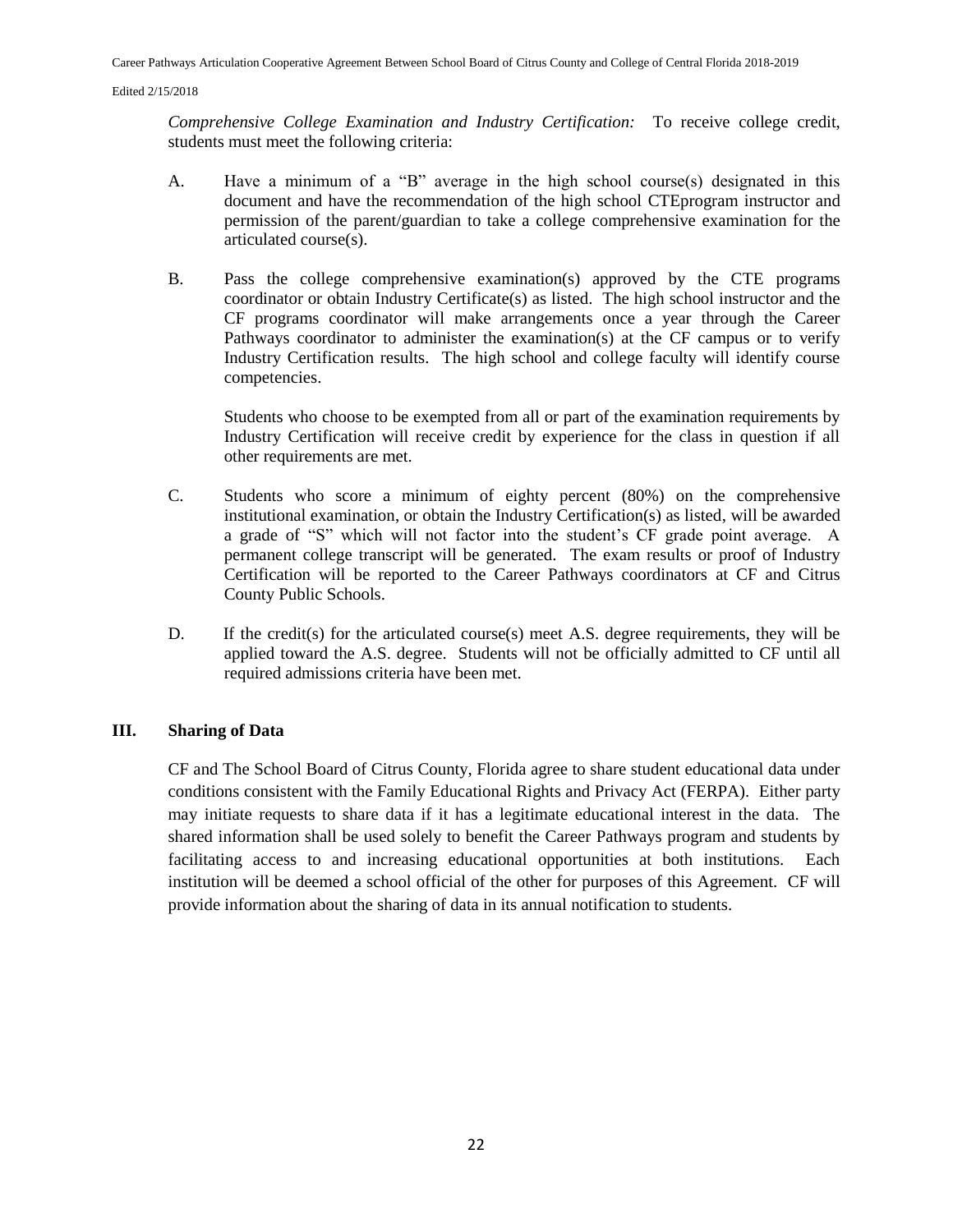# **Appendix I Career Pathways Articulation Agreement Between The College of Central Florida and School Board of Citrus County, Florida**

In a continuing effort to provide opportunities for secondary school students in the Dental Aide program to transition into the College of Central Florida's postsecondary programs listed below, the College of Central Florida agrees to award college credit to eligible Citrus County students according to the criteria delineated below. These credit hours may or may not be accepted for transfer credit by other institutions.

**Secondary Program Postsecondary Program** 

Dental Aide Health Information Technology A.S Dental Assisting A.S. / Certificate Nursing A.S. Physical Therapy Assistant A.S.

**Citrus County** Crystal River High School

**College** The College of Central Florida

I. Articulated Courses and College Credit

The College of Central Florida agrees to award college credit hours or admission points to the secondary programs listed above upon demonstration of mastery of competencies in the courses below either through Career Pathways College Credit Assessment or through Industry Certification.

A. *College Credit through Career Pathways College Credit Assessment:* The following high school course(s) must be maintained with a "B" or better before assessment will be made to award The College of Central Florida credit hours and/or admission points:

| <b>High School Courses</b>                                                                                       | <b>CF College Courses</b>                                                                                                                                                                                                                                                                                                                                                     | <b>College</b><br><b>Credits</b> |
|------------------------------------------------------------------------------------------------------------------|-------------------------------------------------------------------------------------------------------------------------------------------------------------------------------------------------------------------------------------------------------------------------------------------------------------------------------------------------------------------------------|----------------------------------|
| 8417100 Health Science Anatomy and<br>Physiology<br>8417110 Health Science Foundations<br>8417141 Dental Aid III | PHT 2432 Medical Terminology for the Physical Therapy<br>Assistant (3)<br>DEP2004 Human Growth & Development (3)<br>HSC 2531 Medical Terminology (3)<br>*Please note students must complete PSY 2010 prior to HSC 2531<br>being awarded to students transcripts<br>BSC 1080 Basic Anatomy & Physiology (3)<br>*Please note BSC 1080 only applies to the Dental Assisting A.S. | Up to $9$                        |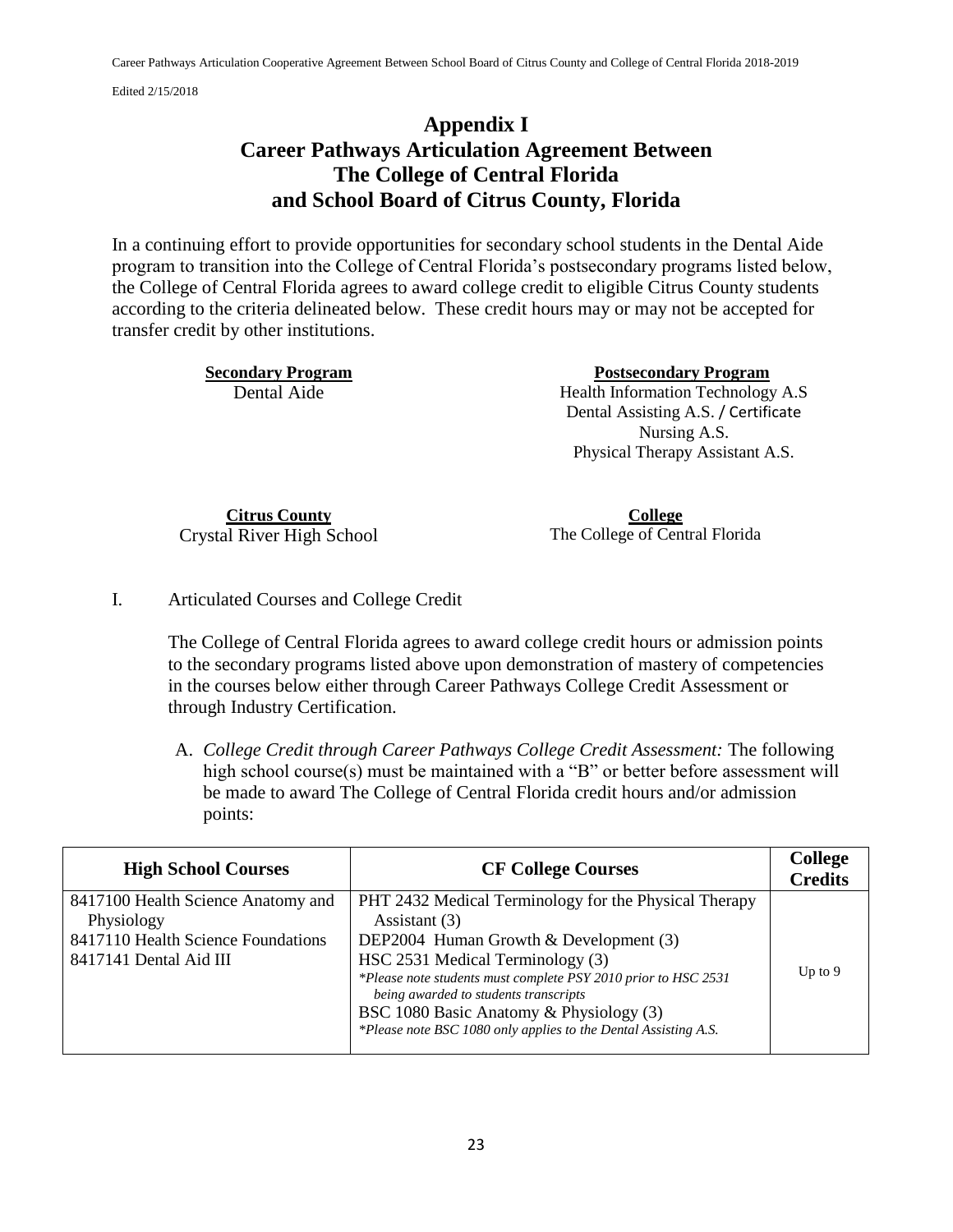B. *College Credit through Industry Certification:* Students who obtain the following industry certificate(s) will be awarded credit for the postsecondary course(s) listed below:

| <b>Industry Certification</b> | <b>CF College Courses</b> | <b>College</b><br><b>Credits</b> |
|-------------------------------|---------------------------|----------------------------------|
| <b>NONE</b>                   | <b>NONE</b>               |                                  |

Representatives of the College of Central Florida's Career and Technology Education programs will review, at least annually, the content of the high school curriculum, as specified in this agreement, to ensure standardization and attainment of goals.

### II. General Provisions

*Comprehensive College Examination and Industry Certification:* To receive college credit, students must meet the following criteria:

- A. Have a minimum of a "B" average in the high school course(s) designated in this document and have the recommendation of the high school career and technical program instructor and permission of the parent or guardian to take a college comprehensive examination for the articulated course(s).
- B. Pass the college comprehensive examination(s) approved by the Career and Technology Education programs coordinator or obtain the industry certificate(s) as listed. The high school instructor and the College of Central Florida programs coordinator will make arrangements once a year through the Career Pathways coordinator to administer the examination(s) at the College of Central Florida campus or to verify industry certification results. The high school and college faculty will identify course competencies.

Students who choose to be exempted from all or part of the examination requirements by industry certification will receive credit by experience for the class in question if all other requirements are met.

- C. Students who score a minimum of 80% on the comprehensive institutional examination or obtain the Industry Certification(s) as listed will be awarded a grade of "S" and will not factor into the student's CF grade point average. A permanent college transcript will be generated. The exam results or proof of Industry Certification will be reported to the Career Pathways coordinator at CF.
- D. If the credit(s) for the articulated course(s) meet A.S. degree requirements, they will be applied toward the A.S. degree. Students will not be officially admitted to The College of Central Florida until all required admissions criteria have been met.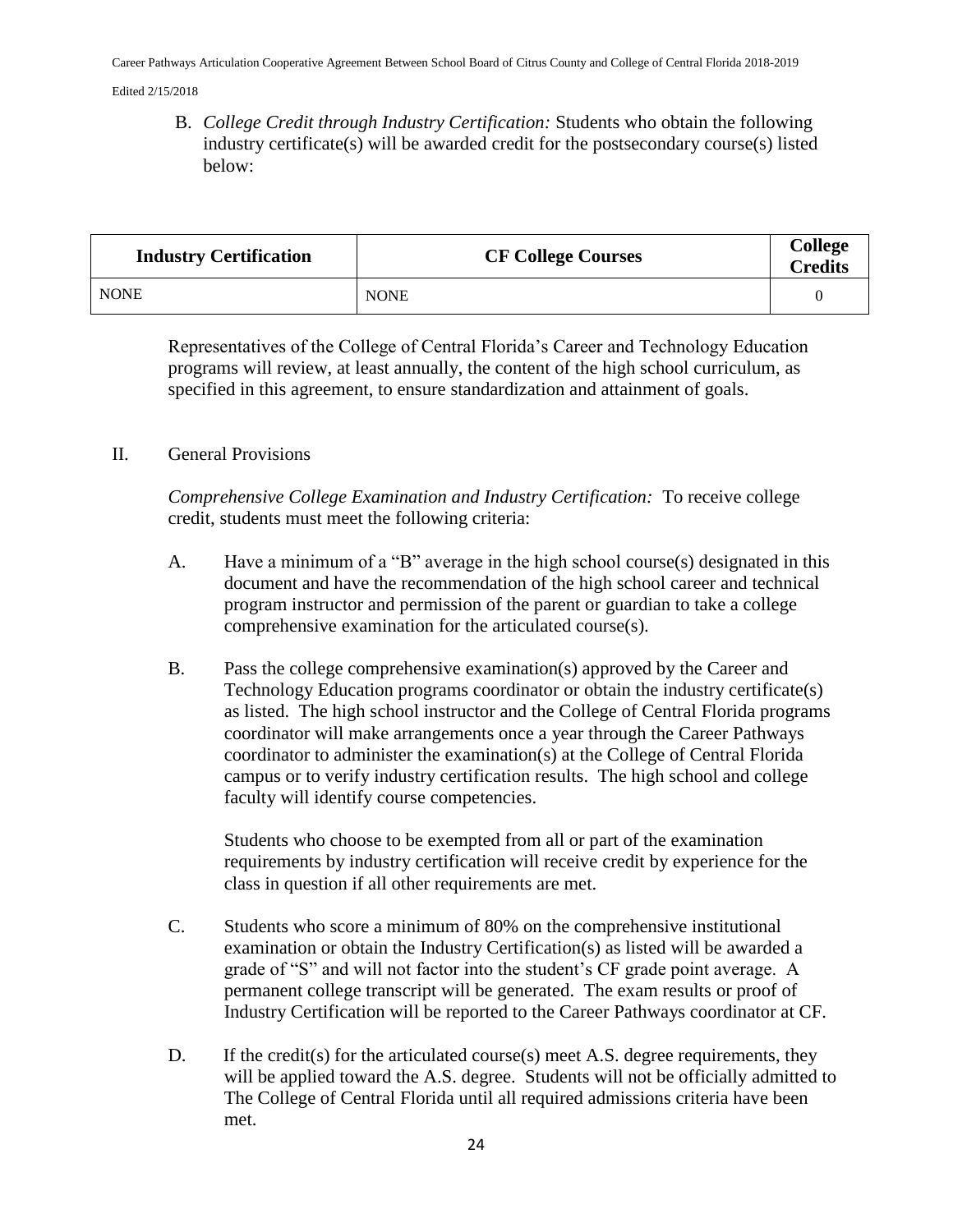E. Students who have obtained their Certified Nursing Assistant (CNA) will be recognized for their accomplishment by receiving additional consideration when applying for the nursing program.

### **III. Sharing of Data**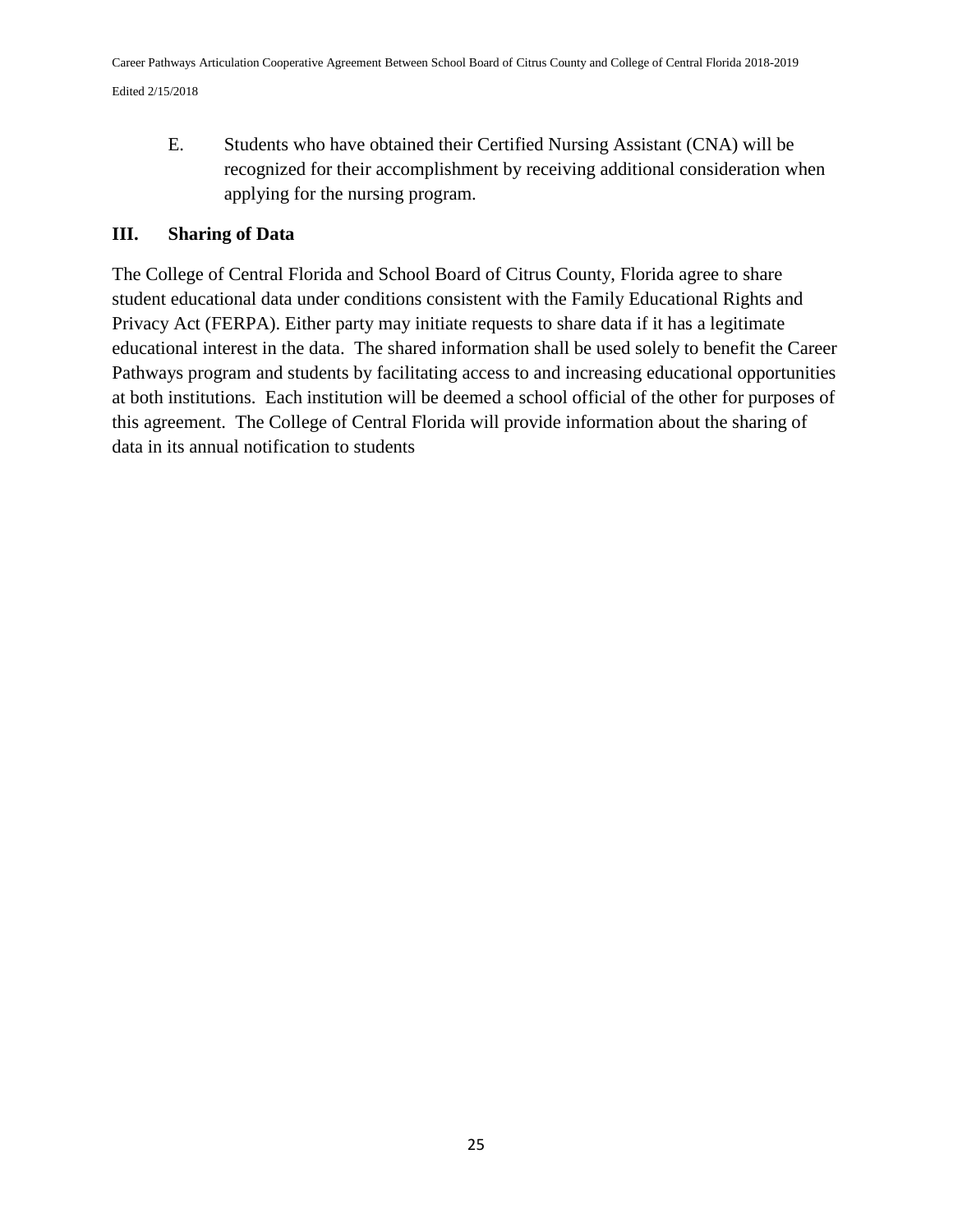### **Appendix J Career Pathways Articulation Agreement Between The College of Central Florida and The School Board of Citrus County, Florida**

In a continuing effort to provide opportunities for secondary school students in the Digital Design program to transition into The College of Central Florida's (CF) postsecondary programs listed below, CF agrees to award college credit to eligible Citrus County students according to the criteria delineated below. These credit hours may or may not be accepted for transfer credit by other institutions.

**Secondary Program Postsecondary Program**  Digital Design A.S. Digital Media Technology Web Design Specialization

**Citrus County**

Citrus High School Crystal River High School Lecanto High School

**College** The College of Central Florida

#### **I. Articulated Courses and College Credit**

CF agrees to award college credit hours or admission points to the secondary programs listed above upon demonstration of mastery of competencies in the courses below either through Career Pathways College Credit Assessment or through Industry Certification.

G. *College Credit through Career Pathways College Credit Assessment:* The following high school course(s) must be maintained with a grade of "B" or better before assessment will be made to award the CF credit hours and/or admission points:

| <b>High School Courses</b>             | <b>CF College Courses</b> | College<br><b>Credits</b> |
|----------------------------------------|---------------------------|---------------------------|
| 8207310 Digital Information Technology |                           |                           |
| 8209510 Digital Design 1               | DIG 2100 Web Design I     |                           |
| 8209520 Digital Design 2               |                           |                           |
| 8209530 Digital Design 3               |                           |                           |

H. *College Credit through Industry Certification:* Students who obtain the following Industry Certification(s) will be awarded credit for the postsecondary course(s) listed below:

| <b>Industry Certification</b> | <b>CF College Courses</b>                        | College<br><b>Credits</b> |
|-------------------------------|--------------------------------------------------|---------------------------|
| ADOBE020 Adobe Illustrator    | DIG 2000 Introduction to Digital Media           |                           |
| ADOBE022 Adobe Photoshop      | *Note student must have all three certifications |                           |
| ADOBE010 Adobe Dreamweaver    | list in left column                              |                           |

Representatives of CF's Career and Technical Education (CTE) programs will review, at least annually, the content of the high school curriculum, as specified in this Agreement, to ensure standardization and attainment of goals.

#### **II. General Provisions**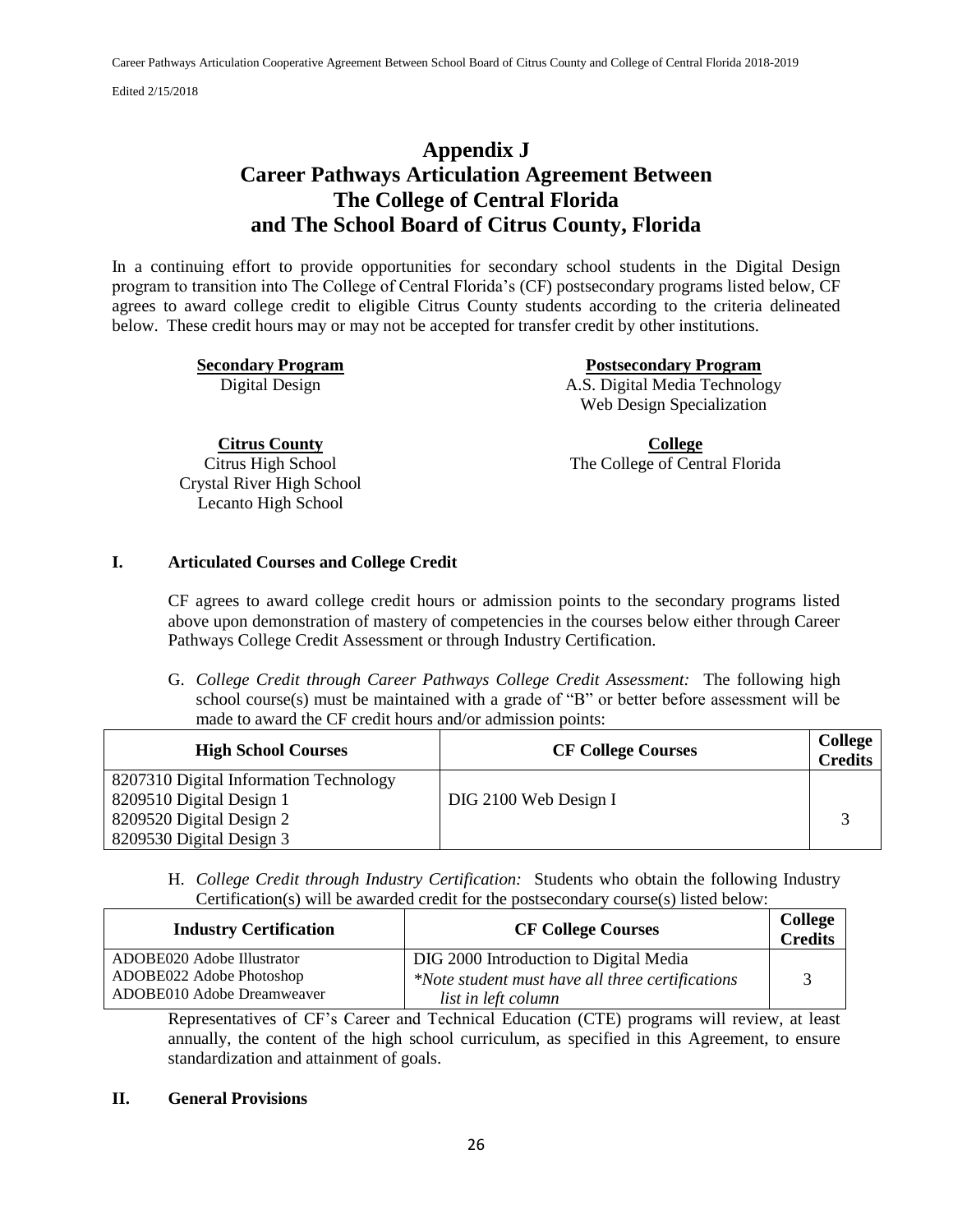*Comprehensive College Examination and Industry Certification:* To receive college credit, students must meet the following criteria:

- A. Have a minimum of a "B" average in the high school course(s) designated in this document and have the recommendation of the high school CTEprogram instructor and permission of the parent/guardian to take a college comprehensive examination for the articulated course(s).
- B. Pass the college comprehensive examination(s) approved by the CTE programs coordinator or obtain Industry Certificate(s) as listed. The high school instructor and the CF programs coordinator will make arrangements once a year through the Career Pathways coordinator to administer the examination(s) at the CF campus or to verify Industry Certification results. The high school and college faculty will identify course competencies.

Students who choose to be exempted from all or part of the examination requirements by Industry Certification will receive credit by experience for the class in question if all other requirements are met.

- C. Students who score a minimum of eighty percent (80%) on the comprehensive institutional examination, or obtain the Industry Certification(s) as listed, will be awarded a grade of "S" which will not factor into the student's CF grade point average. A permanent college transcript will be generated. The exam results or proof of Industry Certification will be reported to the Career Pathways coordinators at CF and Citrus County Public Schools.
- D. If the credit(s) for the articulated course(s) meet A.S. degree requirements, they will be applied toward the A.S. degree. Students will not be officially admitted to CF until all required admissions criteria have been met.

#### **III. Sharing of Data**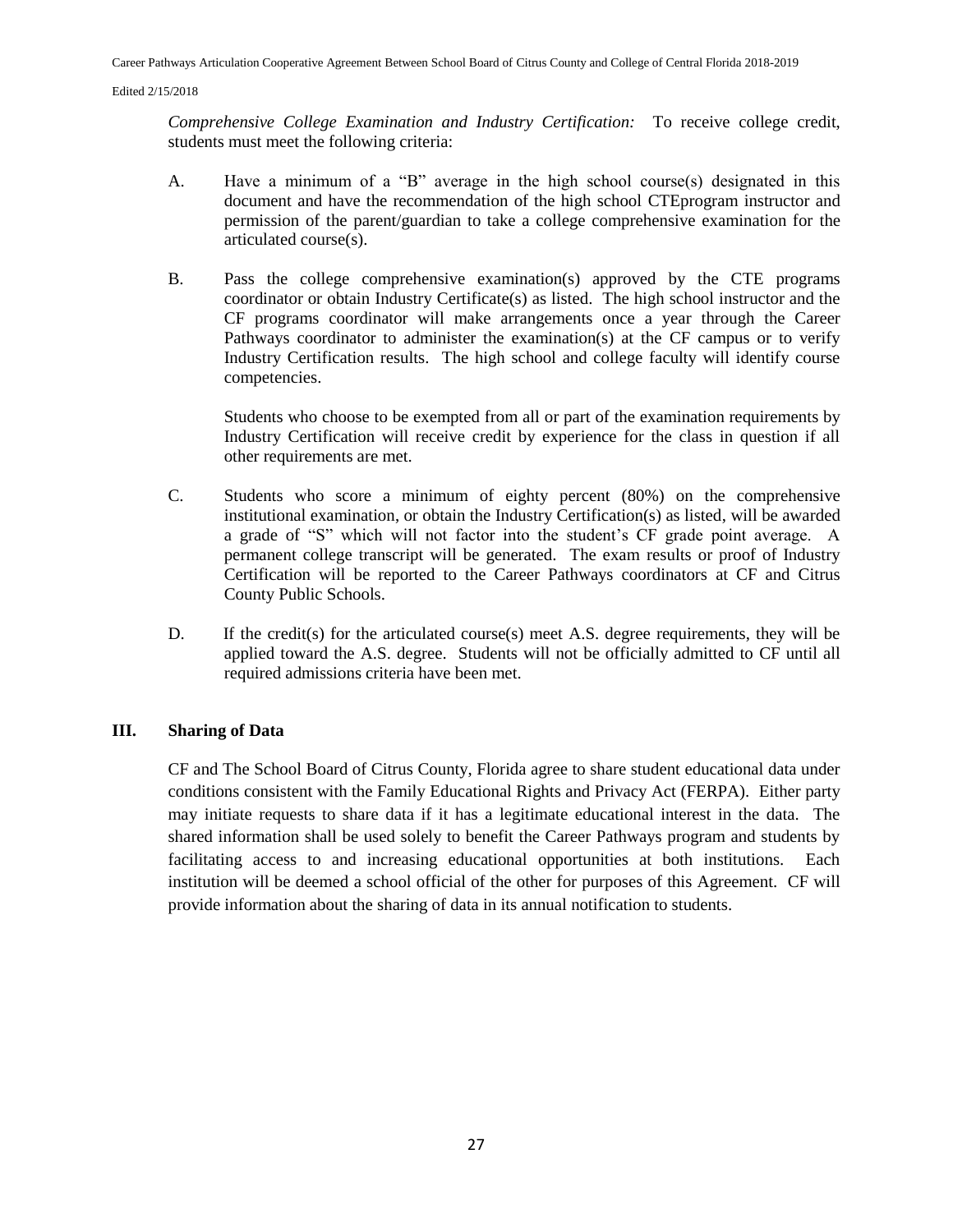## **Appendix K Career Pathways Articulation Agreement Between The College of Central Florida and The School Board of Citrus County, Florida**

In a continuing effort to provide opportunities for secondary school students in the Digital Media Technology program to transition into The College of Central Florida's (CF) postsecondary programs listed below, CF agrees to award college credit to eligible Citrus County students according to the criteria delineated below. These credit hours may or may not be accepted for transfer credit by other institutions.

Digital Media Technology Digital Design, A.S.

**Secondary Program Postsecondary Program** 

**Citrus County** Citrus High School

**College** The College of Central Florida

#### **I. Articulated Courses and College Credit**

CF agrees to award college credit hours or admission points to the secondary programs listed above upon demonstration of mastery of competencies in the courses below either through Career Pathways College Credit Assessment or through Industry Certification.

I. *College Credit through Career Pathways College Credit Assessment:* The following high school course(s) must be maintained with a grade of "B" or better before assessment will be made to award the CF credit hours and/or admission points:

| <b>High School Courses</b>                                                                                               | <b>CF College Courses</b> | <b>College</b><br><b>Credits</b> |
|--------------------------------------------------------------------------------------------------------------------------|---------------------------|----------------------------------|
| 8207310 Digital Information Technology<br>9005110 Digital Media Fundamentals<br>9005120 Digital Media Production Systems | DIG 2100 Web Design I     |                                  |

J. *College Credit through Industry Certification:* Students who obtain the following Industry Certification(s) will be awarded credit for the postsecondary course(s) listed below:

| <b>Industry Certification</b>                                                        | <b>CF College Courses</b>                                                                                         | <b>College</b><br><b>Credits</b> |
|--------------------------------------------------------------------------------------|-------------------------------------------------------------------------------------------------------------------|----------------------------------|
| ADOBE020 Adobe Illustrator<br>ADOBE022 Adobe Photoshop<br>ADOBE010 Adobe Dreamweaver | DIG 2000 Introduction to Digital Media<br>*Note student must have all three certifications<br>list in left column |                                  |

Representatives of CF's Career and Technical Education (CTE) programs will review, at least annually, the content of the high school curriculum, as specified in this Agreement, to ensure standardization and attainment of goals.

#### **II. General Provisions**

*Comprehensive College Examination and Industry Certification:* To receive college credit, students must meet the following criteria: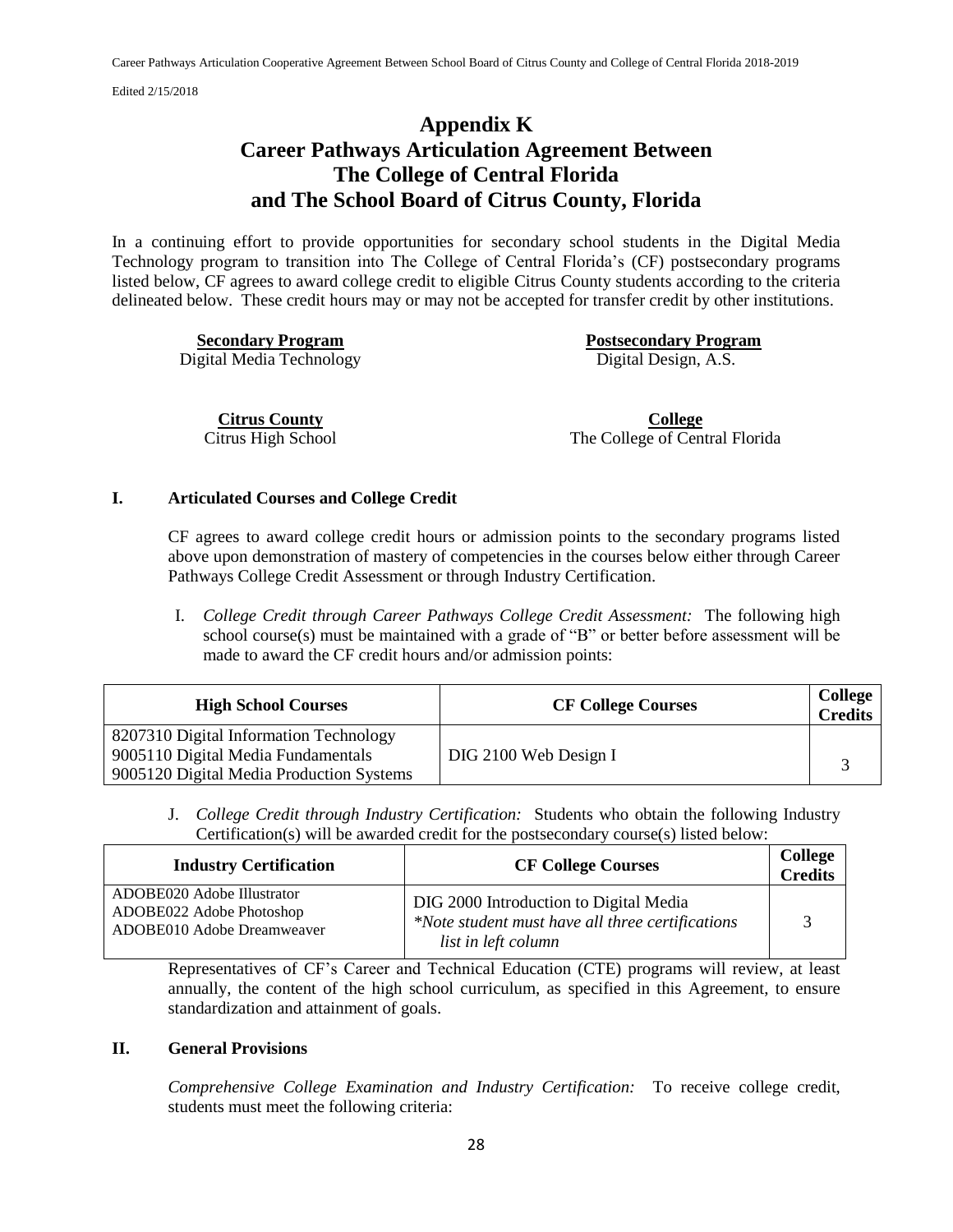- A. Have a minimum of a "B" average in the high school course(s) designated in this document and have the recommendation of the high school CTEprogram instructor and permission of the parent/guardian to take a college comprehensive examination for the articulated course(s).
- B. Pass the college comprehensive examination(s) approved by the CTE programs coordinator or obtain Industry Certificate(s) as listed. The high school instructor and the CF programs coordinator will make arrangements once a year through the Career Pathways coordinator to administer the examination(s) at the CF campus or to verify Industry Certification results. The high school and college faculty will identify course competencies.

Students who choose to be exempted from all or part of the examination requirements by Industry Certification will receive credit by experience for the class in question if all other requirements are met.

- C. Students who score a minimum of eighty percent (80%) on the comprehensive institutional examination, or obtain the Industry Certification(s) as listed, will be awarded a grade of "S" which will not factor into the student's CF grade point average. A permanent college transcript will be generated. The exam results or proof of Industry Certification will be reported to the Career Pathways coordinators at CF and Citrus County Public Schools.
- D. If the credit(s) for the articulated course(s) meet A.S. degree requirements, they will be applied toward the A.S. degree. Students will not be officially admitted to CF until all required admissions criteria have been met.

### **III. Sharing of Data**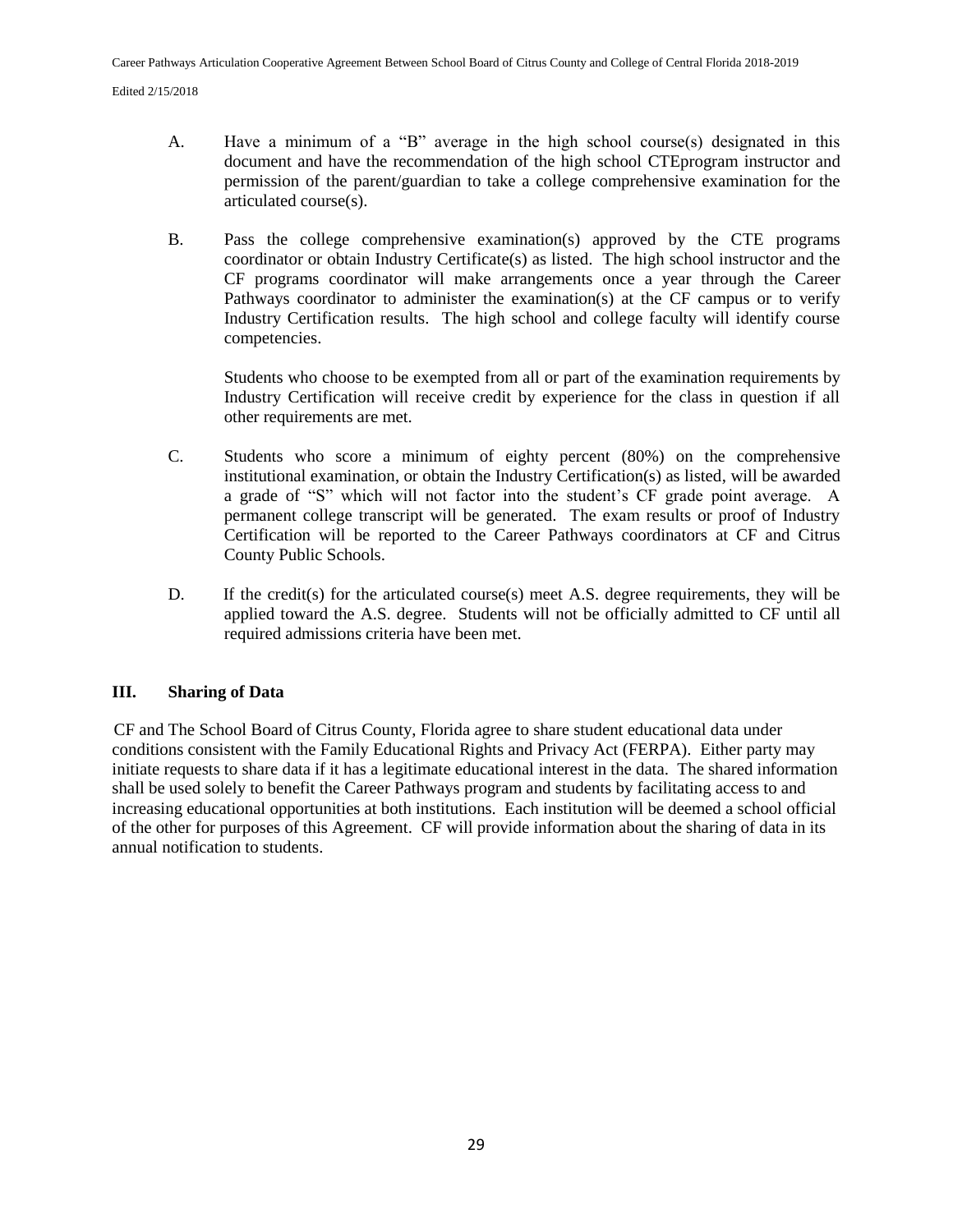## **Appendix L Career Pathways Articulation Agreement Between The College of Central Florida and The School Board of Citrus County, Florida**

In a continuing effort to provide opportunities for secondary school students in the Digital Video Production program to transition into The College of Central Florida's (CF) postsecondary programs listed below, CF agrees to award college credit to eligible Citrus County students according to the criteria delineated below. These credit hours may or may not be accepted for transfer credit by other institutions.

Digital Video Technology Digital Design, A.S.

**Secondary Program Postsecondary Program** 

**Citrus County**

Citrus High School Crystal River High School Lecanto High School

**College** The College of Central Florida

#### **I. Articulated Courses and College Credit**

CF agrees to award college credit hours or admission points to the secondary programs listed above upon demonstration of mastery of competencies in the courses below either through Career Pathways College Credit Assessment or through Industry Certification.

K. *College Credit through Career Pathways College Credit Assessment:* The following high school course(s) must be maintained with a grade of "B" or better before assessment will be made to award the CF credit hours and/or admission points:

| <b>High School Courses</b>                                                                                                                               | <b>CF College Courses</b> | College<br><b>Credits</b> |
|----------------------------------------------------------------------------------------------------------------------------------------------------------|---------------------------|---------------------------|
| 8207310 Digital Information Technology<br>8201410 Digital Video Technology 1<br>8201420 Digital Video Technology 2<br>8201430 Digital Video Technology 3 | DIG 2100 Web Design I     |                           |

L. *College Credit through Industry Certification:* Students who obtain the following Industry Certification(s) will be awarded credit for the postsecondary course(s) listed below:

| <b>Industry Certification</b>                                                        | <b>CF College Courses</b>                                                                                         | College<br><b>Credits</b> |
|--------------------------------------------------------------------------------------|-------------------------------------------------------------------------------------------------------------------|---------------------------|
| ADOBE020 Adobe Illustrator<br>ADOBE022 Adobe Photoshop<br>ADOBE010 Adobe Dreamweaver | DIG 2000 Introduction to Digital Media<br>*Note student must have all three certifications<br>list in left column |                           |

Representatives of CF's Career and Technical Education (CTE) programs will review, at least annually, the content of the high school curriculum, as specified in this Agreement, to ensure standardization and attainment of goals.

#### **II. General Provisions**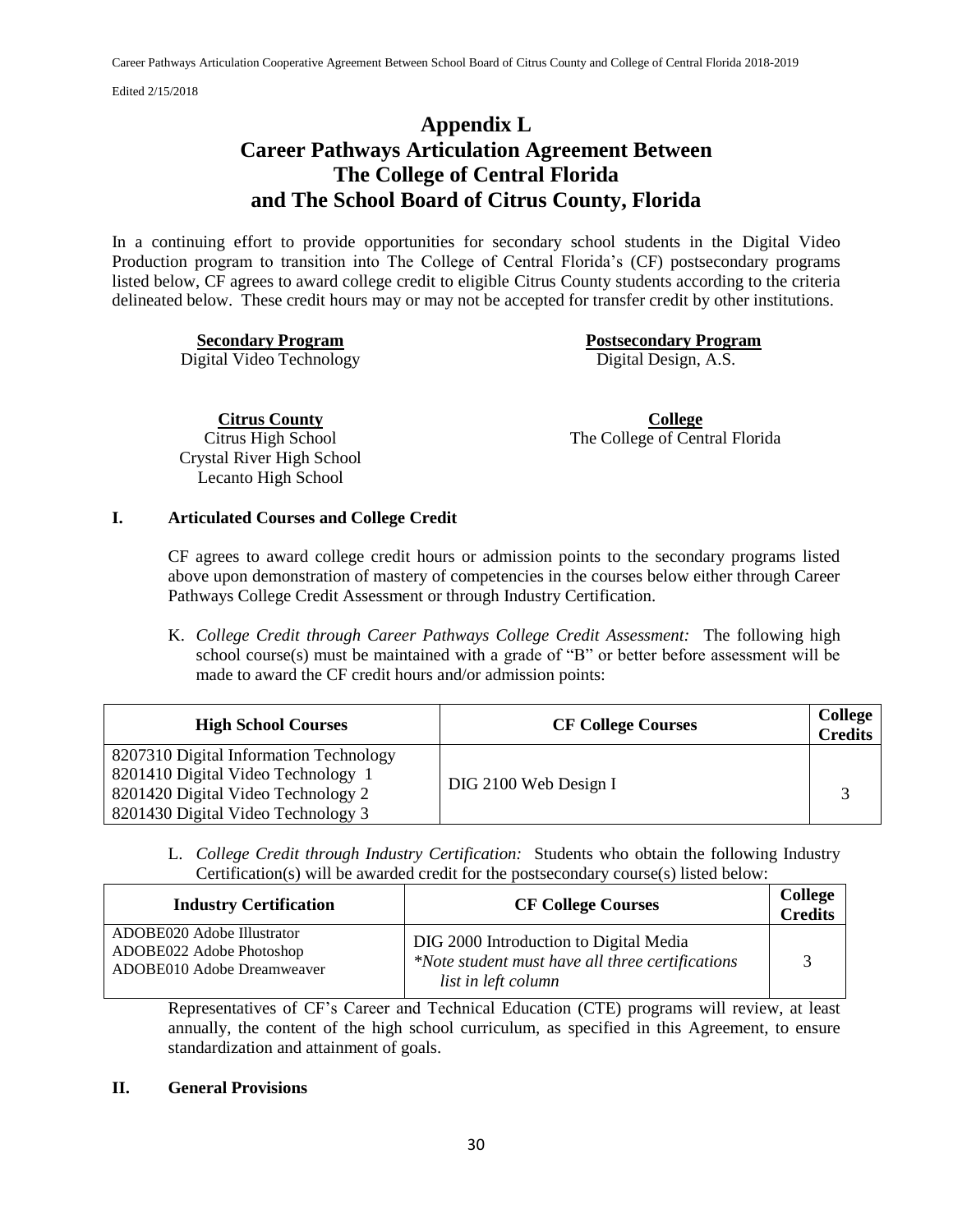*Comprehensive College Examination and Industry Certification:* To receive college credit, students must meet the following criteria:

- A. Have a minimum of a "B" average in the high school course(s) designated in this document and have the recommendation of the high school CTEprogram instructor and permission of the parent/guardian to take a college comprehensive examination for the articulated course(s).
- B. Pass the college comprehensive examination(s) approved by the CTE programs coordinator or obtain Industry Certificate(s) as listed. The high school instructor and the CF programs coordinator will make arrangements once a year through the Career Pathways coordinator to administer the examination(s) at the CF campus or to verify Industry Certification results. The high school and college faculty will identify course competencies.

Students who choose to be exempted from all or part of the examination requirements by Industry Certification will receive credit by experience for the class in question if all other requirements are met.

- C. Students who score a minimum of eighty percent (80%) on the comprehensive institutional examination, or obtain the Industry Certification(s) as listed, will be awarded a grade of "S" which will not factor into the student's CF grade point average. A permanent college transcript will be generated. The exam results or proof of Industry Certification will be reported to the Career Pathways coordinators at CF and Citrus County Public Schools.
- D. If the credit(s) for the articulated course(s) meet A.S. degree requirements, they will be applied toward the A.S. degree. Students will not be officially admitted to CF until all required admissions criteria have been met.

#### **III. Sharing of Data**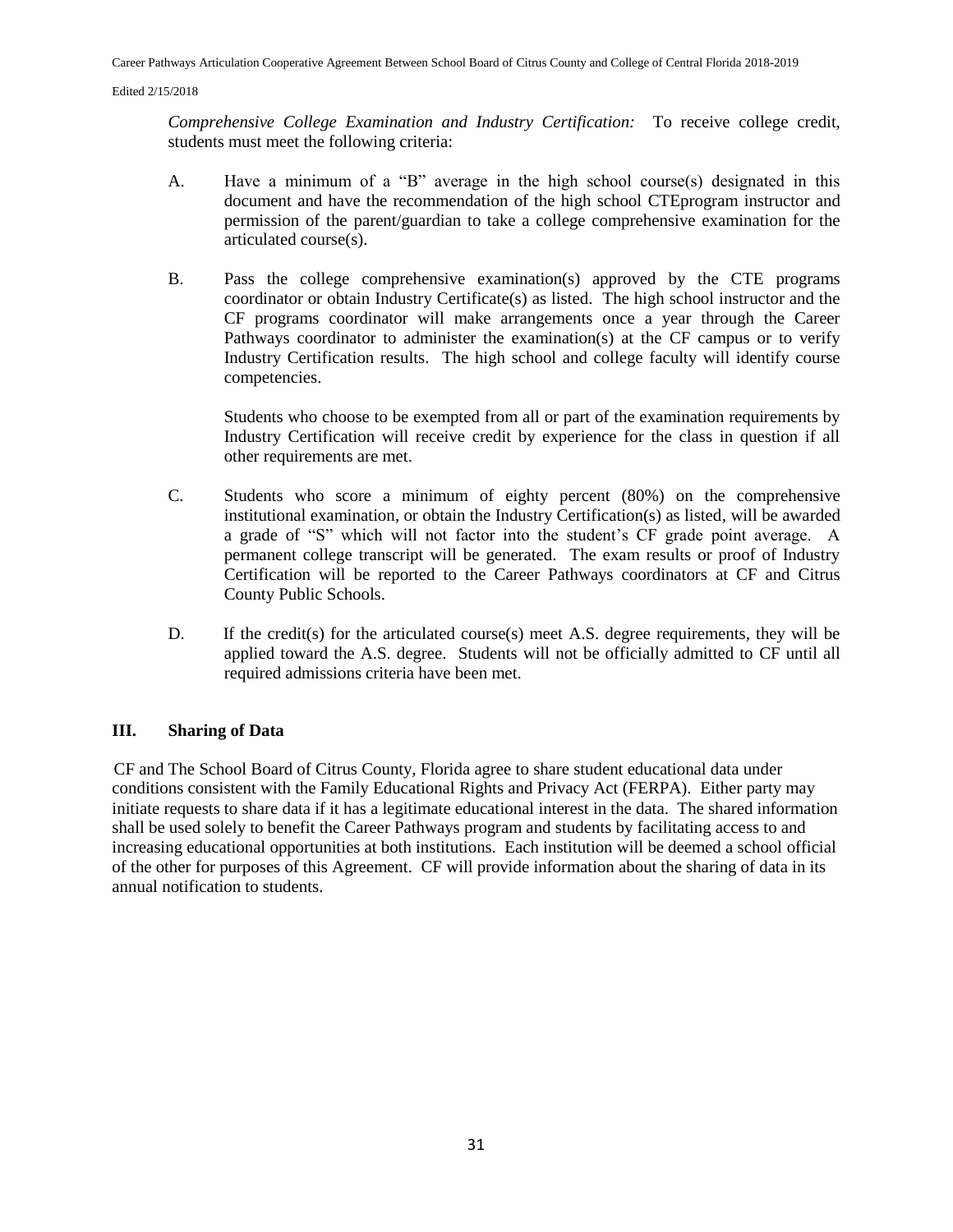# **Appendix M Career Pathways Articulation Agreement Between The College of Central Florida and School Board of Citrus County, Florida**

In a continuing effort to provide opportunities for secondary school students in the Drafting program to transition into the College of Central Florida's postsecondary programs listed below, the College of Central Florida agrees to award college credit to eligible Citrus County students according to the criteria delineated below. These credit hours may or may not be accepted for transfer credit by other institutions.

**Secondary Program Postsecondary Program**  Drafting Engineering Technology, A.S. – Quality Specialization Engineering Technology, A.S. – Advanced Manufacturing Specialization

**Citrus County** Citrus High School Crystal River High School

**College** The College of Central Florida

I. Articulated Courses and College Credit

The College of Central Florida agrees to award college credit hours or admission points to the secondary programs listed above upon demonstration of mastery of competencies in the courses below either through Career Pathways College Credit Assessment or through Industry Certification.

A. *College Credit through Career Pathways College Credit Assessment:* The following high school course(s) must be maintained with a "B" or better before assessment will be made to award The College of Central Florida credit hours and/or admission points:

| <b>High School Courses</b>                                                                                       | <b>CF College Courses</b>                                                      | <b>College</b><br><b>Credits</b> |
|------------------------------------------------------------------------------------------------------------------|--------------------------------------------------------------------------------|----------------------------------|
| Digital Information Technology (8207310)<br>Drafting 1 (8725010)<br>Drafting 2 (8725020)<br>Drafting 3 (8725030) | OST1100 Introduction to Word (Elective 3)<br>EGN 1111 Engineering Graphics (3) | or 6                             |

B. *College Credit through Industry Certification:* Students who obtain the following industry certificate(s) will be awarded credit for the postsecondary course(s) listed below: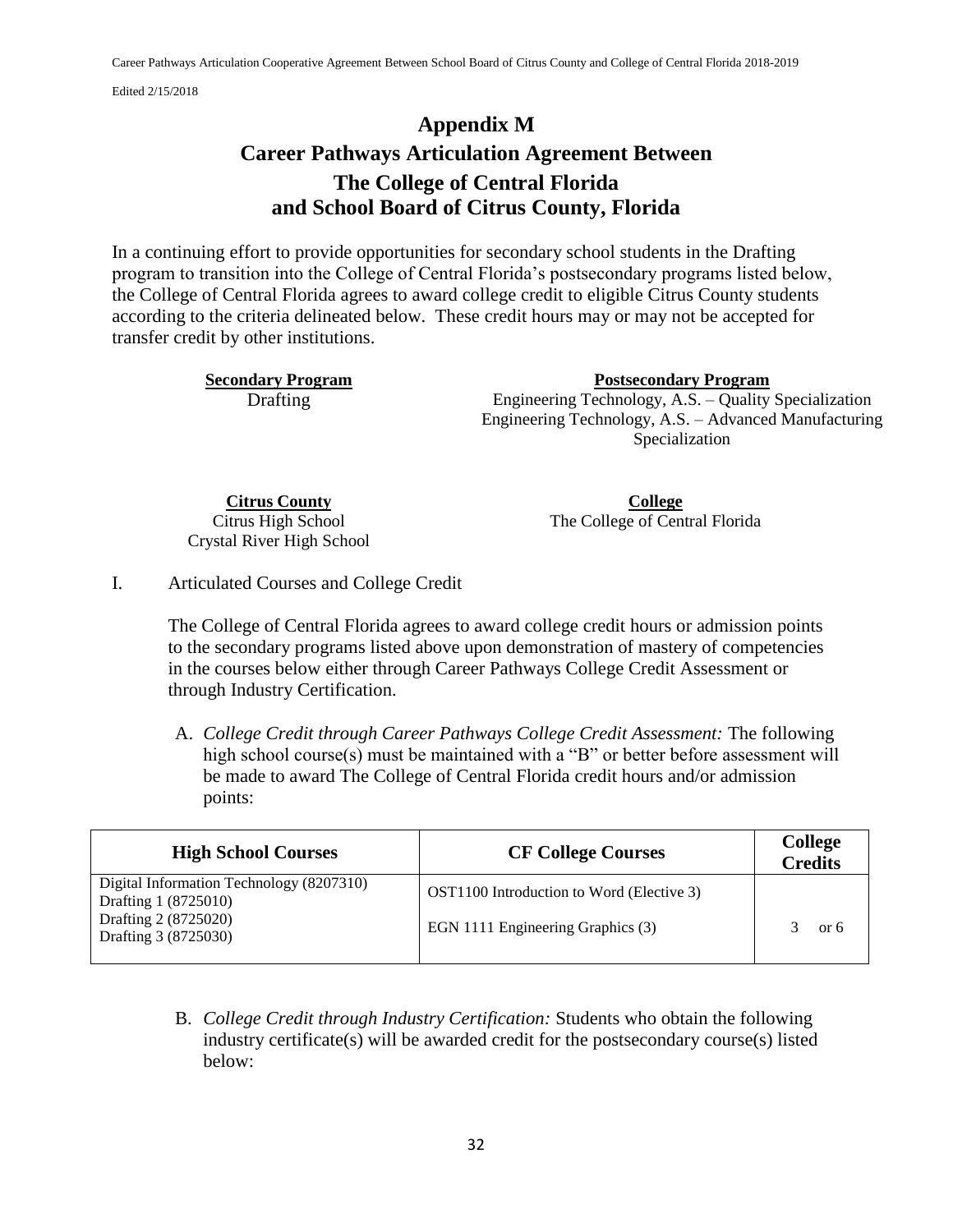Career Pathways Articulation Cooperative Agreement Between School Board of Citrus County and College of Central Florida 2018-2019

#### Edited 2/15/2018

| <b>Industry Certification</b>                                                                                                                                                                                                                                                                 | <b>CF College Courses</b>         | <b>College</b><br><b>Credits</b> |
|-----------------------------------------------------------------------------------------------------------------------------------------------------------------------------------------------------------------------------------------------------------------------------------------------|-----------------------------------|----------------------------------|
| AMDDA002 Certified Apprentice Drafter -<br>Architectural<br>ОR<br>$AMDDA003$ Certified Drafter - Architectural $OR$<br>$AMDDA004$ Certified Drafter - Mechanical $OR$<br>AMDDA005 Certified Apprentice Drafter -<br>Mechanical OR<br>AMDDA006 Certified Apprentice Drafter -<br>Architectural | EGN 1111 Engineering Graphics (3) |                                  |

Representatives of the College of Central Florida's Career and Technology Education programs will review, at least annually, the content of the high school curriculum, as specified in this agreement, to ensure standardization and attainment of goals.

### II. General Provisions

*Comprehensive College Examination and Industry Certification:* To receive college credit, students must meet the following criteria:

- A. Have a minimum of a "B" average in the high school course(s) designated in this document and have the recommendation of the high school career and technical program instructor and permission of the parent or guardian to take a college comprehensive examination for the articulated course(s).
- B. Pass the college comprehensive examination(s) approved by the Career and Technology Education programs coordinator or obtain the industry certificate(s) as listed. The high school instructor and the College of Central Florida programs coordinator will make arrangements once a year through the Career Pathways coordinator to administer the examination(s) at the College of Central Florida campus or to verify industry certification results. The high school and college faculty will identify course competencies.

Students who choose to be exempted from all or part of the examination requirements by industry certification will receive credit by experience for the class in question if all other requirements are met.

- C. Students who score a minimum of 70% on the comprehensive institutional examination or obtain the Industry Certification(s) as listed will be awarded a grade of "S" and will not factor into the student's CF grade point average. A permanent college transcript will be generated. The exam results or proof of Industry Certification will be reported to the Career Pathways coordinator at CF.
- D. If the credit(s) for the articulated course(s) meet A.S. degree requirements, they will be applied toward the A.S. degree. Students will not be officially admitted to The College of Central Florida until all required admissions criteria have been met.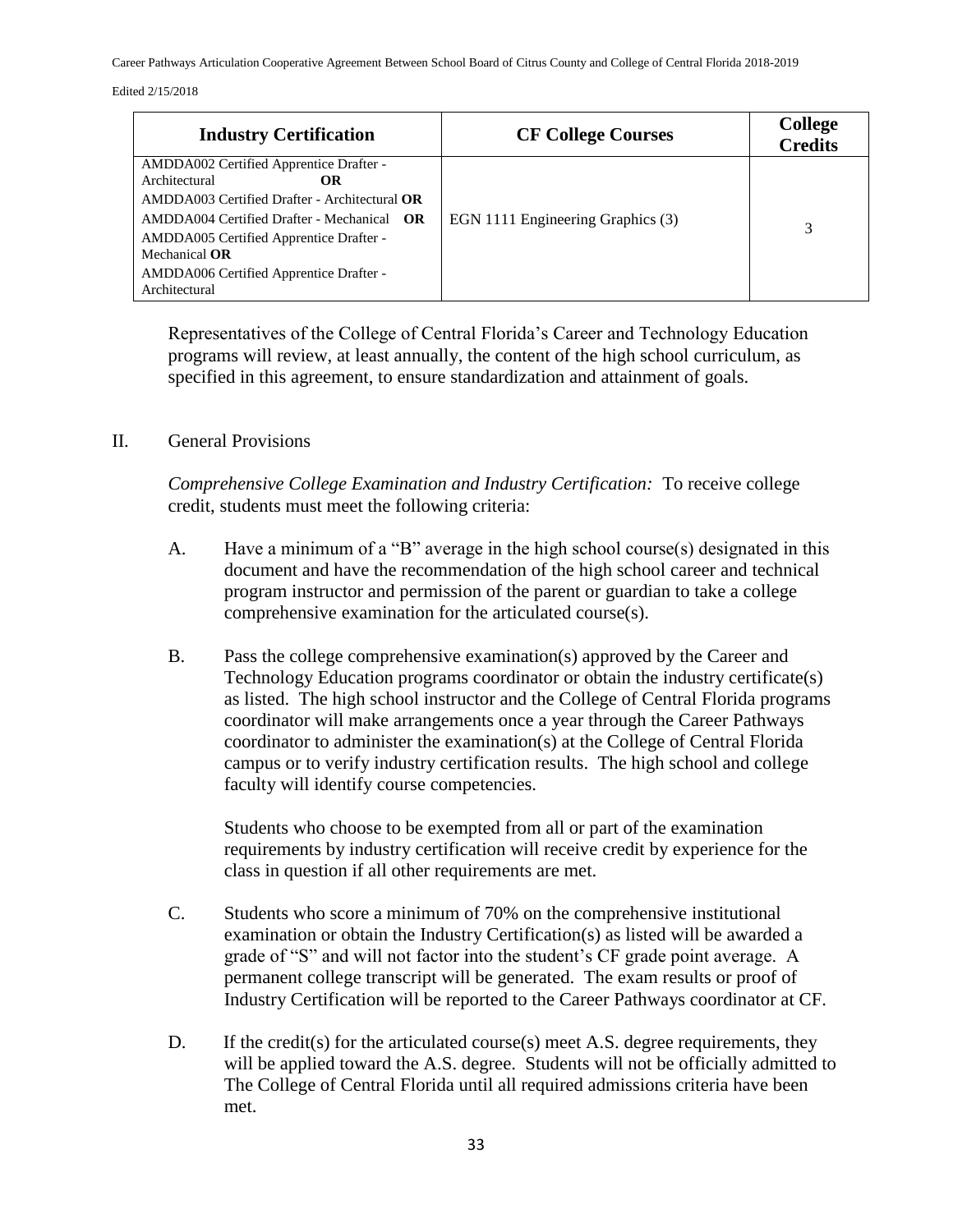### III. Sharing of Data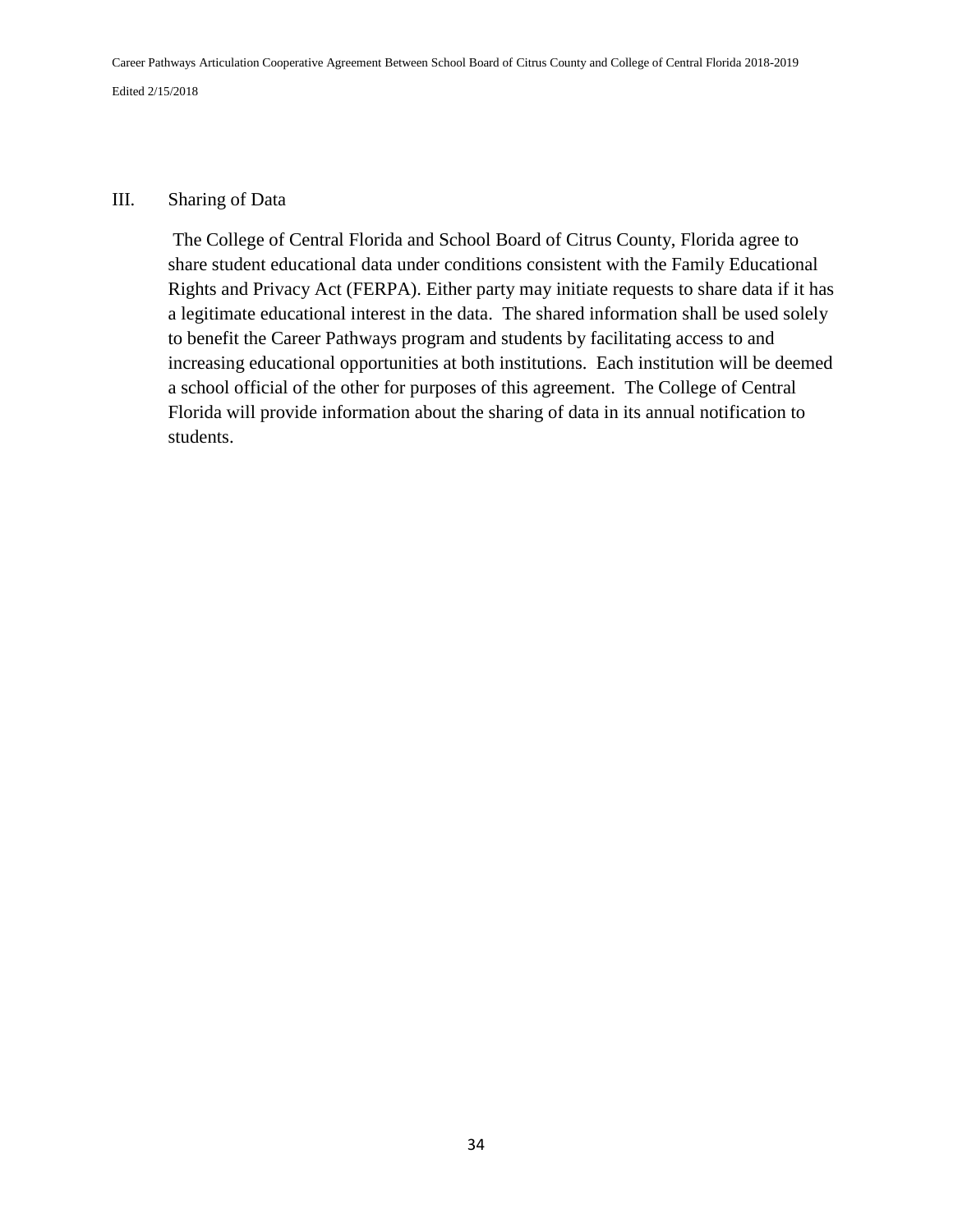# **Appendix N Career Pathways Articulation Agreement Between The College of Central Florida and School Board of Citrus County, Florida**

In a continuing effort to provide opportunities for secondary school students in the Early Childhood program to transition into the College of Central Florida's postsecondary programs listed below, the College of Central Florida agrees to award college credit to eligible Citrus County students according to the criteria delineated below. These credit hours may or may not be accepted for transfer credit by other institutions.

**Secondary Program Postsecondary Program**  Early Childhood Education, A.S.

**Citrus County** Crystal River High School Citrus High School WTC

**College** The College of Central Florida

I. Articulated Courses and College Credit

The College of Central Florida agrees to award college credit hours or admission points to the secondary programs listed above upon demonstration of mastery of competencies in the courses below either through Career Pathways College Credit Assessment or through Industry Certification.

A. *College Credit through Career Pathways College Credit Assessment:* The following high school course(s) must be maintained with a "B" or better before assessment will be made to award The College of Central Florida credit hours and/or admission points:

| <b>High School Courses</b>               | <b>CF College Courses</b>                 | <b>College Credits</b> |
|------------------------------------------|-------------------------------------------|------------------------|
| Digital Information Technology (8207310) | OST1100 Introduction to Word (Elective 3) |                        |
| Early Childhood Education 1 (8405110)    |                                           | to 9                   |
| Early Childhood Education 2 (8405120)    | CHD 1440D Child Care Practicum I (3)      |                        |
| Early Childhood Education 3 (8405130)    | CHD 1339 Learning Through Play (3)        |                        |

B. *College Credit through Industry Certification:* Students who obtain the following industry certificate(s) will be awarded credit for the postsecondary course(s) listed below: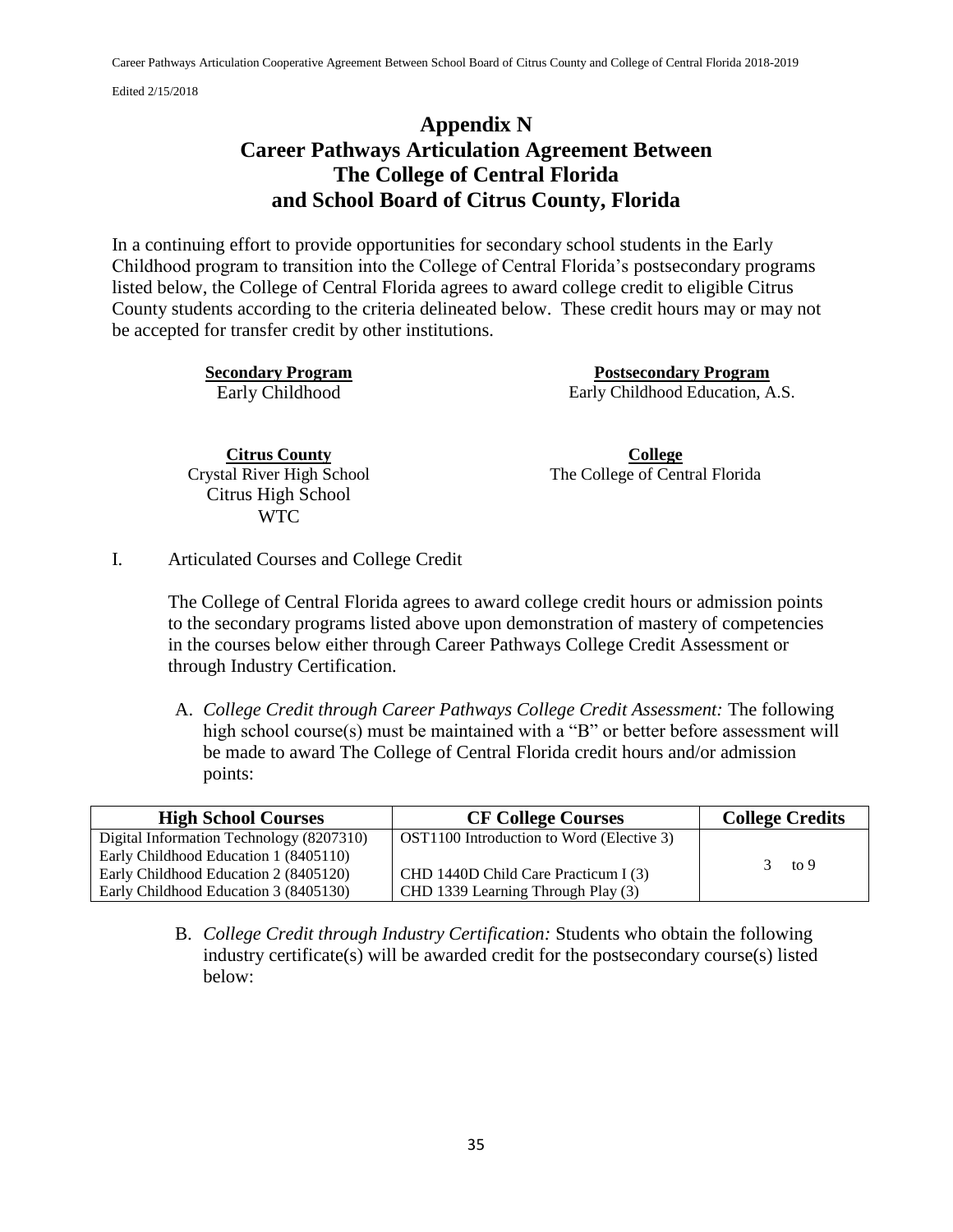Career Pathways Articulation Cooperative Agreement Between School Board of Citrus County and College of Central Florida 2018-2019

#### Edited 2/15/2018

| <b>Industry Certification</b>                                                                                                  | <b>CF College Courses</b>                                                                                                                                                                                                                                                                                                                                             | <b>College</b><br><b>Credits</b> |
|--------------------------------------------------------------------------------------------------------------------------------|-----------------------------------------------------------------------------------------------------------------------------------------------------------------------------------------------------------------------------------------------------------------------------------------------------------------------------------------------------------------------|----------------------------------|
| CPREC001: Child Development Associate<br>FLDOE001: Early Childhood Professional<br>Certificate (ECPC)<br>Director's Credential | CPREC001: Child Development Associate<br>EEC 1921 Preschool Workshop (3)<br>EEC 2401 Home and Community (3)<br>CHD 1440D Practicum I (3)<br>Director's Credential (ECPC)<br><b>EEC 2001</b><br>Introduction to Administration in Early Childhood<br>Education (3)<br>Director's Credential<br>EEC 2001 Introduction to Administration in Early<br>Childhood Education | 3 to 12                          |

Representatives of the College of Central Florida's Career and Technology Education programs will review, at least annually, the content of the high school curriculum, as specified in this agreement, to ensure standardization and attainment of goals.

#### II. General Provisions

*Comprehensive College Examination and Industry Certification:* To receive college credit, students must meet the following criteria:

- A. Have a minimum of a "B" average in the high school course(s) designated in this document and have the recommendation of the high school career and technical program instructor and permission of the parent or guardian to take a college comprehensive examination for the articulated course(s).
- B. Pass the college comprehensive examination(s) approved by the Career and Technology Education programs coordinator or obtain the industry certificate(s) as listed. The high school instructor and the College of Central Florida programs coordinator will make arrangements once a year through the Career Pathways coordinator to administer the examination(s) at the College of Central Florida campus or to verify industry certification results. The high school and college faculty will identify course competencies.

Students who choose to be exempted from all or part of the examination requirements by industry certification will receive credit by experience for the class in question if all other requirements are met.

- C. Students who score a minimum of 70% on the comprehensive institutional examination or obtain the Industry Certification(s) as listed will be awarded a grade of "S" and will not factor into the student's CF grade point average. A permanent college transcript will be generated. The exam results or proof of Industry Certification will be reported to the Career Pathways coordinator at CF.
- D. If the credit(s) for the articulated course(s) meet A.S. degree requirements, they will be applied toward the A.S. degree. Students will not be officially admitted to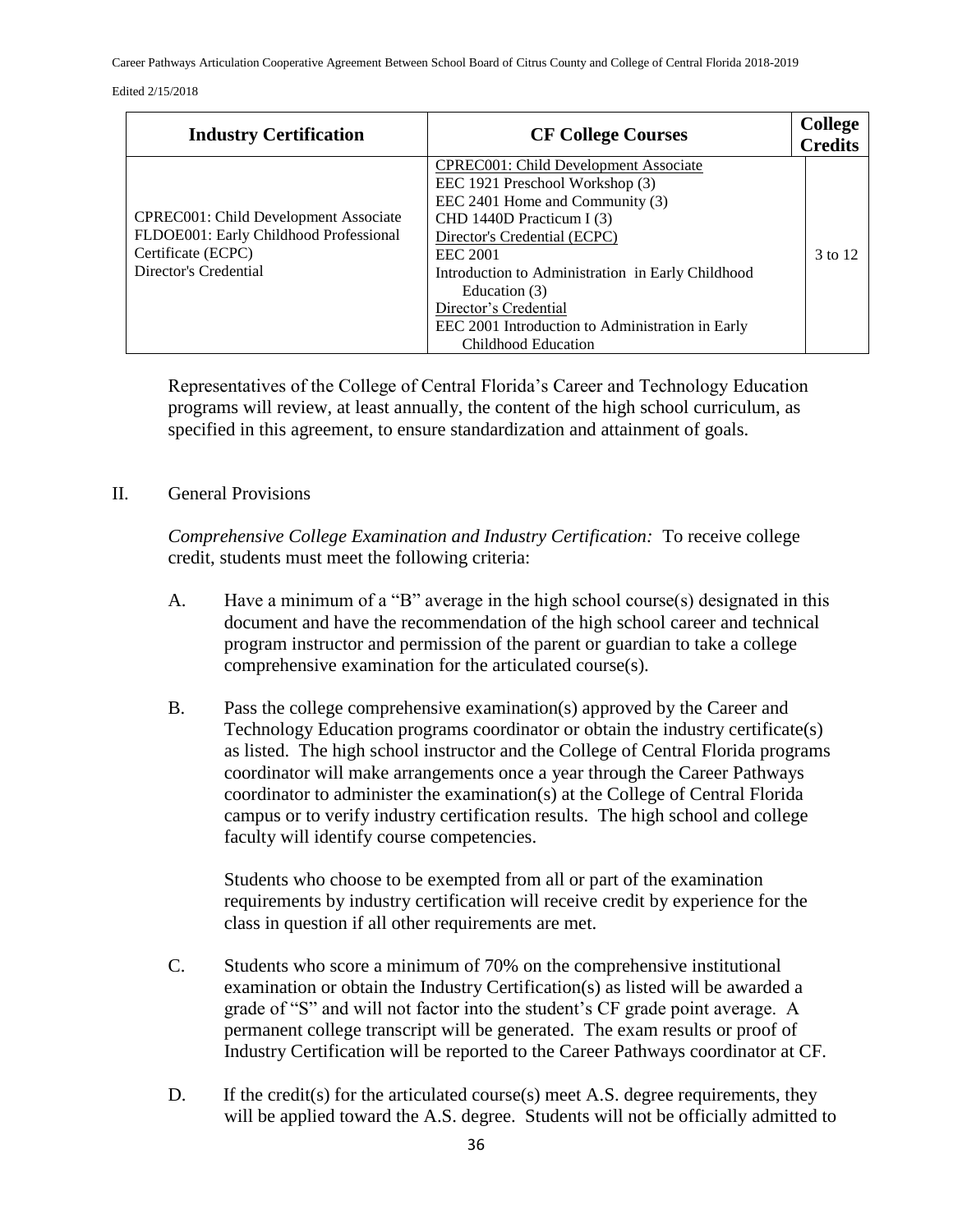The College of Central Florida until all required admissions criteria have been met.

### **III. Sharing of Data**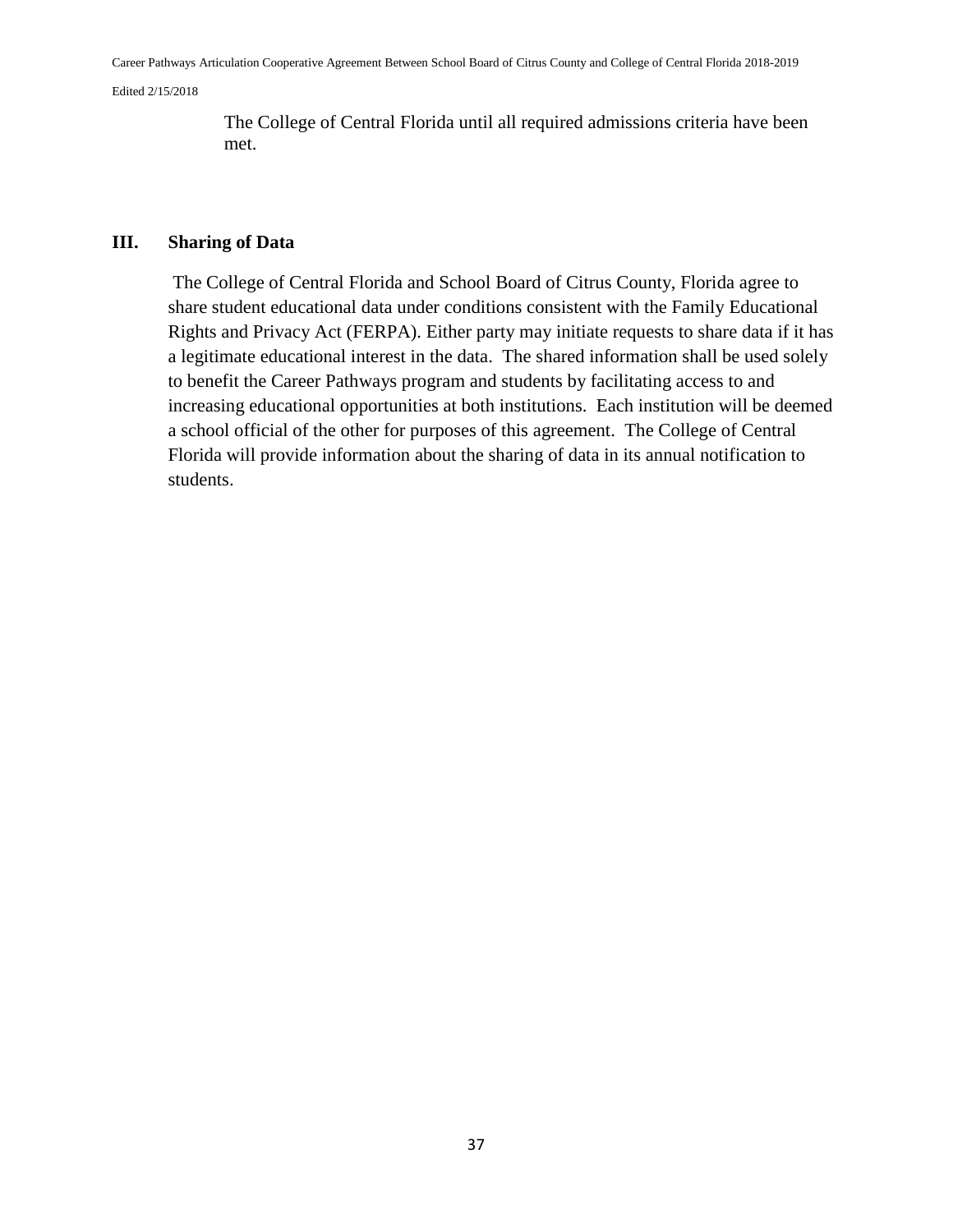# **Appendix O Career Pathways Articulation Agreement Between The College of Central Florida and School Board of Citrus County, Florida**

In a continuing effort to provide opportunities for secondary school students in the Electricity program to transition into the College of Central Florida's postsecondary programs listed below, the College of Central Florida agrees to award college credit to eligible Citrus County students according to the criteria delineated below. These credit hours may or may not be accepted for transfer credit by other institutions.

**Secondary Program 2018 Postsecondary Program 2018** Electricity Engineering Technology, A.S. – Quality Specialization Engineering Technology, A.S. – Advanced Manufacturing Specialization

**Citrus County** WTC

**College** The College of Central Florida

I. Articulated Courses and College Credit

The College of Central Florida agrees to award college credit hours or admission points to the secondary programs listed above upon demonstration of mastery of competencies in the courses below either through Career Pathways College Credit Assessment or through Industry Certification.

A. *College Credit through Career Pathways College Credit Assessment:* The following high school course(s) must be maintained with a "B" or better before assessment will be made to award The College of Central Florida credit hours and/or admission points:

| <b>High School Courses</b>                                                                                               | <b>CF College Courses</b>                                                                                                                                    | <b>College Credits</b> |
|--------------------------------------------------------------------------------------------------------------------------|--------------------------------------------------------------------------------------------------------------------------------------------------------------|------------------------|
| Digital Information Technology (8207310)<br>Electricity $1(872210)$<br>Electricity $2(872220)$<br>Electricity 3 (872230) | OST1100 Introduction to Word (Elective 3)<br>ETI 1843 Motors $\&$ Controls (3)<br>ETS 1542 Introduction to PLC's $(3)$<br>EET 1084 Survey of Electronics (3) | to $12$                |
|                                                                                                                          |                                                                                                                                                              |                        |

B. *College Credit through Industry Certification:* Students who obtain the following industry certificate(s) will be awarded credit for the postsecondary course(s) listed below: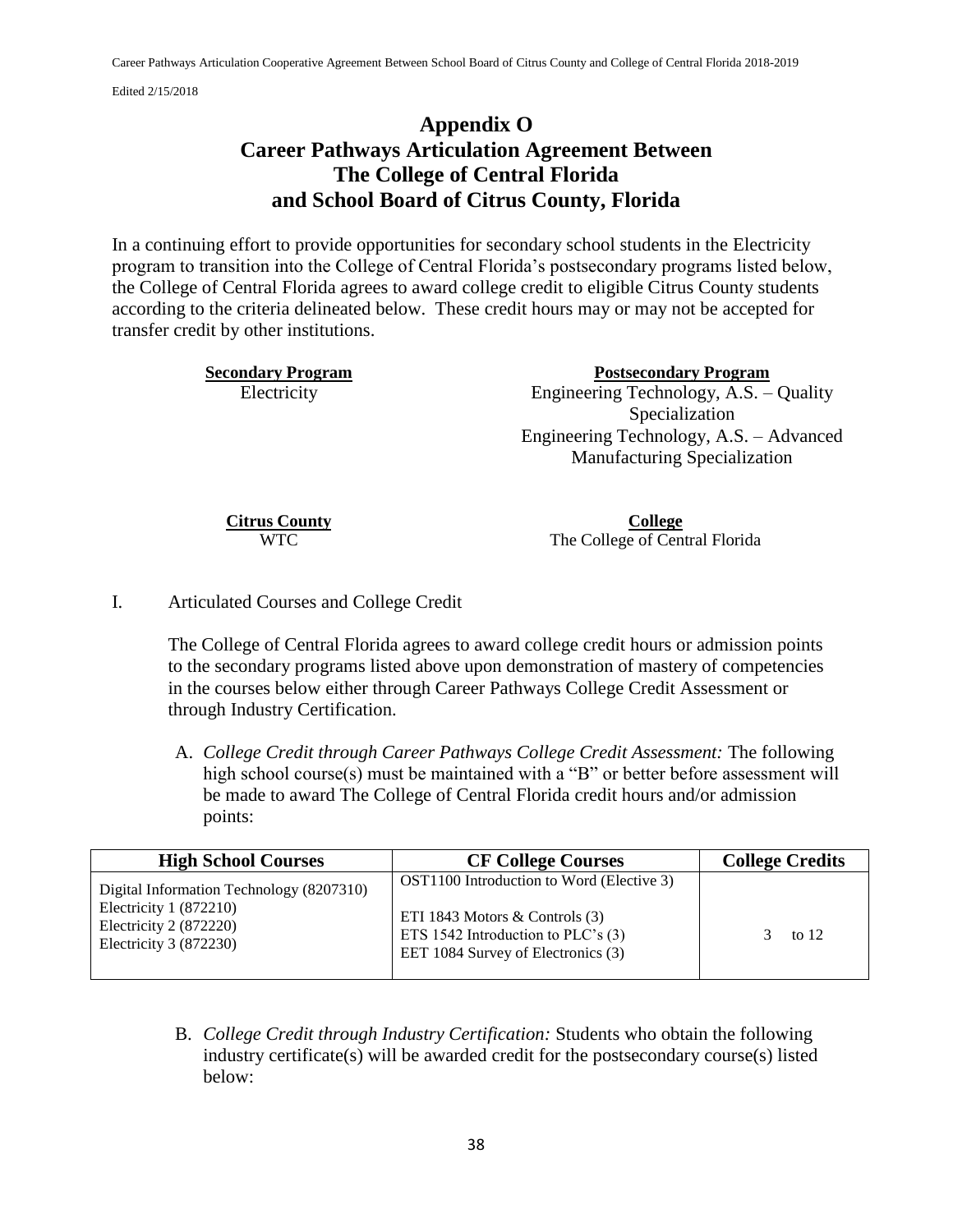| <b>Industry Certification</b> | <b>CF College Courses</b> | <b>College</b><br>Credits |
|-------------------------------|---------------------------|---------------------------|
| <b>NONE</b>                   | <b>NONE</b>               | <b>NONE</b>               |

Representatives of the College of Central Florida's Career and Technology Education programs will review, at least annually, the content of the high school curriculum, as specified in this agreement, to ensure standardization and attainment of goals.

#### II. General Provisions

*Comprehensive College Examination and Industry Certification:* To receive college credit, students must meet the following criteria:

- A. Have a minimum of a "B" average in the high school course(s) designated in this document and have the recommendation of the high school career and technical program instructor and permission of the parent or guardian to take a college comprehensive examination for the articulated course(s).
- B. Pass the college comprehensive examination(s) approved by the Career and Technology Education programs coordinator or obtain the industry certificate(s) as listed. The high school instructor and the College of Central Florida programs coordinator will make arrangements once a year through the Career Pathways coordinator to administer the examination(s) at the College of Central Florida campus or to verify industry certification results. The high school and college faculty will identify course competencies.

Students who choose to be exempted from all or part of the examination requirements by industry certification will receive credit by experience for the class in question if all other requirements are met.

- C. Students who score a minimum of 70% on the comprehensive institutional examination or obtain the Industry Certification(s) as listed will be awarded a grade of "S" and will not factor into the student's CF grade point average. A permanent college transcript will be generated. The exam results or proof of Industry Certification will be reported to the Career Pathways coordinator at CF.
- D. If the credit(s) for the articulated course(s) meet A.S. degree requirements, they will be applied toward the A.S. degree. Students will not be officially admitted to The College of Central Florida until all required admissions criteria have been met.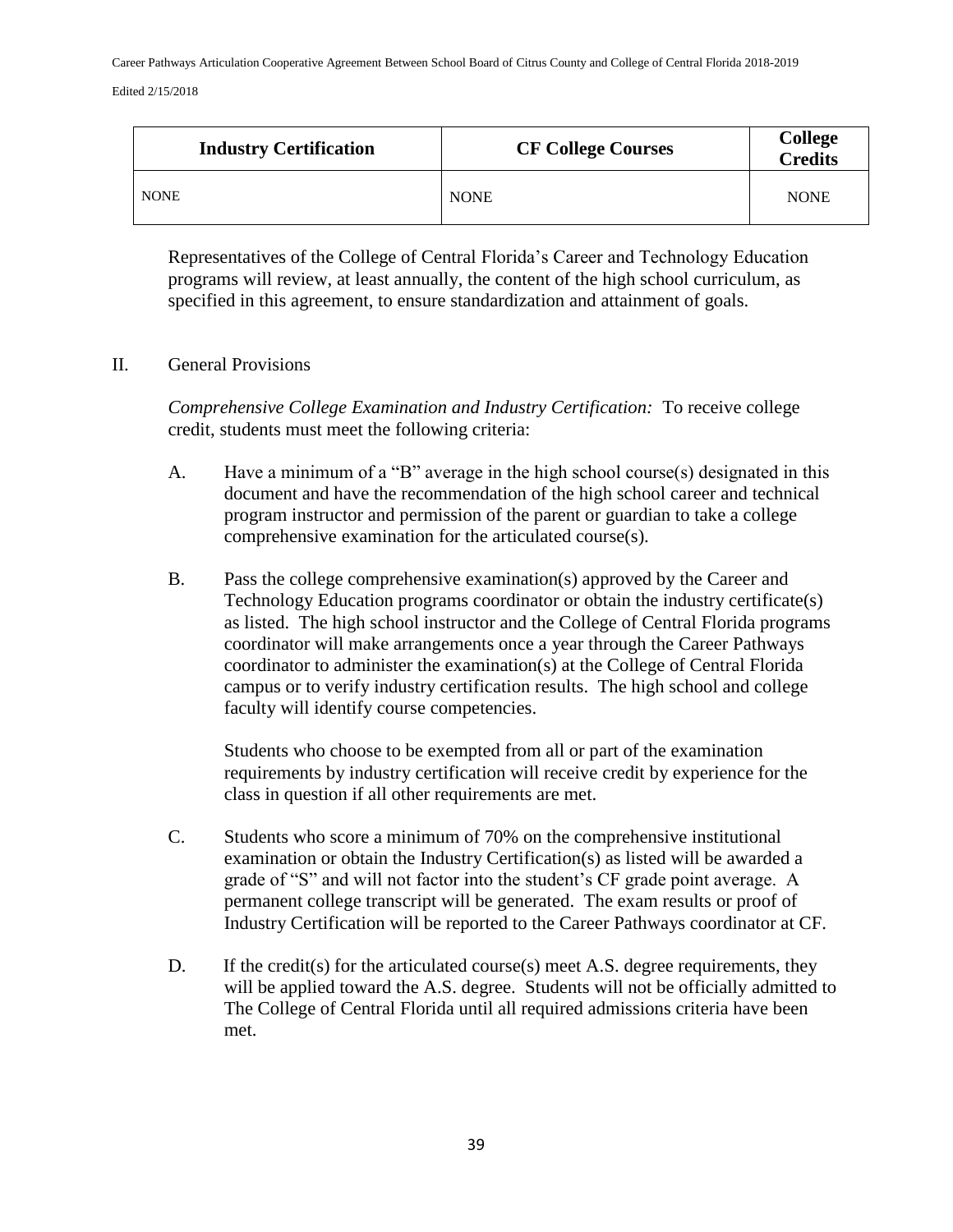### **III. Sharing of Data**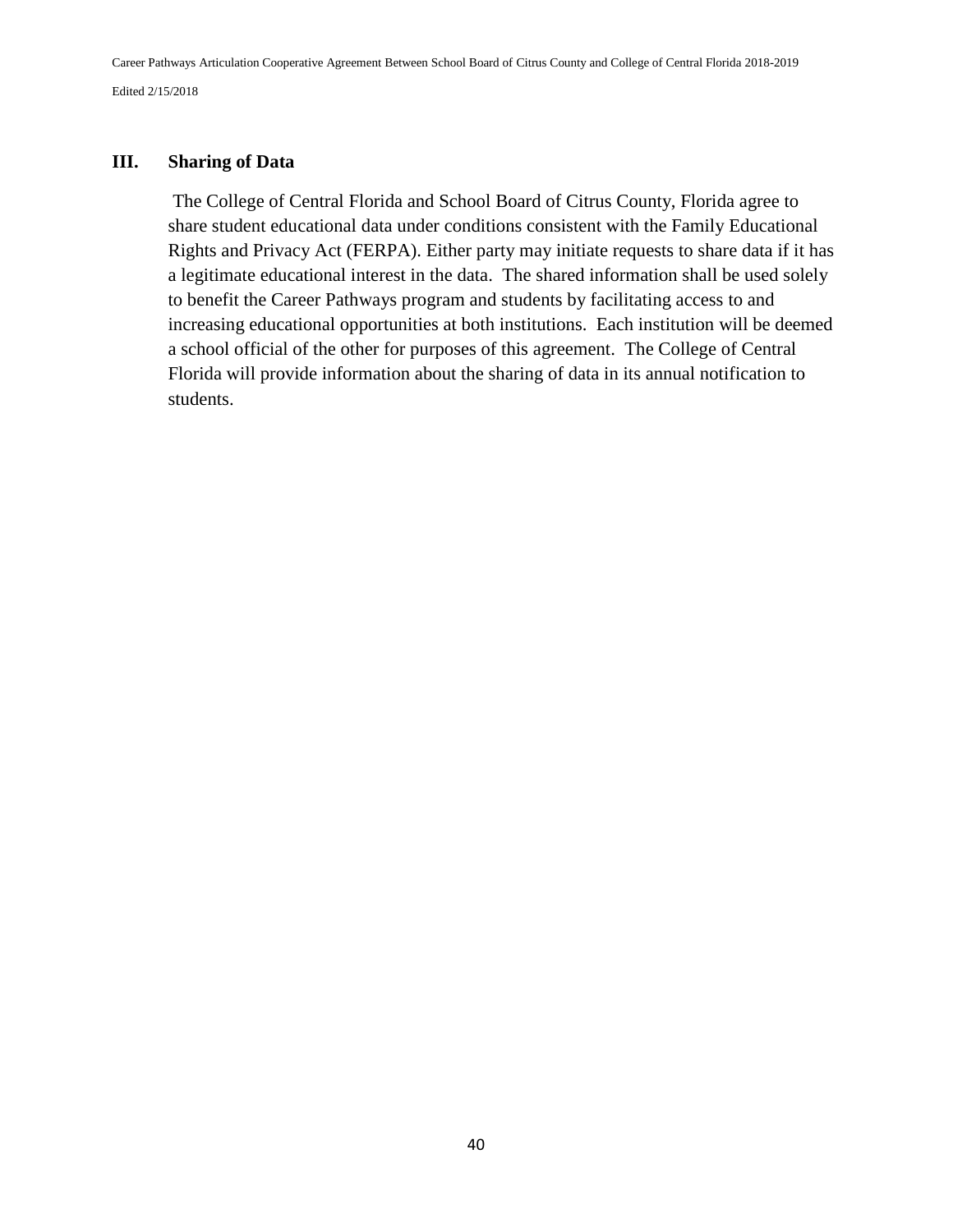# **Appendix P Career Pathways Articulation Agreement Between The College of Central Florida and School Board of Citrus County, Florida**

In a continuing effort to provide opportunities for secondary school students in the Emergency Medical Responder program to transition into the College of Central Florida's postsecondary programs listed below, the College of Central Florida agrees to award college credit to eligible Citrus County students according to the criteria delineated below. These credit hours may or may not be accepted for transfer credit by other institutions.

| <b>Postsecondary Program</b>       |
|------------------------------------|
| Health Information Technology A.S  |
| Dental Assisting A.S./ Certificate |
| Physical Therapy Assistant A.S.    |
| Nursing A.S.                       |
| Emergency Medical Services A.S.    |
|                                    |
|                                    |

**Citrus County** Crystal River High School

**College** The College of Central Florida

I. Articulated Courses and College Credit

The College of Central Florida agrees to award college credit hours or admission points to the secondary programs listed above upon demonstration of mastery of competencies in the courses below either through Career Pathways College Credit Assessment or through Industry Certification.

A. *College Credit through Career Pathways College Credit Assessment:* The following high school course(s) must be maintained with a "B" or better before assessment will be made to award The College of Central Florida credit hours and/or admission points:

| <b>High School Courses</b>                                                                                                           | <b>CF College Courses</b>                                                                                                                                                                                                                                                                                                                                                                                                                                                                                               | <b>College</b><br><b>Credits</b> |
|--------------------------------------------------------------------------------------------------------------------------------------|-------------------------------------------------------------------------------------------------------------------------------------------------------------------------------------------------------------------------------------------------------------------------------------------------------------------------------------------------------------------------------------------------------------------------------------------------------------------------------------------------------------------------|----------------------------------|
| 8417100 Health Science Anatomy and<br>Physiology<br>8417110 Health Science Foundations<br>8417171 Emergency Medical<br>Responder III | PHT 2432 Medical Terminology for the Physical Therapy<br>Assistant $(3)$<br>DEP2004 Human Growth $& Development(3)$<br>HSC 2531 Medical Terminology (3)<br>*Please note students must complete PSY 2010 prior to HSC 2531<br>being awarded to students transcripts<br>BSC 1080 Basic Anatomy & Physiology (3)<br>*Please note BSC 1080 only applies to the Dental Assisting A.S.<br>HUN 1201 Human Nutrition (3)<br>BSC 1005 Introduction to Biology (3)<br>*Please note BSC 1005 only applies to the Emergency Medical | Up to $9$                        |
|                                                                                                                                      | Services A.S.                                                                                                                                                                                                                                                                                                                                                                                                                                                                                                           |                                  |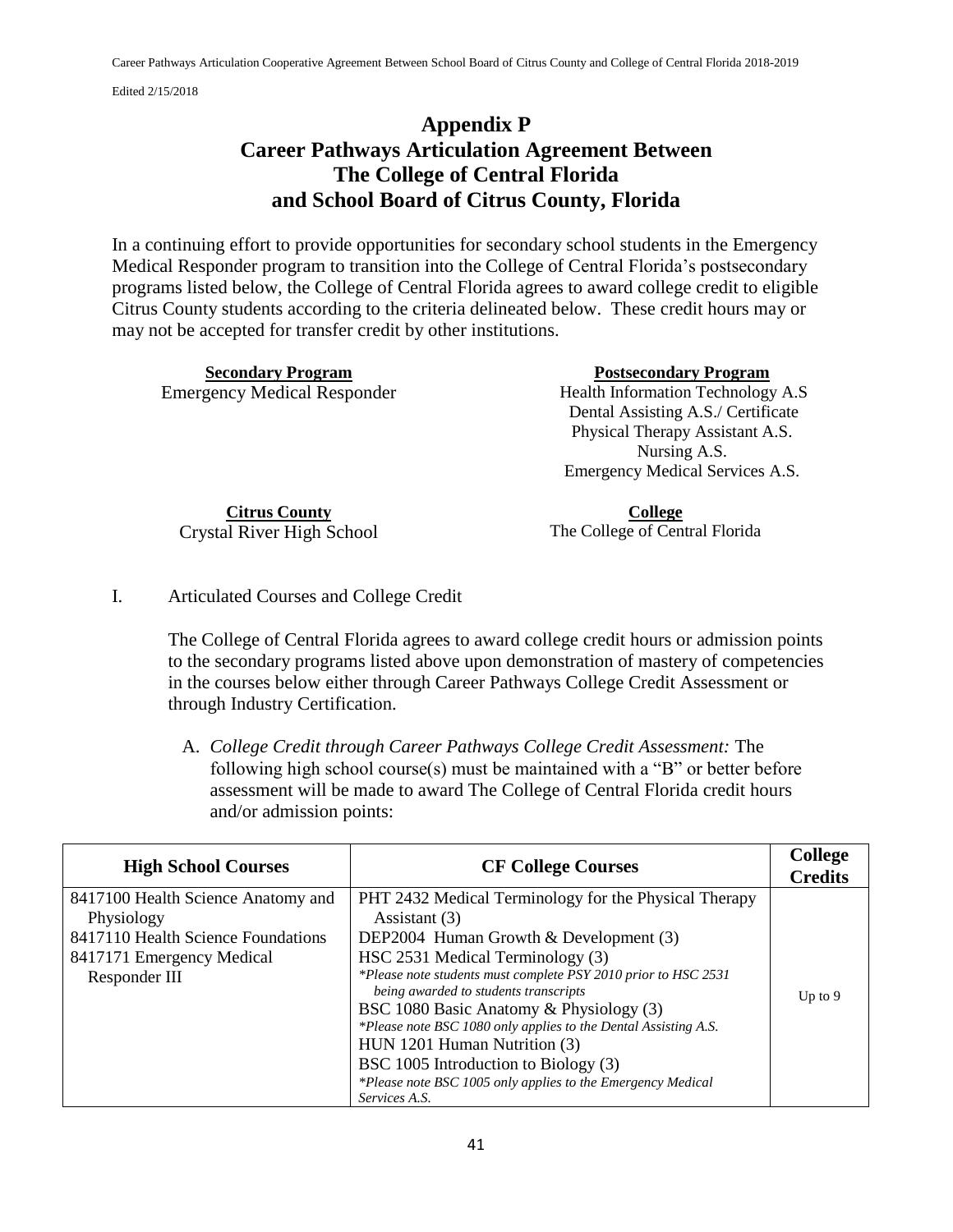B. *College Credit through Industry Certification:* Students who obtain the following industry certificate(s) will be awarded credit for the postsecondary course(s) listed below:

| <b>Industry Certification</b> | <b>CF College Courses</b> | <b>College</b><br><b>Credits</b> |
|-------------------------------|---------------------------|----------------------------------|
| <b>NONE</b>                   | <b>NONE</b>               |                                  |

Representatives of the College of Central Florida's Career and Technology Education programs will review, at least annually, the content of the high school curriculum, as specified in this agreement, to ensure standardization and attainment of goals.

### II. General Provisions

*Comprehensive College Examination and Industry Certification:* To receive college credit, students must meet the following criteria:

- A. Have a minimum of a "B" average in the high school course(s) designated in this document and have the recommendation of the high school career and technical program instructor and permission of the parent or guardian to take a college comprehensive examination for the articulated course(s).
- B. Pass the college comprehensive examination(s) approved by the Career and Technology Education programs coordinator or obtain the industry certificate(s) as listed. The high school instructor and the College of Central Florida programs coordinator will make arrangements once a year through the Career Pathways coordinator to administer the examination(s) at the College of Central Florida campus or to verify industry certification results. The high school and college faculty will identify course competencies.

Students who choose to be exempted from all or part of the examination requirements by industry certification will receive credit by experience for the class in question if all other requirements are met.

- C. Students who score a minimum of 80% on the comprehensive institutional examination or obtain the Industry Certification(s) as listed will be awarded a grade of "S" and will not factor into the student's CF grade point average. A permanent college transcript will be generated. The exam results or proof of Industry Certification will be reported to the Career Pathways coordinator at CF.
- D. If the credit(s) for the articulated course(s) meet A.S. degree requirements, they will be applied toward the A.S. degree. Students will not be officially admitted to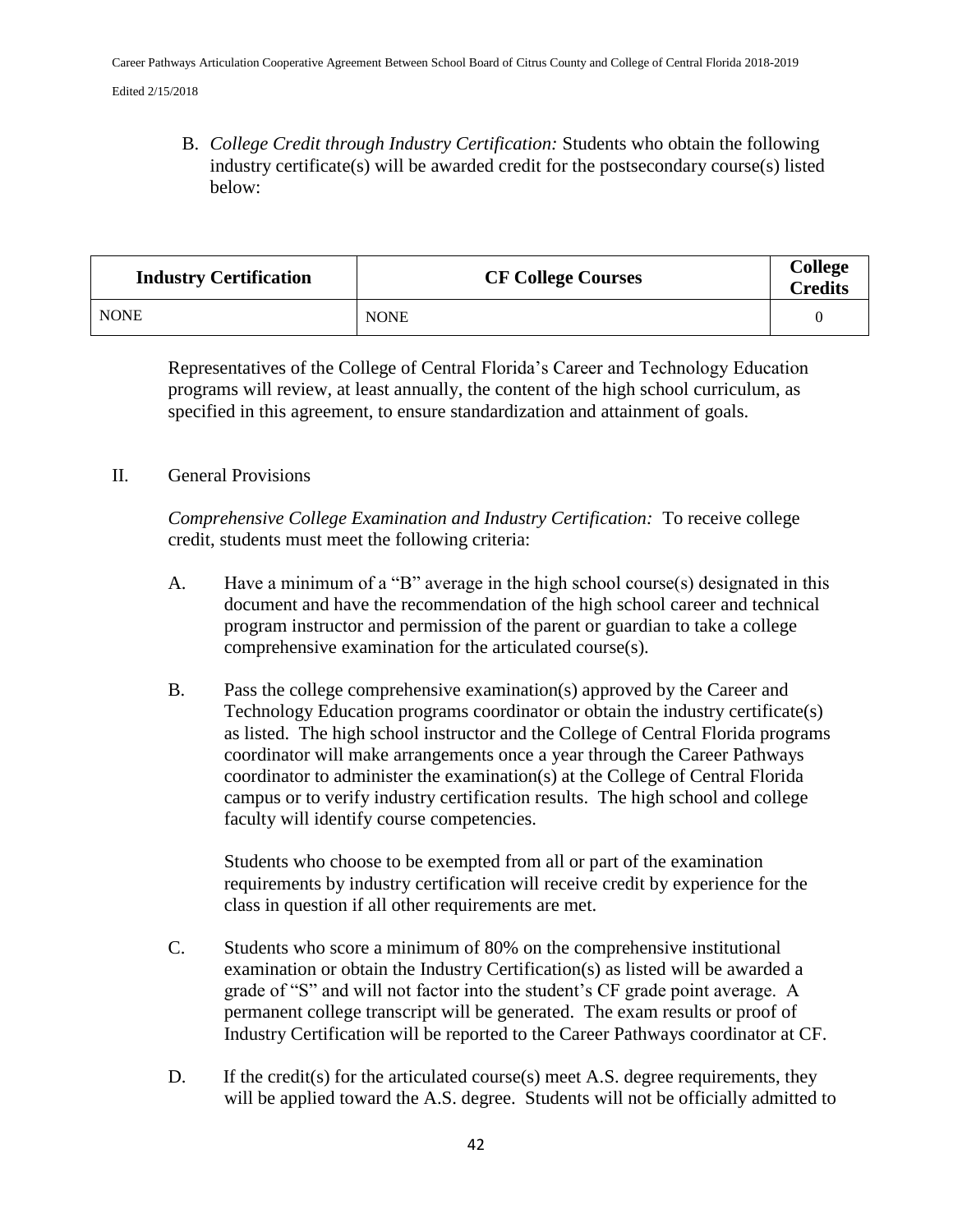The College of Central Florida until all required admissions criteria have been met.

- E. Students who have obtained their Certified Nursing Assistant (CNA) will be recognized for their accomplishment by receiving additional consideration when applying for the nursing program.
- III. Sharing of Data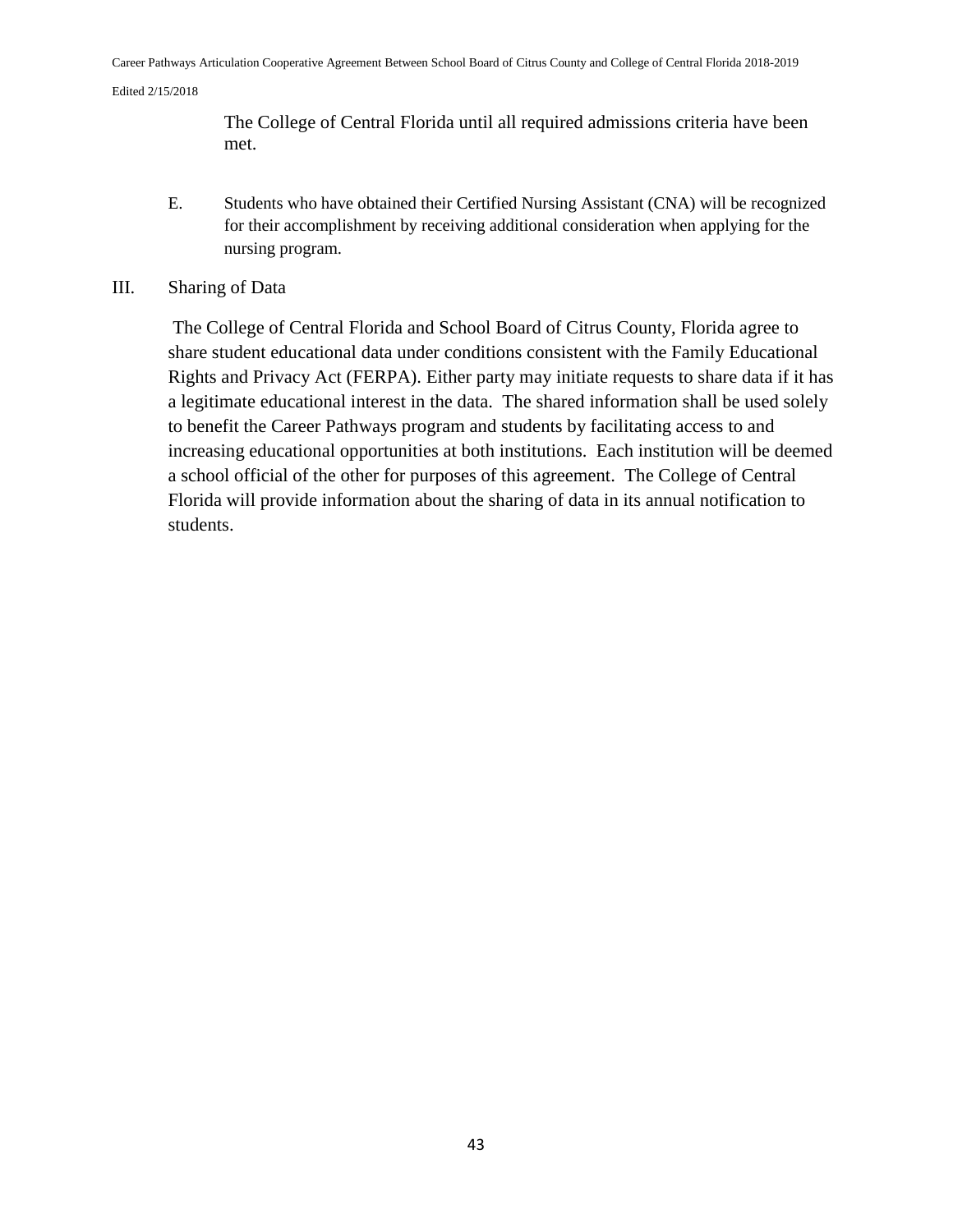# **Appendix Q**

# **Career Pathways Articulation Agreement Between The College of Central Florida and School Board of Citrus County, Florida**

In a continuing effort to provide opportunities for secondary school students in the Medical Administrative program to transition into the College of Central Florida's postsecondary programs listed below, the College of Central Florida agrees to award college credit to eligible Citrus County students according to the criteria delineated below. These credit hours may or may not be accepted for transfer credit by other institutions.

| <b>Secondary Program</b>          | <b>Postsecondary Program</b>                           |
|-----------------------------------|--------------------------------------------------------|
| Medical Administrative Specialist | Office Administration – Medical Office Administration, |
|                                   | A.S.                                                   |

**Citrus County** WTC

**College** The College of Central Florida

I. Articulated Courses and College Credit

The College of Central Florida agrees to award college credit hours or admission points to the secondary programs listed above upon demonstration of mastery of competencies in the courses below either through Career Pathways College Credit Assessment or through Industry Certification.

A. *College Credit through Career Pathways College Credit Assessment:* The following high school course(s) must be maintained with a "B" or better before assessment will be made to award The College of Central Florida credit hours and/or admission points:

| <b>High School Courses</b>               | <b>CF College Courses</b>         | <b>College</b><br><b>Credits</b> |
|------------------------------------------|-----------------------------------|----------------------------------|
| Digital Information Technology (8207310) | OST 1100 Introduction to Word (3) |                                  |
| Business Software Applications (8212120) |                                   |                                  |
| Medical Office Technology 1 (8212201)    |                                   |                                  |

B. *College Credit through Industry Certification:* Students who obtain the following industry certificate(s) will be awarded credit for the postsecondary course(s) listed below: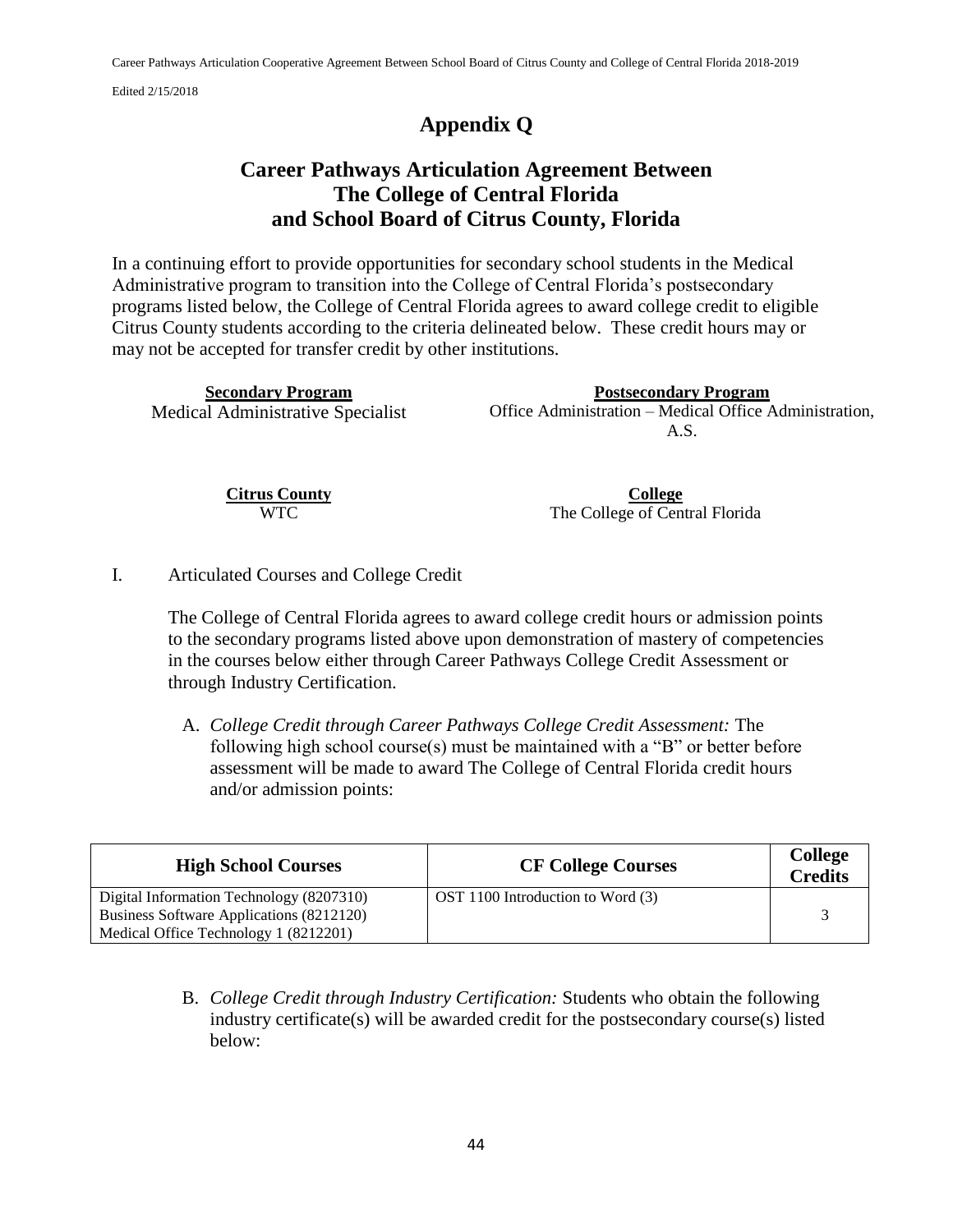| <b>Industry Certification</b>                                                                                                                                                                     | <b>CF College Courses</b>                                                                                                                                                                                                                                                                                                                                                                                                                                                                         | <b>College</b><br><b>Credits</b> |
|---------------------------------------------------------------------------------------------------------------------------------------------------------------------------------------------------|---------------------------------------------------------------------------------------------------------------------------------------------------------------------------------------------------------------------------------------------------------------------------------------------------------------------------------------------------------------------------------------------------------------------------------------------------------------------------------------------------|----------------------------------|
| CPS Cert or CAP<br>MICRO017: Microsoft Office Master<br>MICRO069: Microsoft Office Specialist<br>Microsoft Excel Expert<br>Microsoft Word Expert<br>TAFLP001: Accredited Legal Secretary<br>(ALS) | CPS Cert or CAP<br>OST 2401 Office Administration 1 (3)<br>Microsoft Office Master (MOM)<br>CGS 1100 Microcomputer Applications (3)<br>COST 2717 Microsoft Word (3)<br>CGS 2540 Database Management (3)<br>Microsoft Office Specialist (MOS)<br>OST 1100 Introduction to Word (3)<br><b>EXCEL Expert</b><br>CGS 2103 Spreadsheet Applications (3)<br><b>WORD Expert</b><br>OST 2717 Advanced Word (3)<br>Accredited Legal Secretary (ALS) (8212000 ONLY)<br>PLA 1103 Intro to Paralegal Field (3) | 3 to 15                          |

Representatives of the College of Central Florida's Career and Technology Education programs will review, at least annually, the content of the high school curriculum, as specified in this agreement, to ensure standardization and attainment of goals.

#### II. General Provisions

*Comprehensive College Examination and Industry Certification:* To receive college credit, students must meet the following criteria:

- A. Have a minimum of a "B" average in the high school course(s) designated in this document and have the recommendation of the high school career and technical program instructor and permission of the parent or guardian to take a college comprehensive examination for the articulated course(s).
- B. Pass the college comprehensive examination(s) approved by the Career and Technology Education programs coordinator or obtain the industry certificate(s) as listed. The high school instructor and the College of Central Florida programs coordinator will make arrangements once a year through the Career Pathways coordinator to administer the examination(s) at the College of Central Florida campus or to verify industry certification results. The high school and college faculty will identify course competencies.

Students who choose to be exempted from all or part of the examination requirements by industry certification will receive credit by experience for the class in question if all other requirements are met.

C. Students who score a minimum of 80% on the comprehensive institutional examination or obtain the Industry Certification(s) as listed will be awarded a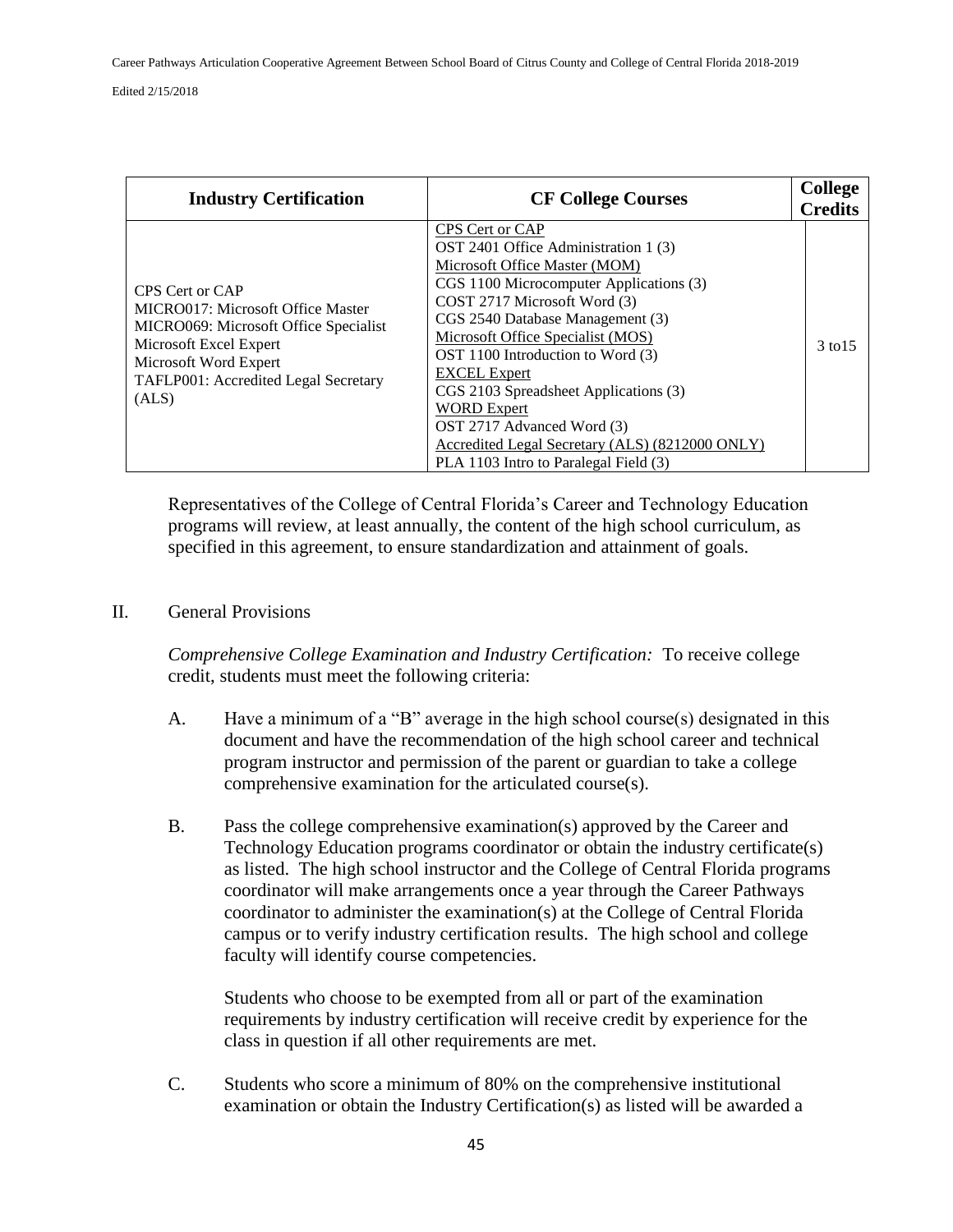grade of "S" and will not factor into the student's CF grade point average. A permanent college transcript will be generated. The exam results or proof of Industry Certification will be reported to the Career Pathways coordinator at CF.

D. If the credit(s) for the articulated course(s) meet A.S. degree requirements, they will be applied toward the A.S. degree. Students will not be officially admitted to The College of Central Florida until all required admissions criteria have been met.

### III. Sharing of Data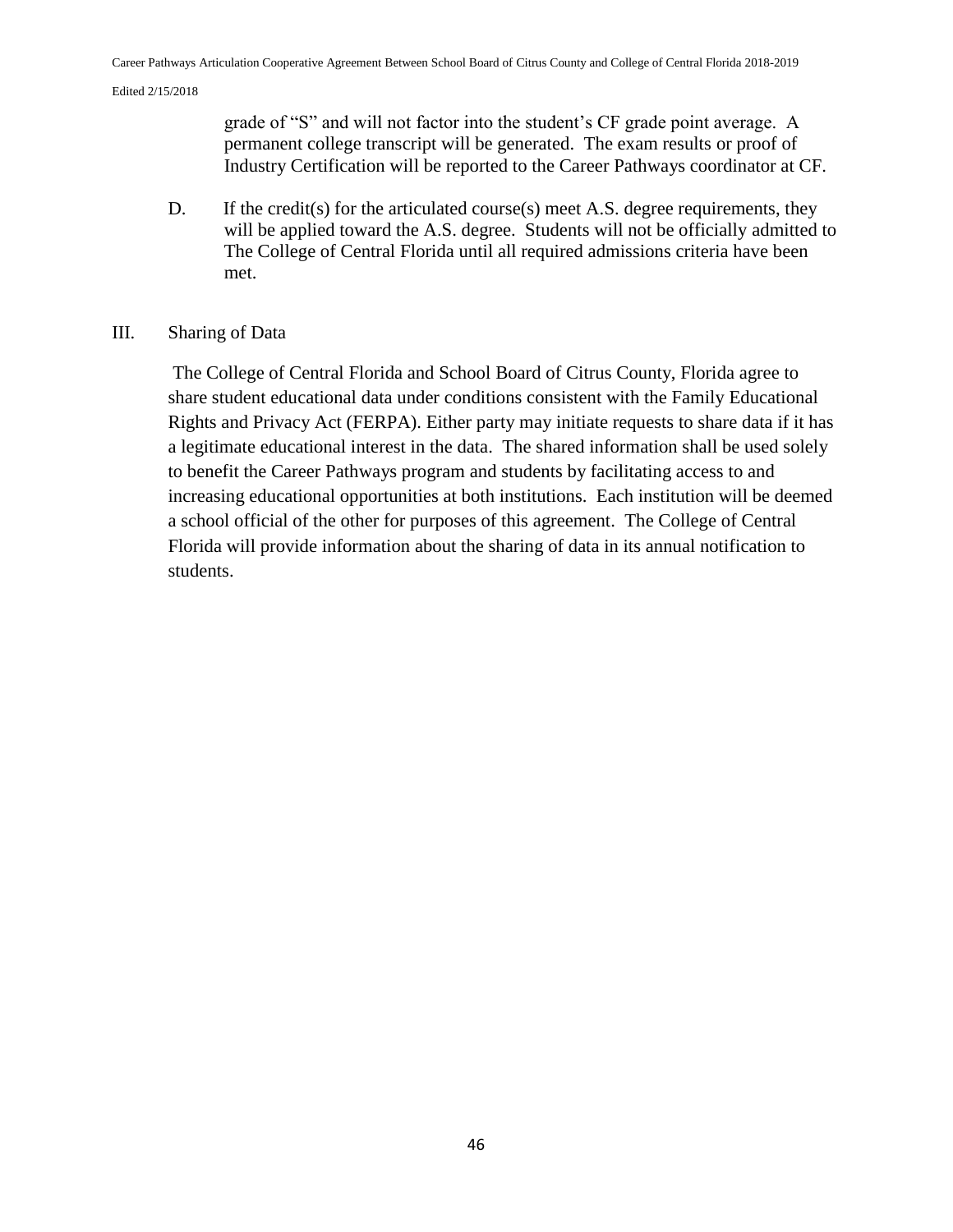## **Appendix R Career Pathways Articulation Agreement Between The College of Central Florida and School Board of Citrus County, Florida**

In a continuing effort to provide opportunities for secondary school students in the Network Systems Administration program to transition into the College of Central Florida's postsecondary programs listed below, the College of Central Florida agrees to award college credit to eligible Citrus County students according to the criteria delineated below. These credit hours may or may not be accepted for transfer credit by other institutions.

**Secondary Program Postsecondary Program**  Network Systems Administration Computer Information Technology, A.S.

> **Citrus County** WTC

**College** The College of Central Florida

I. Articulated Courses and College Credit

The College of Central Florida agrees to award college credit hours or admission points to the secondary programs listed above upon demonstration of mastery of competencies in the courses below either through Career Pathways College Credit Assessment or through Industry Certification.

C. *College Credit through Career Pathways College Credit Assessment:* The following high school course(s) must be maintained with a "B" or better before assessment will be made to award The College of Central Florida credit hours and/or admission points:

| <b>High School Courses</b>                                                                                                                             | <b>CF College Courses</b>                                                                   | <b>College</b><br><b>Credits</b> |
|--------------------------------------------------------------------------------------------------------------------------------------------------------|---------------------------------------------------------------------------------------------|----------------------------------|
| Digital Information Technology (8207310)<br>Networking 1 (8207020)<br>Networking 2, Administration (8207441)<br>Networking 3, Administration (8207442) | CET1171 Introduction to Computer Technology (3)<br>CGS 2540 Database Management Systems (3) | Up to $6$                        |

D. *College Credit through Industry Certification:* Students who obtain the following industry certificate(s) will be awarded credit for the postsecondary course(s) listed below: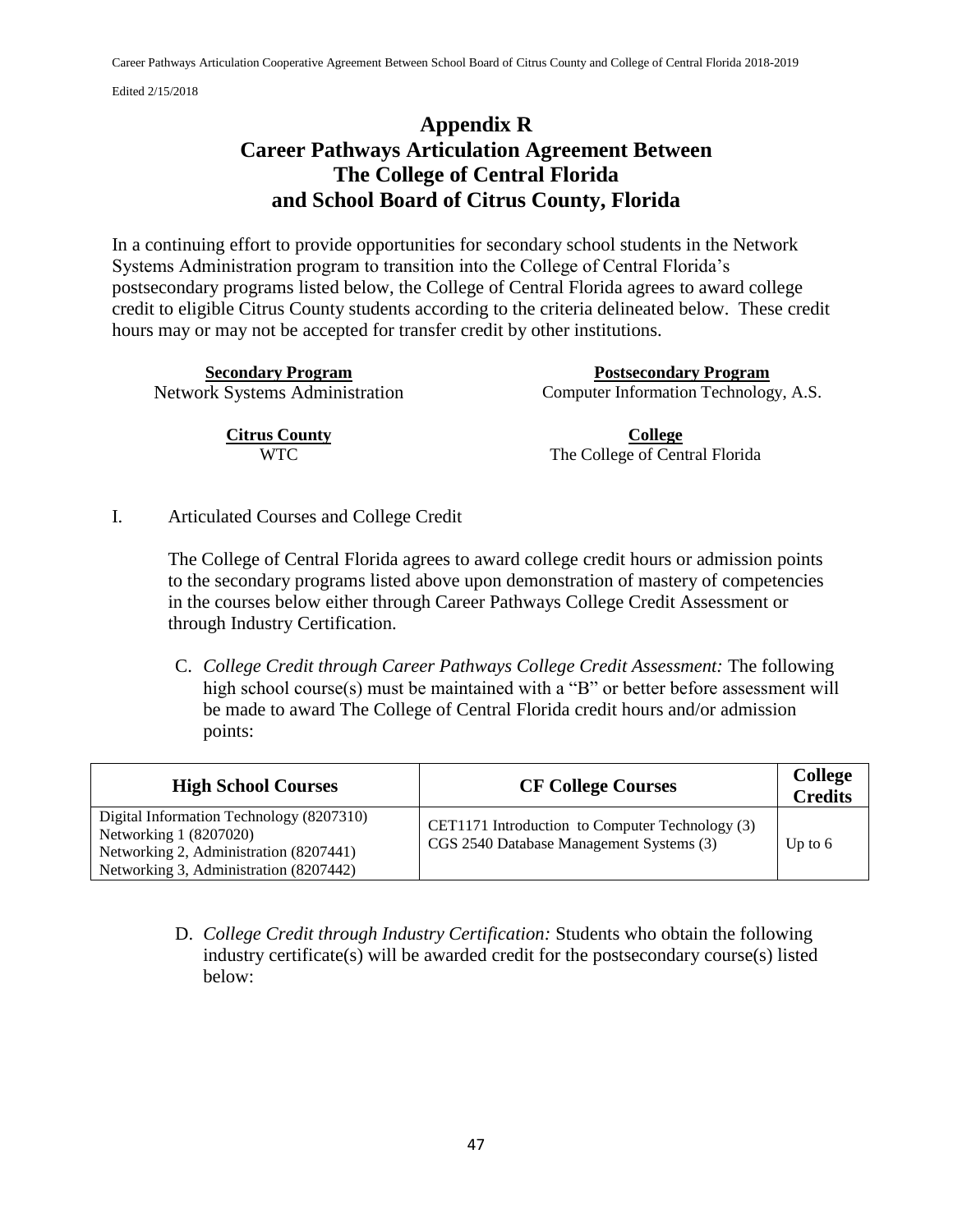Career Pathways Articulation Cooperative Agreement Between School Board of Citrus County and College of Central Florida 2018-2019

| <b>Industry Certification</b>                                                                                                                                                                          | <b>CF College Courses</b>                                                                                                                                                                                                                                                                                                                                                                                                                                                                                                                                                                                                                         | <b>College</b><br><b>Credits</b> |
|--------------------------------------------------------------------------------------------------------------------------------------------------------------------------------------------------------|---------------------------------------------------------------------------------------------------------------------------------------------------------------------------------------------------------------------------------------------------------------------------------------------------------------------------------------------------------------------------------------------------------------------------------------------------------------------------------------------------------------------------------------------------------------------------------------------------------------------------------------------------|----------------------------------|
| CompTIA A+<br>CompTIA Network+<br>CompTIA Security+<br>CompTIA Server+<br>Microsoft Office Master<br>Microsoft Office Specialist<br><b>Excel Expert</b><br>Word Expert<br>MTA-Windows Operating 98-349 | COMPT001: CompTIA A+<br>CET 1278 $A+$ Fundamentals (3)<br>CET 2180 Practical PC Technician (3)<br>COMPT006: CompTIA Network+<br>CTS 2134 Networking Fundamentals (3)<br>$Security+$<br>CTS 2120 Security Fundamentals (3)<br>Server+<br>CTS 2143 Server Fundamentals (3)<br>Microsoft Office Master (MOM)<br>CGS 1100 Microcomputer Applications (3)<br>OST 2717 Advanced Word (3)<br>CGS 2540 Database Management Systems(3)<br>Microsoft Office Specialist (MOS) Bundle (3 of 5 tests)<br>OST 1100 Introduction to Word (3)<br><b>EXCEL</b> Expert<br>CGS 2103 Spreadsheet Applications (3)<br><b>WORD Expert</b><br>OST 2717 Advanced Word (3) | 3 to 15                          |

Representatives of the College of Central Florida's Career and Technology Education programs will review, at least annually, the content of the high school curriculum, as specified in this agreement, to ensure standardization and attainment of goals.

II. General Provisions

*Comprehensive College Examination and Industry Certification:* To receive college credit, students must meet the following criteria:

- A. Have a minimum of a "B" average in the high school course(s) designated in this document and have the recommendation of the high school career and technical program instructor and permission of the parent or guardian to take a college comprehensive examination for the articulated course(s).
- B. Pass the college comprehensive examination(s) approved by the Career and Technology Education programs coordinator or obtain the Industry certificate(s) as listed. The high school instructor and the College of Central Florida programs coordinator will make arrangements once a year through the Career Pathways coordinator to administer the examination(s) at the College of Central Florida campus or to verify industry certification results. The high school and college faculty will identify course competencies.

Students who choose to be exempted from all or part of the examination requirements by industry certification will receive credit by experience for the class in question if all other requirements are met.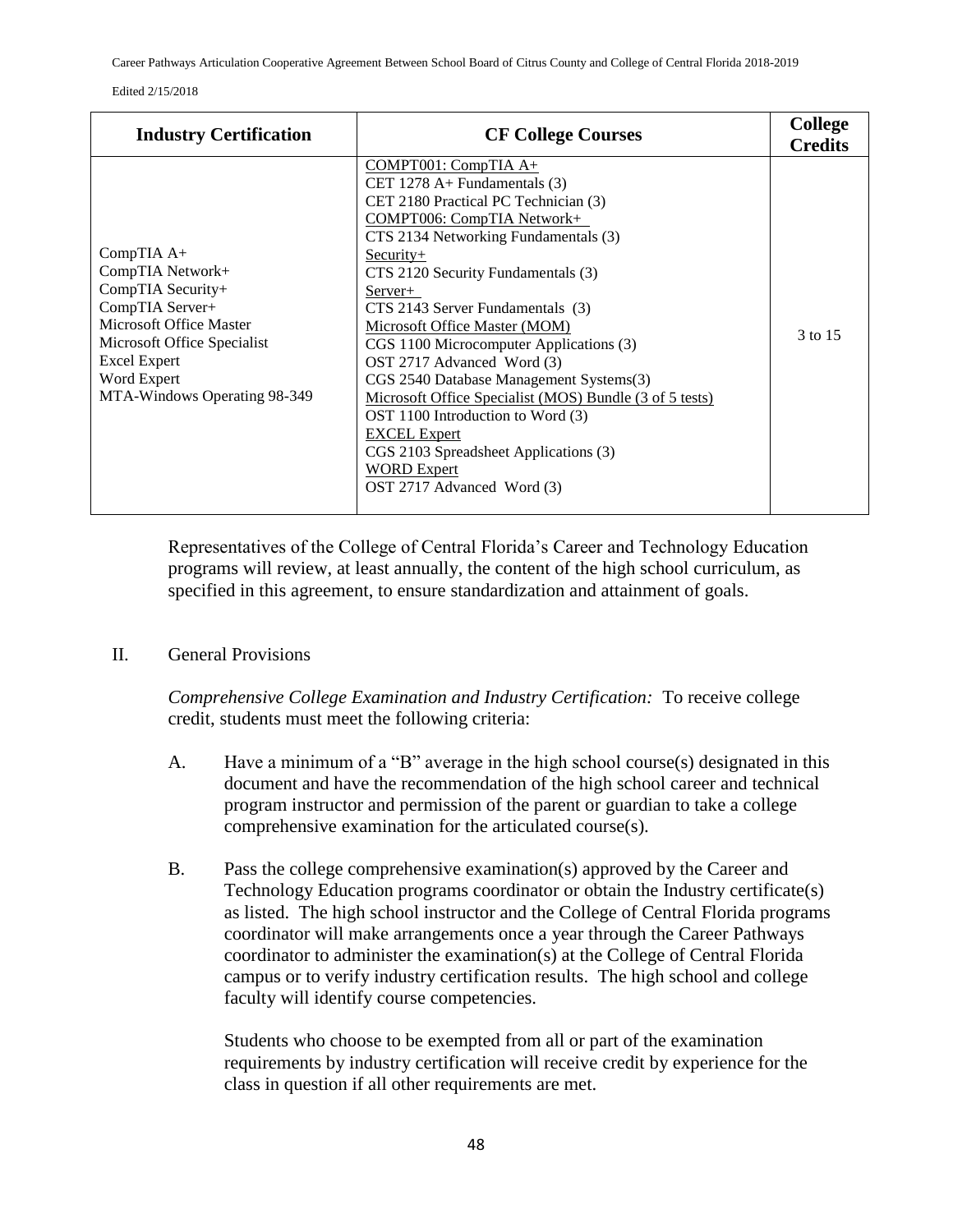- C. Students who score a minimum of 80% on the comprehensive institutional examination or obtain the Industry Certification(s) as listed will be awarded a grade of "S" and will not factor into the student's CF grade point average. A permanent college transcript will be generated. The exam results or proof of Industry Certification will be reported to the Career Pathways coordinator at CF.
- D. If the credit(s) for the articulated course(s) meet A.S. degree requirements, they will be applied toward the A.S. degree. Students will not be officially admitted to The College of Central Florida until all required admissions criteria have been met.

### III. Sharing of Data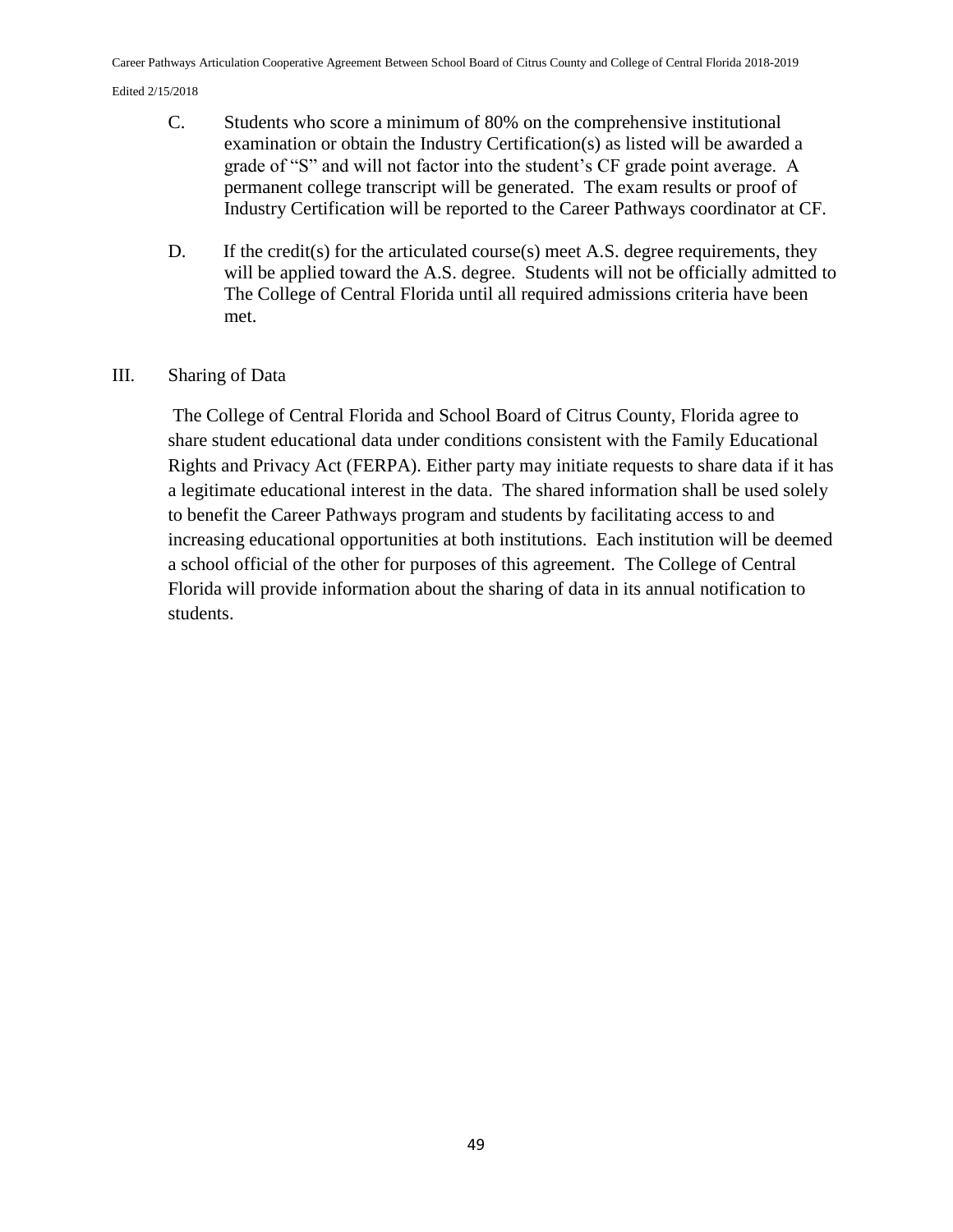# **Appendix S Career Pathways Articulation Agreement Between The College of Central Florida and School Board of Citrus County, Florida**

In a continuing effort to provide opportunities for secondary school students in the Nursing Assistant program to transition into the College of Central Florida's postsecondary programs listed below, the College of Central Florida agrees to award college credit to eligible Citrus County students according to the criteria delineated below. These credit hours may or may not be accepted for transfer credit by other institutions.

**Secondary Program 2018 Postsecondary Program 2019** Nursing Assistant Health Information Technology A.S Dental Assisting A.S./ Certificate Physical Therapy Assistant A.S. Nursing A.S.

**Citrus County** Crystal River High School

**College** The College of Central Florida

I. Articulated Courses and College Credit

The College of Central Florida agrees to award college credit hours or admission points to the secondary programs listed above upon demonstration of mastery of competencies in the courses below either through Career Pathways College Credit Assessment or through Industry Certification.

A. *College Credit through Career Pathways College Credit Assessment:* The following high school course(s) must be maintained with a "B" or better before assessment will be made to award The College of Central Florida credit hours and/or admission points:

| <b>High School Courses</b>                                                                                              | <b>CF College Courses</b>                                                                                                                                                                                                                                                                                                                                                                                     | <b>College</b><br><b>Credits</b> |
|-------------------------------------------------------------------------------------------------------------------------|---------------------------------------------------------------------------------------------------------------------------------------------------------------------------------------------------------------------------------------------------------------------------------------------------------------------------------------------------------------------------------------------------------------|----------------------------------|
| 8417100 Health Science Anatomy and<br>Physiology<br>8417110 Health Science Foundations<br>8417211 Nursing Assistant III | PHT 2432 Medical Terminology for the Physical Therapy<br>Assistant (3)<br>DEP2004 Human Growth & Development (3)<br>HSC 2531 Medical Terminology (3)<br>*Please note students must complete PSY 2010 prior to HSC 2531<br>being awarded to students transcripts<br>BSC 1080 Basic Anatomy & Physiology (3)<br>*Please note BSC 1080 only applies to the Dental Assisting A.S.<br>HUN 1201 Human Nutrition (3) | Up to $9$                        |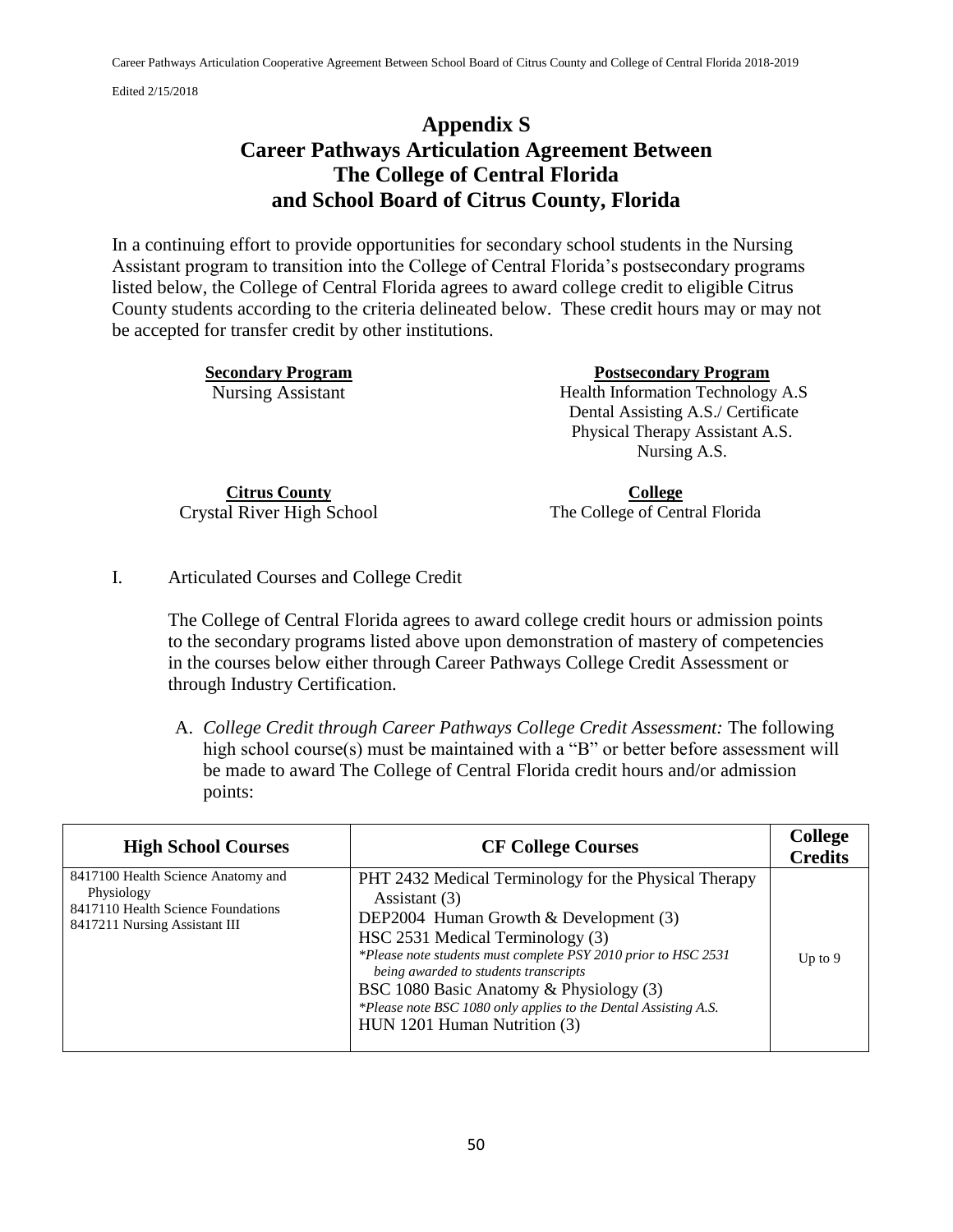B. *College Credit through Industry Certification:* Students who obtain the following industry certificate(s) will be awarded credit for the postsecondary course(s) listed below:

| <b>Industry Certification</b> | <b>CF College Courses</b> | <b>College</b><br><b>Credits</b> |
|-------------------------------|---------------------------|----------------------------------|
| <b>NONE</b>                   | <b>NONE</b>               |                                  |

Representatives of the College of Central Florida's Career and Technology Education programs will review, at least annually, the content of the high school curriculum, as specified in this agreement, to ensure standardization and attainment of goals.

### II. General Provisions

*Comprehensive College Examination and Industry Certification:* To receive college credit, students must meet the following criteria:

- A. Have a minimum of a "B" average in the high school course(s) designated in this document and have the recommendation of the high school career and technical program instructor and permission of the parent or guardian to take a college comprehensive examination for the articulated course(s).
- B. Pass the college comprehensive examination(s) approved by the Career and Technology Education programs coordinator or obtain the industry certificate(s) as listed. The high school instructor and the College of Central Florida programs coordinator will make arrangements once a year through the Career Pathways coordinator to administer the examination(s) at the College of Central Florida campus or to verify industry certification results. The high school and college faculty will identify course competencies.

Students who choose to be exempted from all or part of the examination requirements by industry certification will receive credit by experience for the class in question if all other requirements are met.

- C. Students who score a minimum of 80% on the comprehensive institutional examination or obtain the Industry Certification(s) as listed will be awarded a grade of "S" and will not factor into the student's CF grade point average. A permanent college transcript will be generated. The exam results or proof of Industry Certification will be reported to the Career Pathways coordinator at CF.
- D. If the credit(s) for the articulated course(s) meet A.S. degree requirements, they will be applied toward the A.S. degree. Students will not be officially admitted to The College of Central Florida until all required admissions criteria have been met.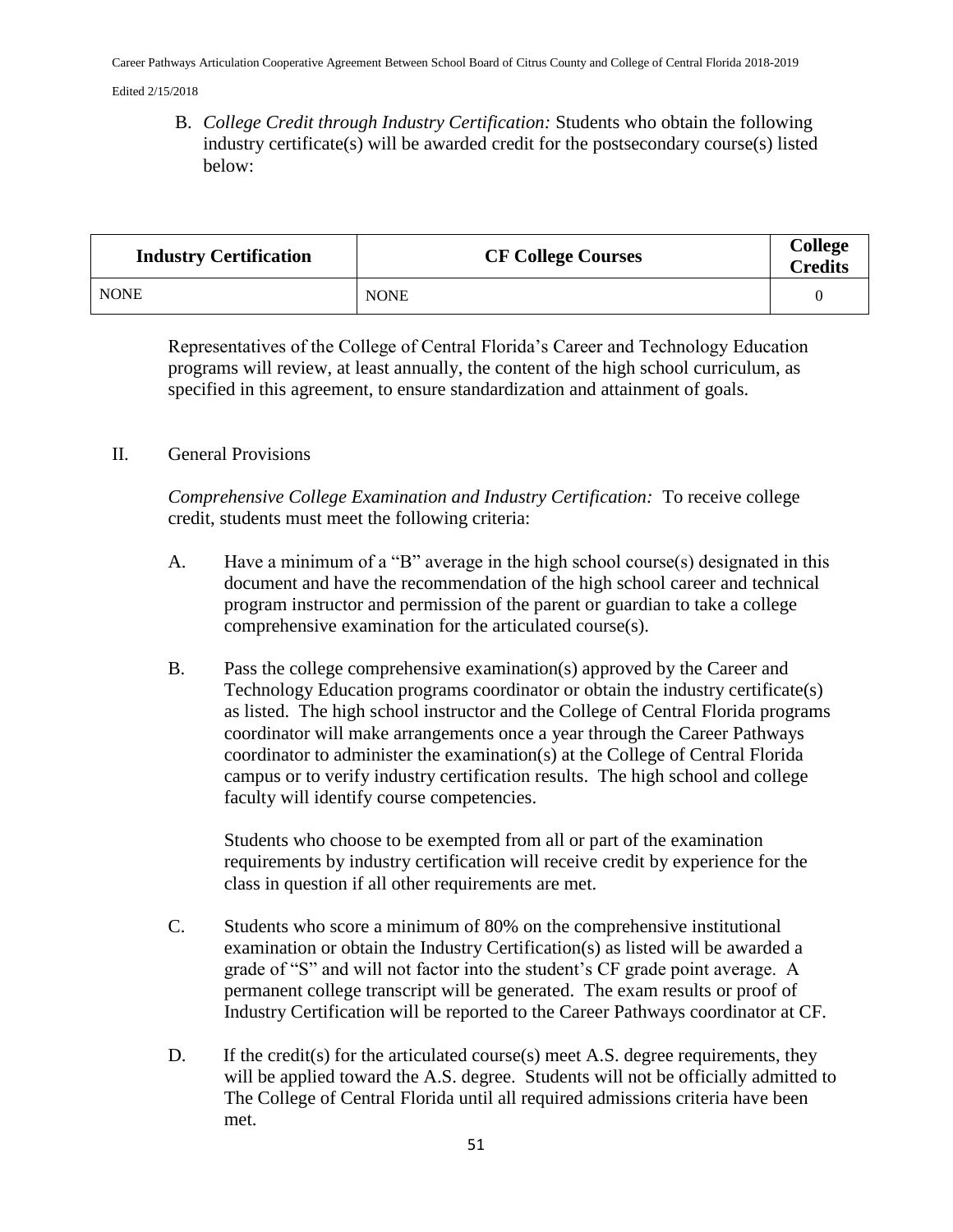E. Students who have obtained their Certified Nursing Assistant (CNA) will be recognized for their accomplishment by receiving additional consideration when applying for the nursing program.

### III. Sharing of Data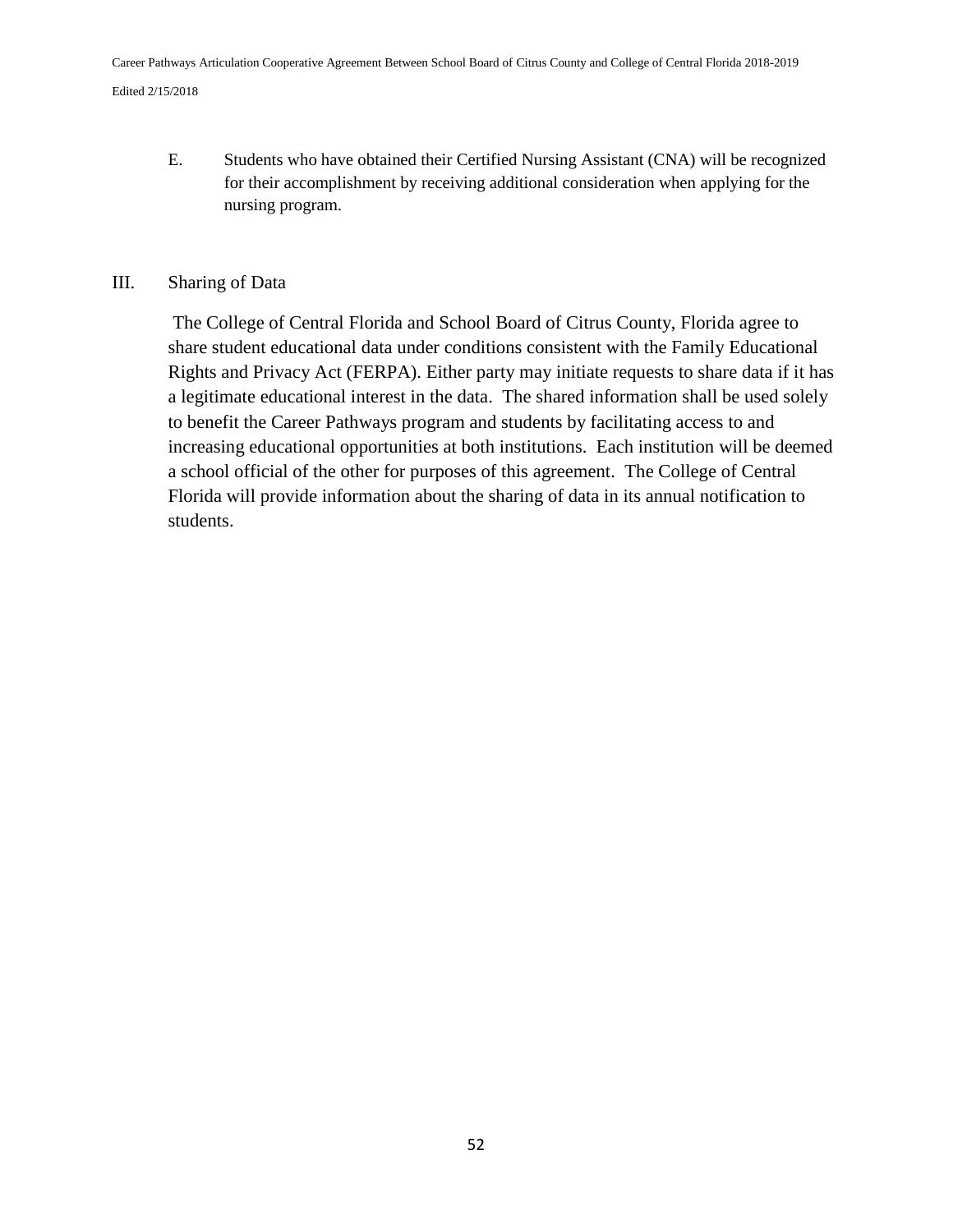# **Appendix T Career Pathways Articulation Agreement Between The College of Central Florida and School Board of Citrus County, Florida**

In a continuing effort to provide opportunities for secondary school students in the Principles of Teaching program to transition into the College of Central Florida's postsecondary programs listed below, the College of Central Florida agrees to award college credit to eligible Citrus County students according to the criteria delineated below. These credit hours may or may not be accepted for transfer credit by other institutions.

**Citrus County** Lecanto High School

**Secondary Program Postsecondary Program**  Principles of Teaching Early Childhood Education, A.S.

> **College** The College of Central Florida

I. Articulated Courses and College Credit

The College of Central Florida agrees to award college credit hours or admission points to the secondary programs listed above upon demonstration of mastery of competencies in the courses below either through Career Pathways College Credit Assessment or through Industry Certification.

A. *College Credit through Career Pathways College Credit Assessment:* The following high school course(s) must be maintained with a "B" or better before assessment will be made to award The College of Central Florida credit hours and/or admission points:

| OST1100 Introduction to Word (Elective 3)<br>1339 Learning Through Play (3) | Up to $6$ |
|-----------------------------------------------------------------------------|-----------|
|                                                                             |           |

B. *College Credit through Industry Certification:* Students who obtain the following industry certificate(s) will be awarded credit for the postsecondary course(s) listed below: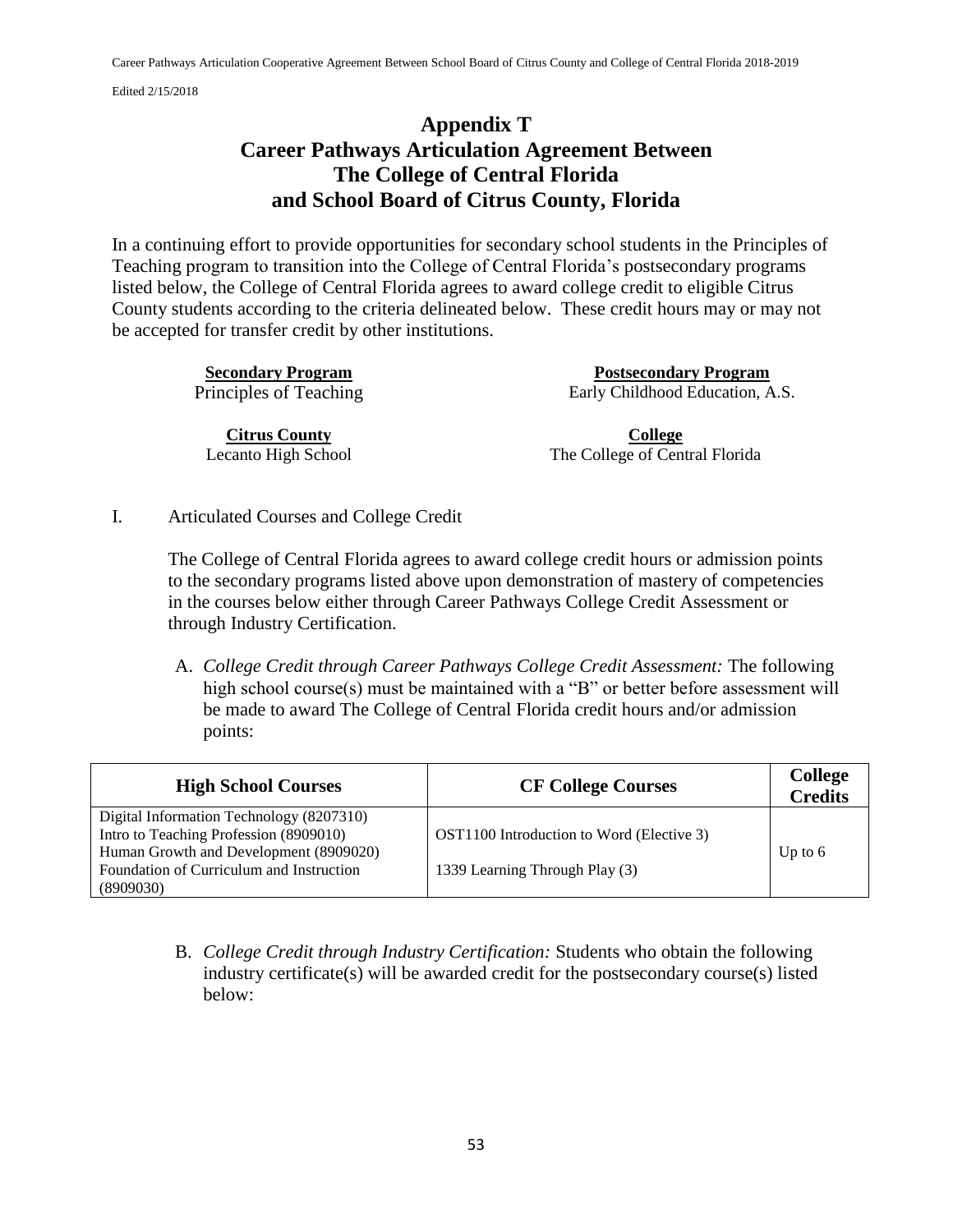Career Pathways Articulation Cooperative Agreement Between School Board of Citrus County and College of Central Florida 2018-2019

Edited 2/15/2018

| <b>Industry Certification</b>                                                                                                         | <b>CF College Courses</b>                                                                                                                                                                                                                                                                                                                                               | <b>College</b><br><b>Credits</b> |
|---------------------------------------------------------------------------------------------------------------------------------------|-------------------------------------------------------------------------------------------------------------------------------------------------------------------------------------------------------------------------------------------------------------------------------------------------------------------------------------------------------------------------|----------------------------------|
| <b>CPREC001: Child Development Associate</b><br>FLDOE001: Early Childhood Professional<br>Certificate (ECPC)<br>Director's Credential | <b>CPREC001: Child Development Associate</b><br>EEC 1921 Preschool Workshop (3)<br>EEC 2401 Home and Community (3)<br>CHD 1440 Practicum I $(3)$<br>Director's Credential (ECPC)<br>EEC 2001 Introduction to Administration in Early<br>Childhood Education (3)<br>Director's Credential<br>EEC 2001 Introduction to Administration in Early<br>Childhood Education (3) | 3 to 12                          |

Representatives of the College of Central Florida's Career and Technology Education programs will review, at least annually, the content of the high school curriculum, as specified in this agreement, to ensure standardization and attainment of goals.

### II. General Provisions

*Comprehensive College Examination and Industry Certification:* To receive college credit, students must meet the following criteria:

- A. Have a minimum of a "B" average in the high school course(s) designated in this document and have the recommendation of the high school career and technical program instructor and permission of the parent or guardian to take a college comprehensive examination for the articulated course(s).
- B. Pass the college comprehensive examination(s) approved by the Career and Technology Education programs coordinator or obtain the industry certificate(s) as listed. The high school instructor and the College of Central Florida programs coordinator will make arrangements once a year through the Career Pathways coordinator to administer the examination(s) at the College of Central Florida campus or to verify industry certification results. The high school and college faculty will identify course competencies.

Students who choose to be exempted from all or part of the examination requirements by industry certification will receive credit by experience for the class in question if all other requirements are met.

C. Students who score a minimum of 70% on the comprehensive institutional examination or obtain the Industry Certification(s) as listed will be awarded a grade of "S" and will not factor into the student's CF grade point average. A permanent college transcript will be generated. The exam results or proof of Industry Certification will be reported to the Career Pathways coordinator at CF.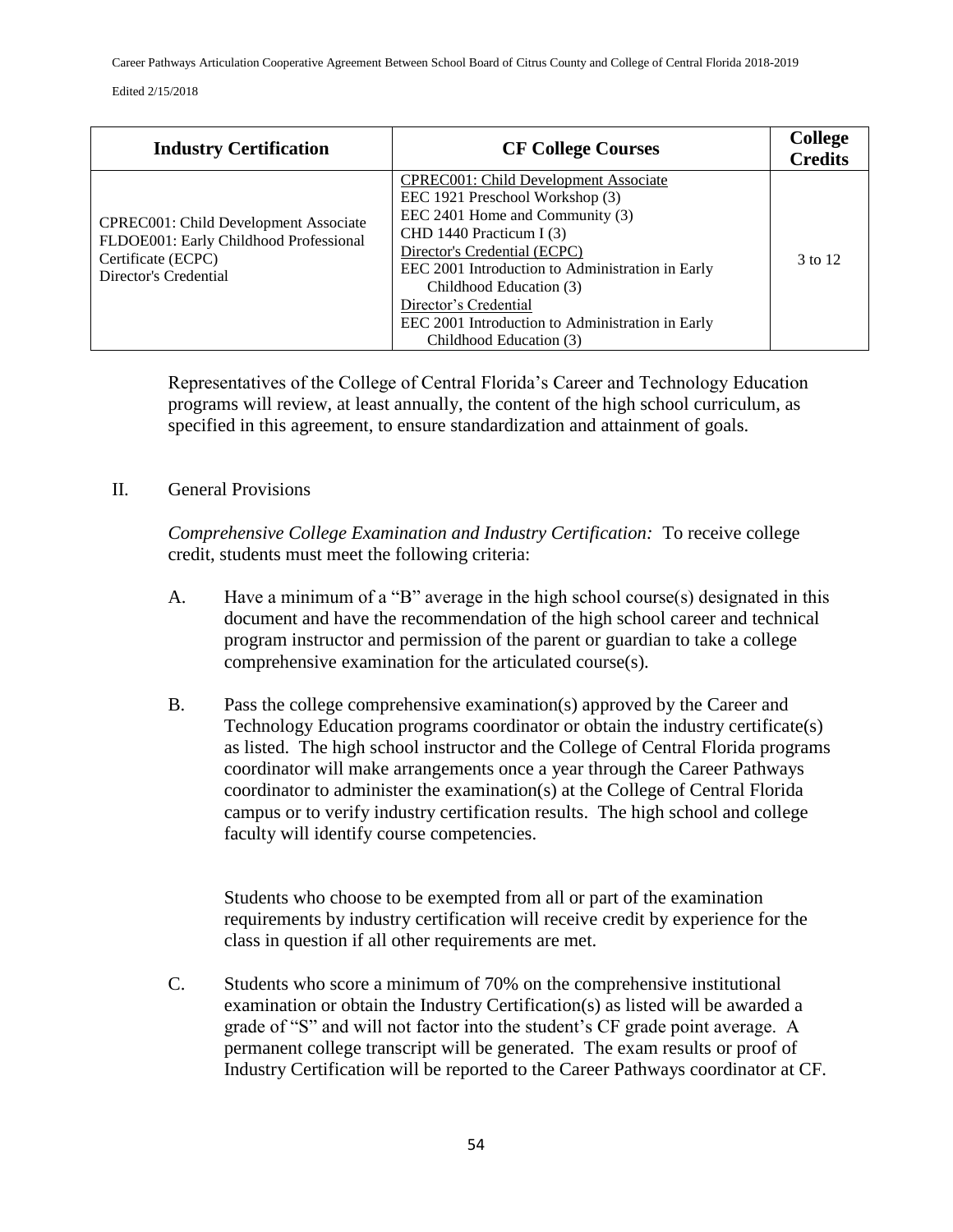D. If the credit(s) for the articulated course(s) meet A.S. degree requirements, they will be applied toward the A.S. degree. Students will not be officially admitted to The College of Central Florida until all required admissions criteria have been met.

#### III. Sharing of Data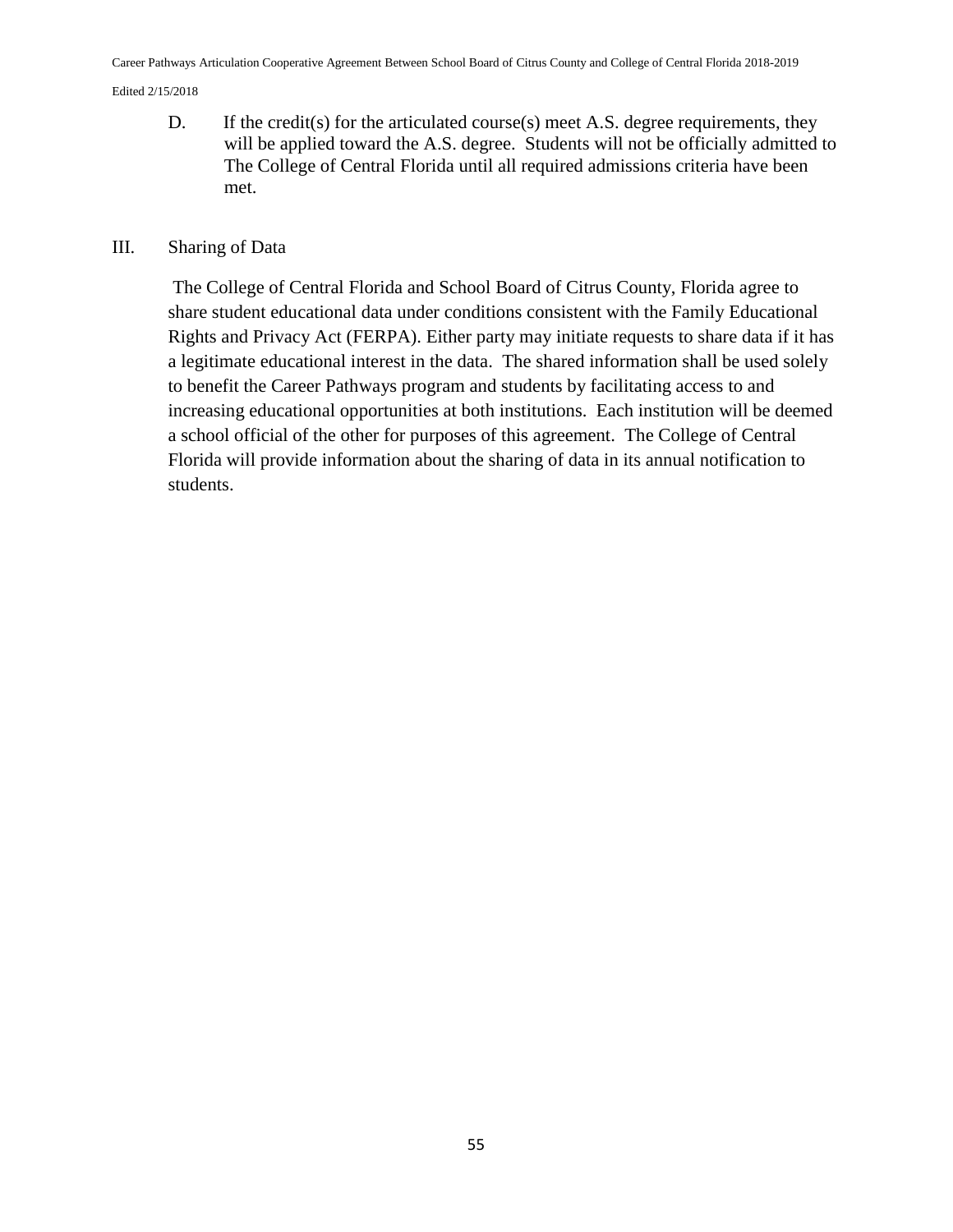# **Appendix U Career Pathways Articulation Agreement Between The College of Central Florida and School Board of Citrus County, Florida**

In a continuing effort to provide opportunities for secondary school students in the Technology Support Services program to transition into the College of Central Florida's postsecondary programs listed below, the College of Central Florida agrees to award college credit to eligible Citrus County students according to the criteria delineated below. These credit hours may or may not be accepted for transfer credit by other institutions.

**Secondary Program Postsecondary Program**  Technology Support Services Computer Information Technology, A.S.

**Citrus County** WTC

**College** The College of Central Florida

I. Articulated Courses and College Credit

The College of Central Florida agrees to award college credit hours or admission points to the secondary programs listed above upon demonstration of mastery of competencies in the courses below either through Career Pathways College Credit Assessment or through Industry Certification.

A. *College Credit through Career Pathways College Credit Assessment:* The following high school course(s) must be maintained with a "B" or better before assessment will be made to award The College of Central Florida credit hours and/or admission points:

| <b>High School Courses</b>                                                                                                                                                                                                                             | <b>CF College Courses</b>                                                           | <b>College</b><br><b>Credits</b> |
|--------------------------------------------------------------------------------------------------------------------------------------------------------------------------------------------------------------------------------------------------------|-------------------------------------------------------------------------------------|----------------------------------|
| Digital Information Technology (8207310)<br>Technology Support Services –<br>Client Systems (9001420)<br><b>Technology Support Services-</b><br>Network Systems (9001430)<br><b>Technology Support Services-</b><br>Specialized Technologies (9001440) | CET1171 Introduction to Computer Technology (3)<br>CGS 2540 Database Management (3) | Up to $6$                        |

B. *College Credit through Industry Certification:* Students who obtain the following industry certificate(s) will be awarded credit for the postsecondary course(s) listed below: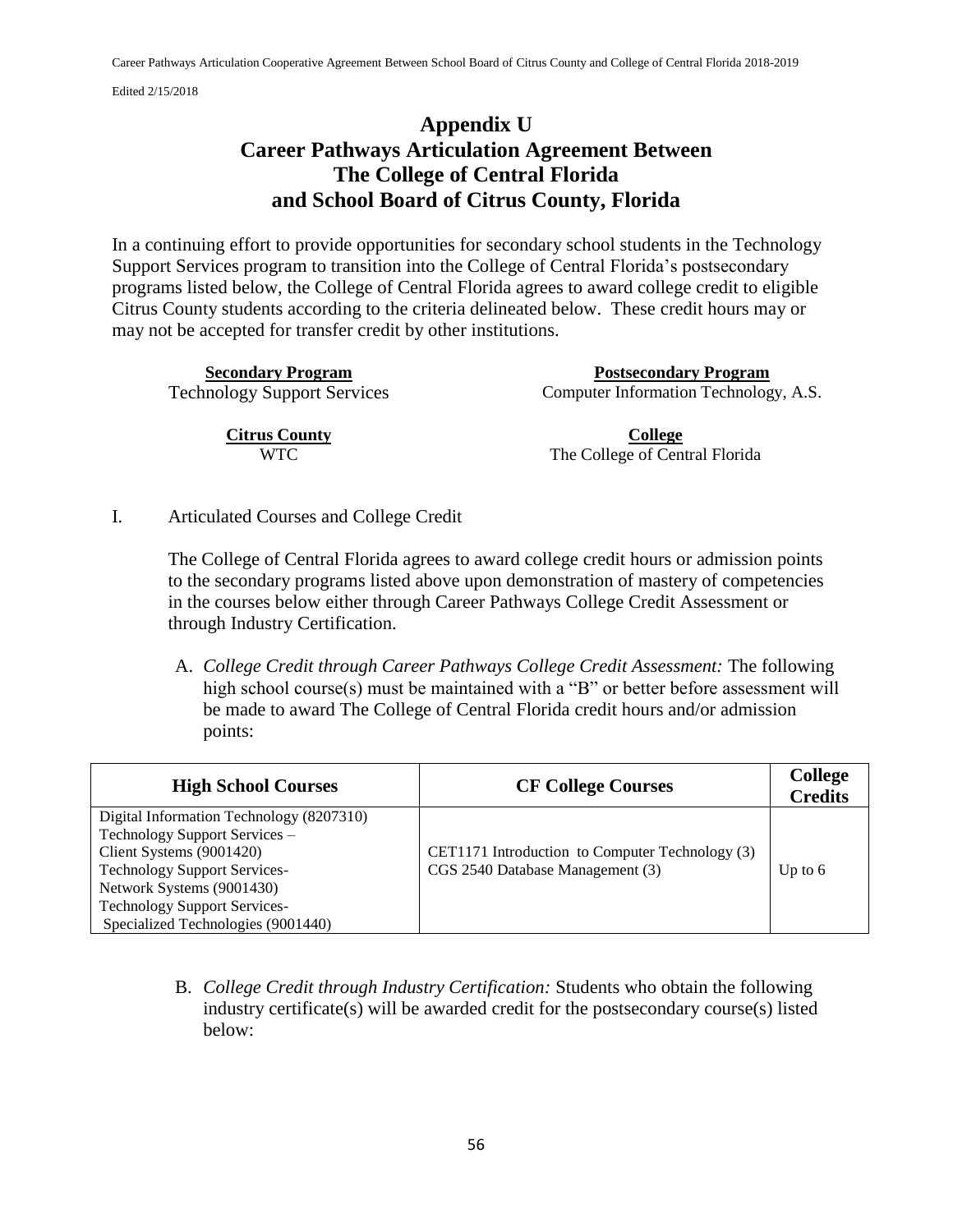| <b>Industry Certification</b>                                                                                                                                                                     | <b>CF College Courses</b>                                                                                                                                                                                                                                                                                                                                                                                                                                                                                                                                                                                                                                     | <b>College</b><br><b>Credits</b> |
|---------------------------------------------------------------------------------------------------------------------------------------------------------------------------------------------------|---------------------------------------------------------------------------------------------------------------------------------------------------------------------------------------------------------------------------------------------------------------------------------------------------------------------------------------------------------------------------------------------------------------------------------------------------------------------------------------------------------------------------------------------------------------------------------------------------------------------------------------------------------------|----------------------------------|
| CompTIA A+<br>CompTIA Network+<br>Comp TIA Security+<br>Comp TIA Server+<br>Microsoft Office Master<br>Microsoft Office Specialist<br>Excel Expert<br>Word Expert<br>MTA-Windows Operating 98-349 | $COMPT001: CompTIA A+$<br>CET 1278 A+ Fundamentals $(3)$<br>CET 2180 Practical PC Fundamentals (3)<br><b>COMPT006: CompTIA Network+</b><br>CTS 2134 Networking Fundamentals (3)<br>$Security+$<br>CTS 2120 Security Fundamentals (3)<br>Server+<br>CTS 2143 Server Fundamentals (3)<br>Microsoft Office Master (MOM)<br>CGS 1100 Microcomputer Applications (3)<br>OST 2717 Advanced Word (3)<br>CGS 2540 Database Management Systems (3)<br>Microsoft Office Specialist (MOS) Bundle (3 of 5 tests)<br>OST 1100 Introduction to Word (3)<br><b>EXCEL Expert</b><br>CGS 2103 Spreadsheet Applications (3)<br><b>WORD Expert</b><br>OST 2717 Advanced Word (3) | 3 to 15                          |

Representatives of the College of Central Florida's Career and Technology Education programs will review, at least annually, the content of the high school curriculum, as specified in this agreement, to ensure standardization and attainment of goals.

### II. General Provisions

*Comprehensive College Examination and Industry Certification:* To receive college credit, students must meet the following criteria:

- A. Have a minimum of a "B" average in the high school course(s) designated in this document and have the recommendation of the high school career and technical program instructor and permission of the parent or guardian to take a college comprehensive examination for the articulated course(s).
- B. Pass the college comprehensive examination(s) approved by the Career and Technology Education programs coordinator or obtain the Industry certificate(s) as listed. The high school instructor and the College of Central Florida programs coordinator will make arrangements once a year through the Career Pathways coordinator to administer the examination(s) at the College of Central Florida campus or to verify industry certification results. The high school and college faculty will identify course competencies.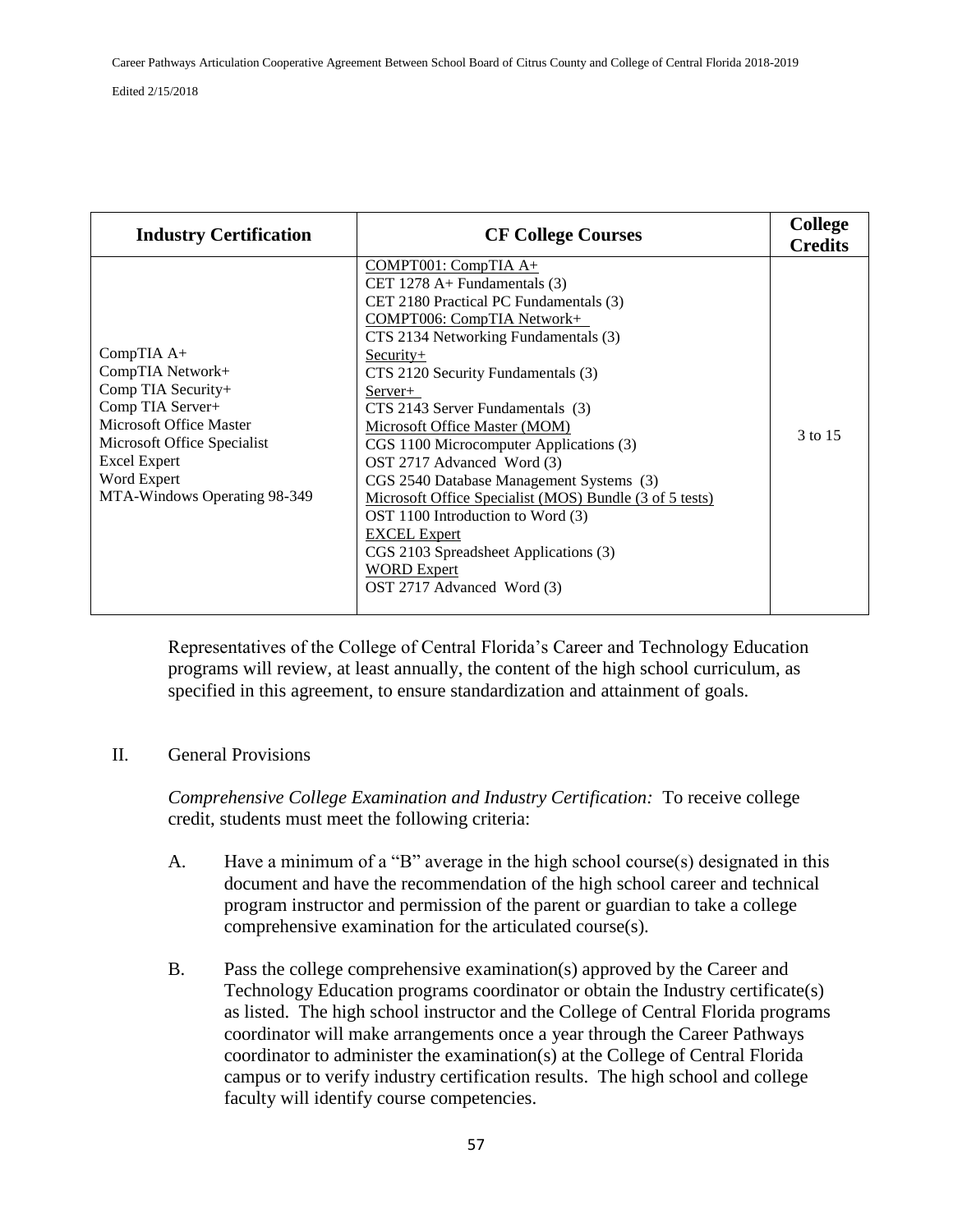Students who choose to be exempted from all or part of the examination requirements by industry certification will receive credit by experience for the class in question if all other requirements are met.

- C. Students who score a minimum of 80% on the comprehensive institutional examination or obtain the Industry Certification(s) as listed will be awarded a grade of "S" and will not factor into the student's CF grade point average. A permanent college transcript will be generated. The exam results or proof of Industry Certification will be reported to the Career Pathways coordinator at CF.
- D. If the credit(s) for the articulated course(s) meet A.S. degree requirements, they will be applied toward the A.S. degree. Students will not be officially admitted to The College of Central Florida until all required admissions criteria have been met.

### III. Sharing of Data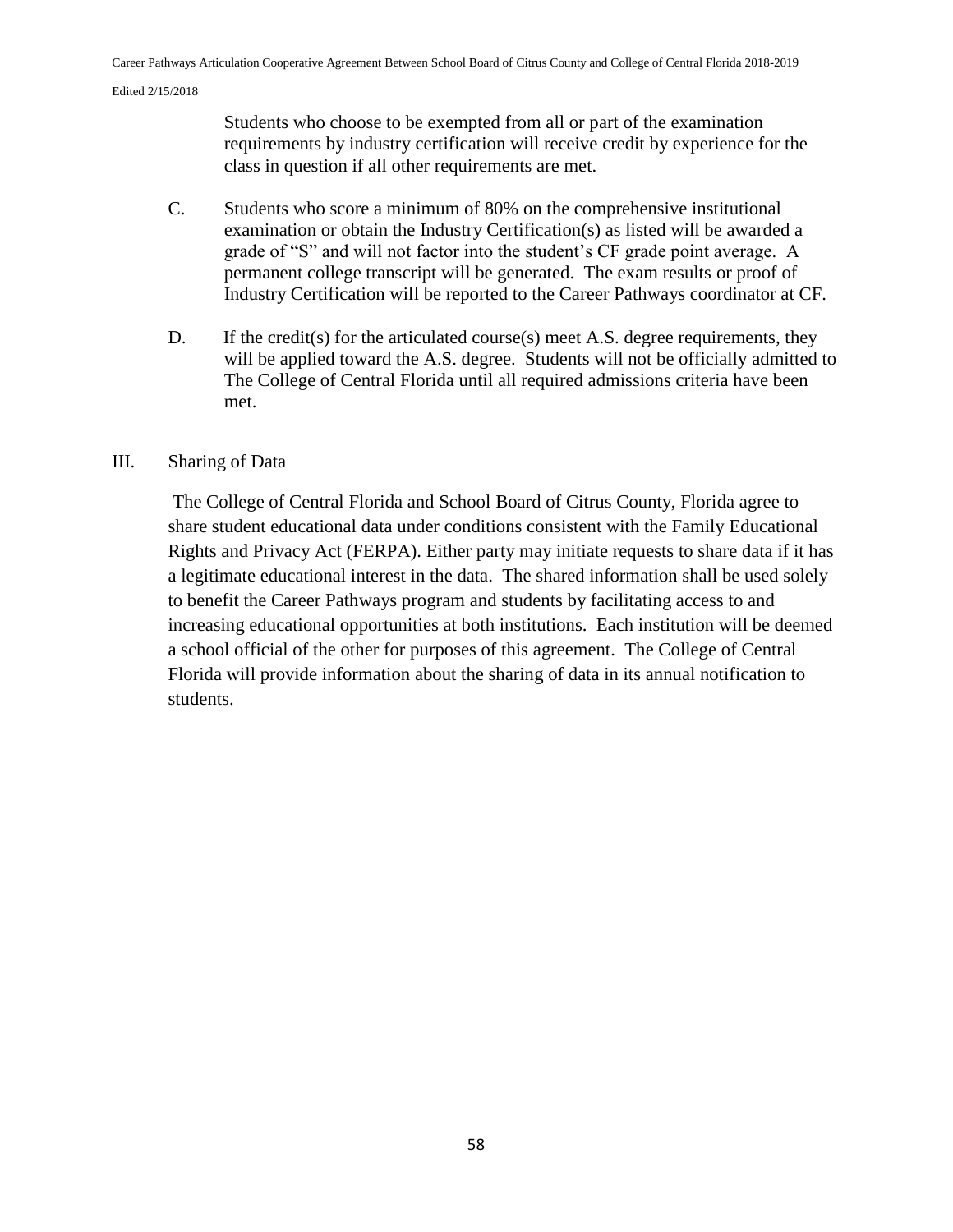## **Appendix V Career Pathways Articulation Agreement Between The College of Central Florida and The School Board of Citrus County, Florida**

In a continuing effort to provide opportunities for secondary school students in the Web Development program to transition into The College of Central Florida's (CF) postsecondary programs listed below, CF agrees to award college credit to eligible Citrus County students according to the criteria delineated below. These credit hours may or may not be accepted for transfer credit by other institutions.

**Secondary Program Postsecondary Program**  Web Development A.S. Digital Media Technology Web Design Specialization

**Citrus County**

Citrus High School Crystal River High School Lecanto High School

**College** The College of Central Florida

#### **I. Articulated Courses and College Credit**

CF agrees to award college credit hours or admission points to the secondary programs listed above upon demonstration of mastery of competencies in the courses below either through Career Pathways College Credit Assessment or through Industry Certification.

M. *College Credit through Career Pathways College Credit Assessment:* The following high school course(s) must be maintained with a grade of "B" or better before assessment will be made to award the CF credit hours and/or admission points:

| <b>High School Courses</b>                                                                                                                         | <b>CF College Courses</b> | College<br><b>Credits</b> |
|----------------------------------------------------------------------------------------------------------------------------------------------------|---------------------------|---------------------------|
| 8207310 Digital Information Technology<br>9001110 Foundations of Web Design<br>9001120 User Interface Design<br>9001130 Web Scripting Fundamentals | DIG 2100 Web Design I     |                           |

N. *College Credit through Industry Certification:* Students who obtain the following Industry Certification(s) will be awarded credit for the postsecondary course(s) listed below:

| <b>Industry Certification</b>                                                        | <b>CF College Courses</b>                                                                                         | College<br><b>Credits</b> |
|--------------------------------------------------------------------------------------|-------------------------------------------------------------------------------------------------------------------|---------------------------|
| ADOBE020 Adobe Illustrator<br>ADOBE022 Adobe Photoshop<br>ADOBE010 Adobe Dreamweaver | DIG 2000 Introduction to Digital Media<br>*Note student must have all three certifications<br>list in left column |                           |

Representatives of CF's Career and Technical Education (CTE) programs will review, at least annually, the content of the high school curriculum, as specified in this Agreement, to ensure standardization and attainment of goals.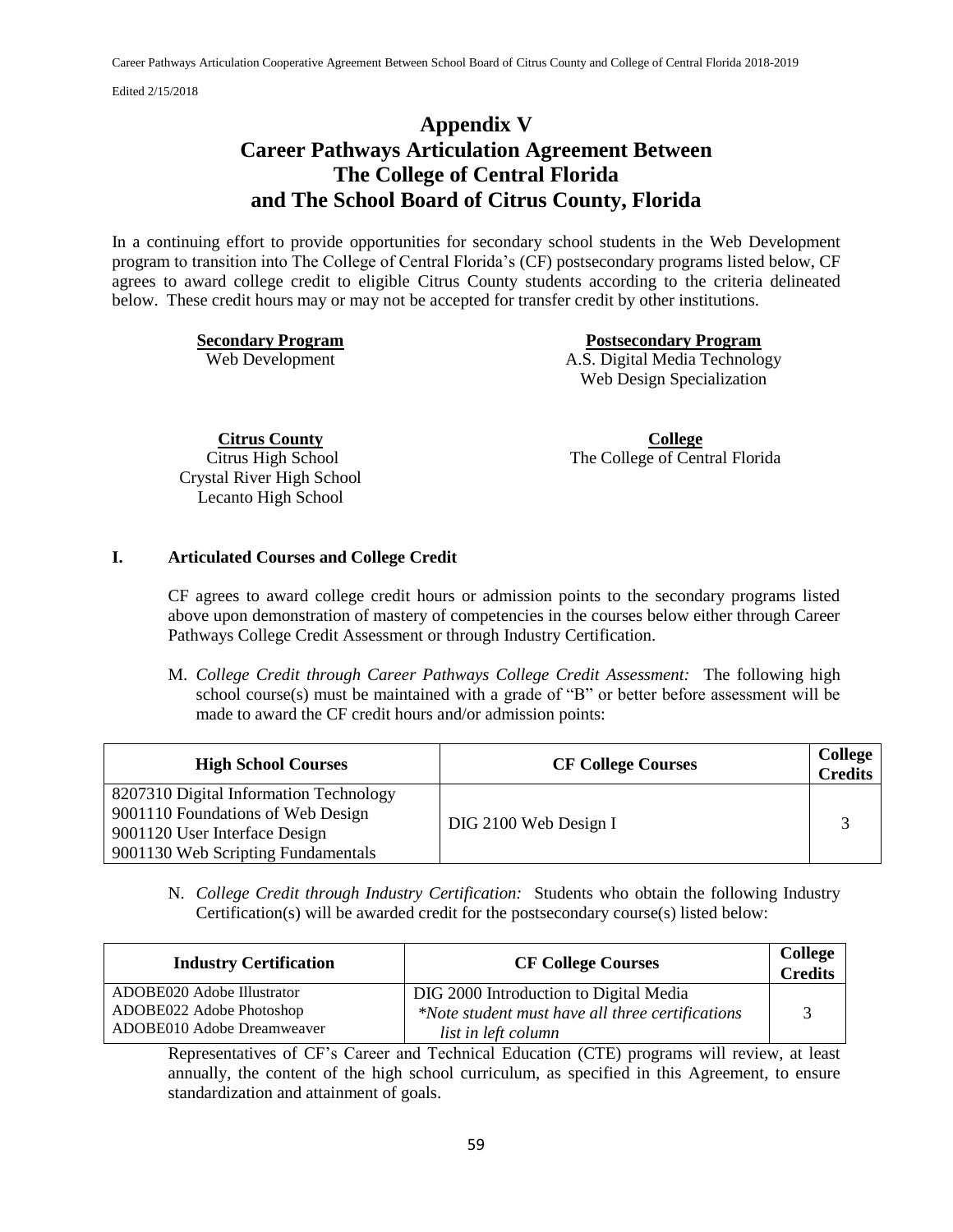Career Pathways Articulation Cooperative Agreement Between School Board of Citrus County and College of Central Florida 2018-2019

Edited 2/15/2018

#### **II. General Provisions**

*Comprehensive College Examination and Industry Certification:* To receive college credit, students must meet the following criteria:

- A. Have a minimum of a "B" average in the high school course(s) designated in this document and have the recommendation of the high school CTEprogram instructor and permission of the parent/guardian to take a college comprehensive examination for the articulated course(s).
- B. Pass the college comprehensive examination(s) approved by the CTE programs coordinator or obtain Industry Certificate(s) as listed. The high school instructor and the CF programs coordinator will make arrangements once a year through the Career Pathways coordinator to administer the examination(s) at the CF campus or to verify Industry Certification results. The high school and college faculty will identify course competencies.

Students who choose to be exempted from all or part of the examination requirements by Industry Certification will receive credit by experience for the class in question if all other requirements are met.

- C. Students who score a minimum of eighty percent (80%) on the comprehensive institutional examination, or obtain the Industry Certification(s) as listed, will be awarded a grade of "S" which will not factor into the student's CF grade point average. A permanent college transcript will be generated. The exam results or proof of Industry Certification will be reported to the Career Pathways coordinators at CF and Citrus County Public Schools.
- D. If the credit(s) for the articulated course(s) meet A.S. degree requirements, they will be applied toward the A.S. degree. Students will not be officially admitted to CF until all required admissions criteria have been met.

#### III. Sharing of Data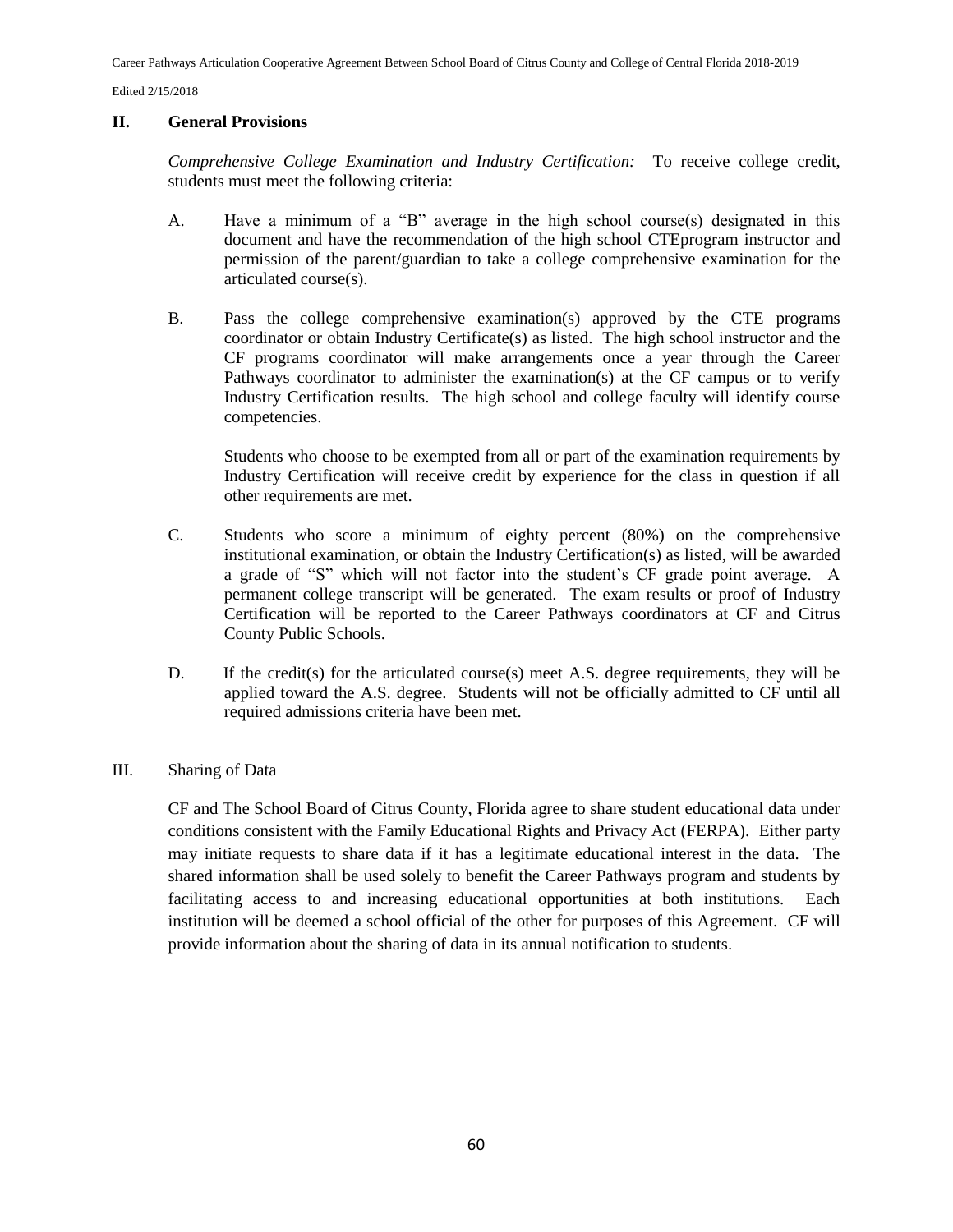# **Appendix W Career Pathways Articulation Agreement Between The College of Central Florida and School Board of Citrus County, Florida**

In a continuing effort to provide opportunities for secondary school students in the Welding Technology Fundamentals program to transition into the College of Central Florida's postsecondary programs listed below, the College of Central Florida agrees to award college credit to eligible Citrus County students according to the criteria delineated below. These credit hours may or may not be accepted for transfer credit by other institutions.

**Secondary Program Postsecondary Program**  Welding Technology Fundamentals Welding Technologies, PSAV

> **Citrus County** WTC

**College** The College of Central Florida

I. Articulated Courses and College Credit

The College of Central Florida agrees to award college credit hours or admission points to the secondary programs listed above upon demonstration of mastery of competencies in the courses below either through Career Pathways College Credit Assessment or through Industry Certification.

A. *College Credit through Career Pathways College Credit Assessment:* The following high school course(s) must be maintained with a "B" or better before assessment will be made to award The College of Central Florida credit hours and/or admission points:

| <b>High School Courses</b>                                                                                                                                              | <b>CF College Courses</b>                                                             | <b>Vocational</b><br><b>Hours</b> |
|-------------------------------------------------------------------------------------------------------------------------------------------------------------------------|---------------------------------------------------------------------------------------|-----------------------------------|
| <b>Welding Technology Fundamentals 1</b><br>(9204410)<br><b>Welding Technology Fundamentals 2</b><br>(9204420)<br><b>Welding Technology Fundamentals 3</b><br>(9204430) | PMT 0930L Welding Skill Development Lab (2+2)<br>PMT 0102 Introduction to Welding (4) | 6                                 |

B. *College Credit through Industry Certification:* Students who obtain the following industry certificate(s) will be awarded credit for the postsecondary course(s) listed below:

| <b>Industry Certification</b> | <b>CF College Courses</b>                                                               | <b>Vocational</b><br><b>Hours</b> |
|-------------------------------|-----------------------------------------------------------------------------------------|-----------------------------------|
| Certified Welder (AWELD001)   | PMT 0930L Welding Skill Development Lab $(2+2)$<br>PMT 0102 Introduction to Welding (4) |                                   |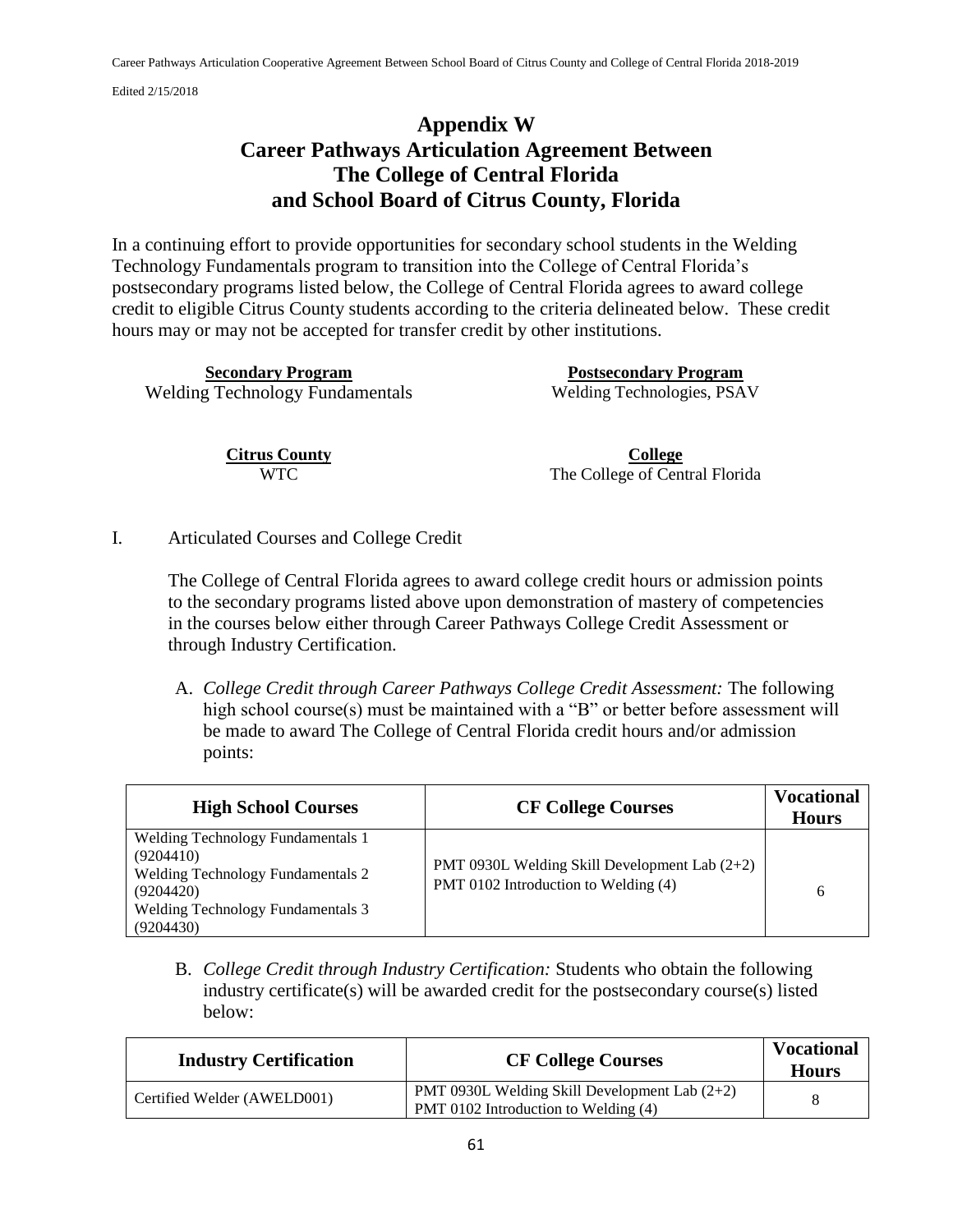Representatives of the College of Central Florida's Career and Technology Education programs will review, at least annually, the content of the high school curriculum, as specified in this agreement, to ensure standardization and attainment of goals.

### II. General Provisions

*Comprehensive College Examination and Industry Certification:* To receive college credit, students must meet the following criteria:

- A. Have a minimum of a "B" average in the high school course(s) designated in this document and have the recommendation of the high school career and technical program instructor and permission of the parent or guardian to take a college comprehensive examination for the articulated course(s).
- B. Pass the college comprehensive examination(s) approved by the Career and Technology Education programs coordinator or obtain the industry certificate(s) as listed. The high school instructor and the College of Central Florida programs coordinator will make arrangements once a year through the Career Pathways coordinator to administer the examination(s) at the College of Central Florida campus or to verify industry certification results. The high school and college faculty will identify course competencies.

Students who choose to be exempted from all or part of the examination requirements by industry certification will receive credit by experience for the class in question if all other requirements are met.

- C. Students who score a minimum of 70% on the comprehensive institutional examination or obtain the Industry Certification(s) as listed will be awarded a grade of "S" and will not factor into the student's CF grade point average. A permanent college transcript will be generated. The exam results or proof of Industry Certification will be reported to the Career Pathways coordinator at CF.
- D. If the credit(s) for the articulated course(s) meet A.S. degree requirements, they will be applied toward the A.S. degree. Students will not be officially admitted to The College of Central Florida until all required admissions criteria have been met.

### III. Sharing of Data

The College of Central Florida and School Board of Citrus County, Florida agree to share student educational data under conditions consistent with the Family Educational Rights and Privacy Act (FERPA). Either party may initiate requests to share data if it has